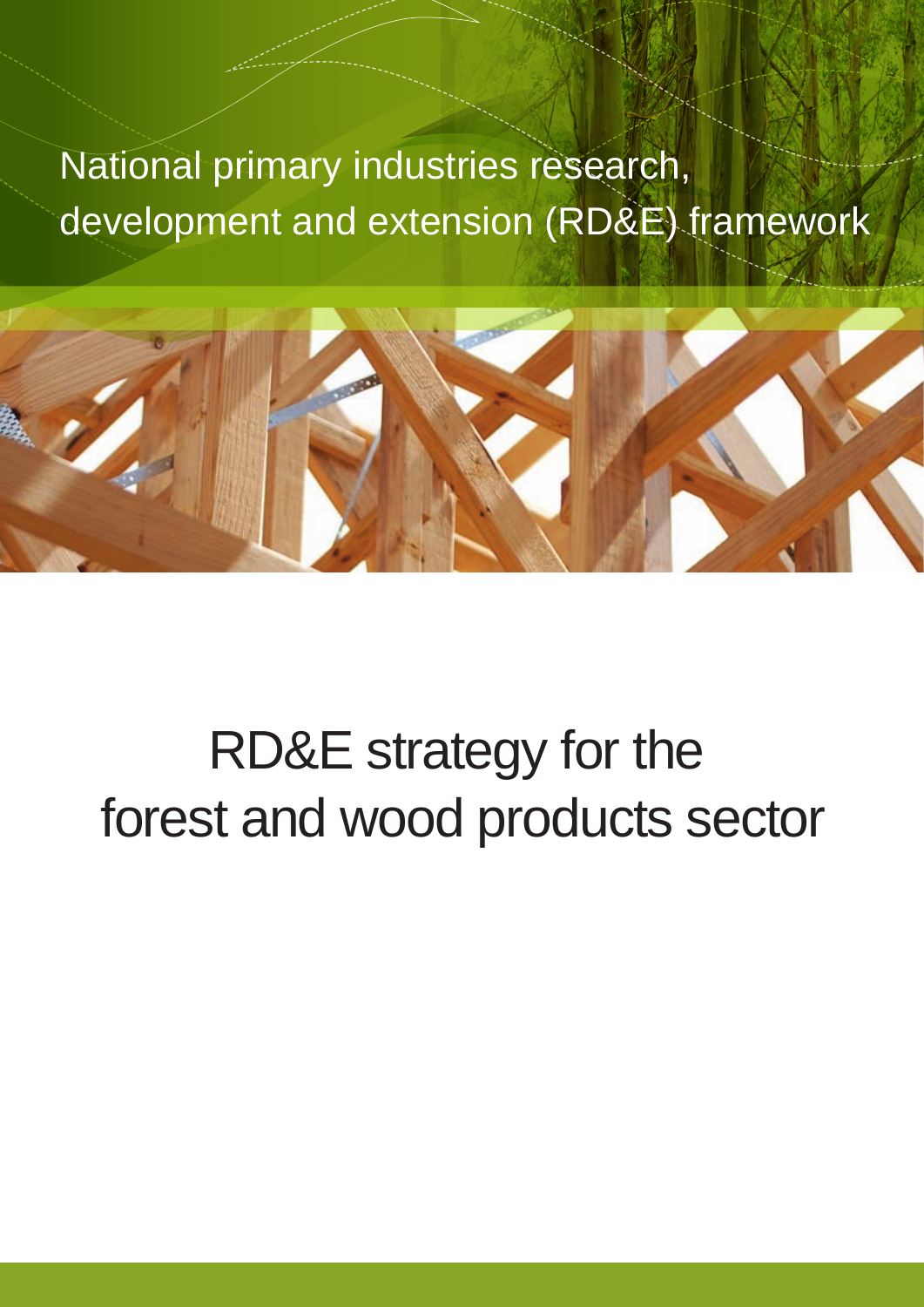**National primary industries research, development and extension framework** 

# **RD&E strategy for the forest and wood products sector**

This document has been compiled on the basis of extensive stakeholder consultation with representatives of the forest and wood products sector, government, and the providers and funders of forest and wood product RD&E.

February 2010

ISBN 978-1-920883-95-9

# **Further inquiries**

Ric Sinclair Forest & Wood Products Australia Level 4, 10–16 Queen Street Melbourne VIC 3000 AUSTRALIA Ph (03) 9927 3200 Fax (03) 9927 3288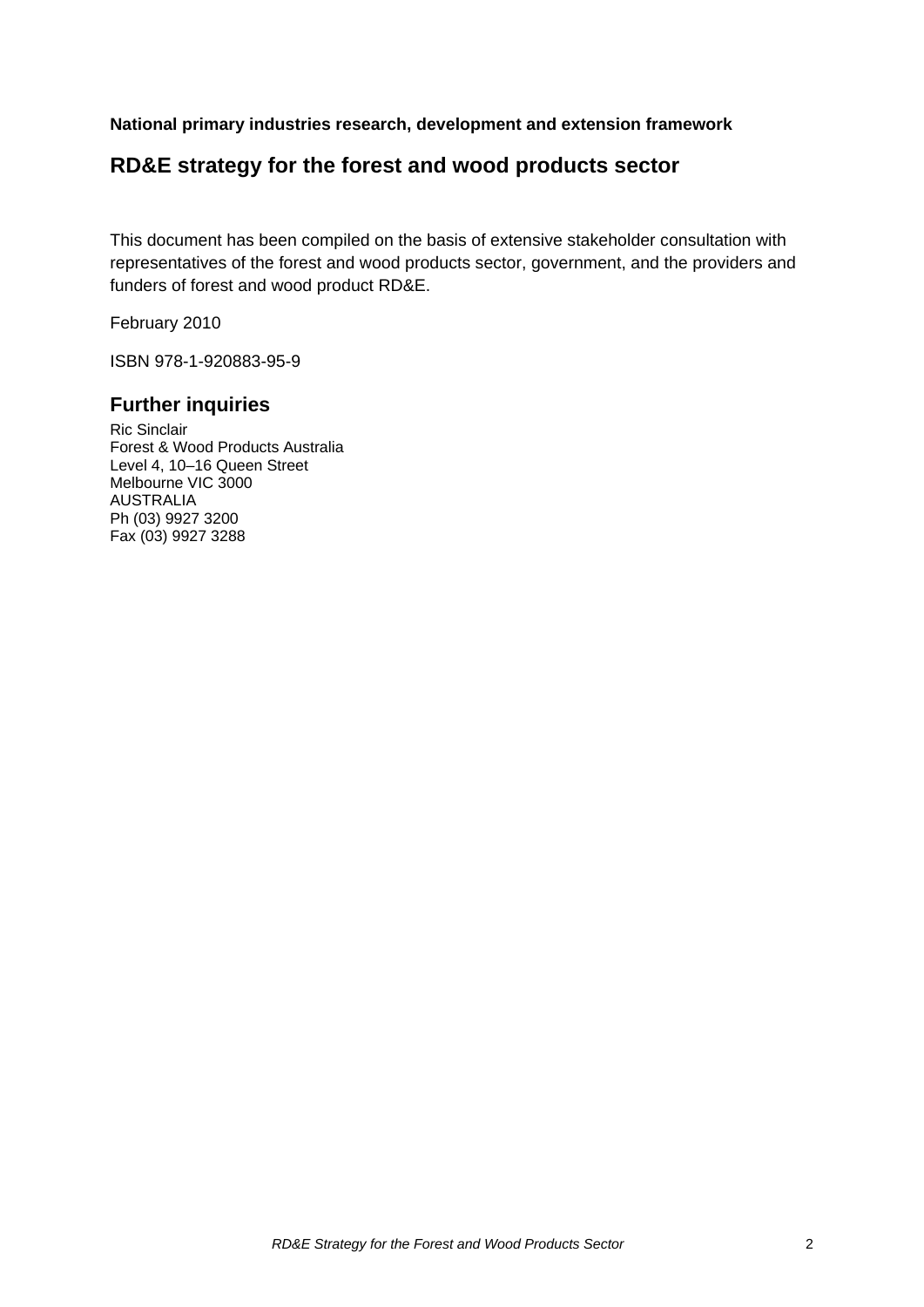| <b>Appendix 1</b><br>Research Priorities and Coordination Committee<br><b>Appendix 2</b> |  |
|------------------------------------------------------------------------------------------|--|
|                                                                                          |  |

# **CONTENTS**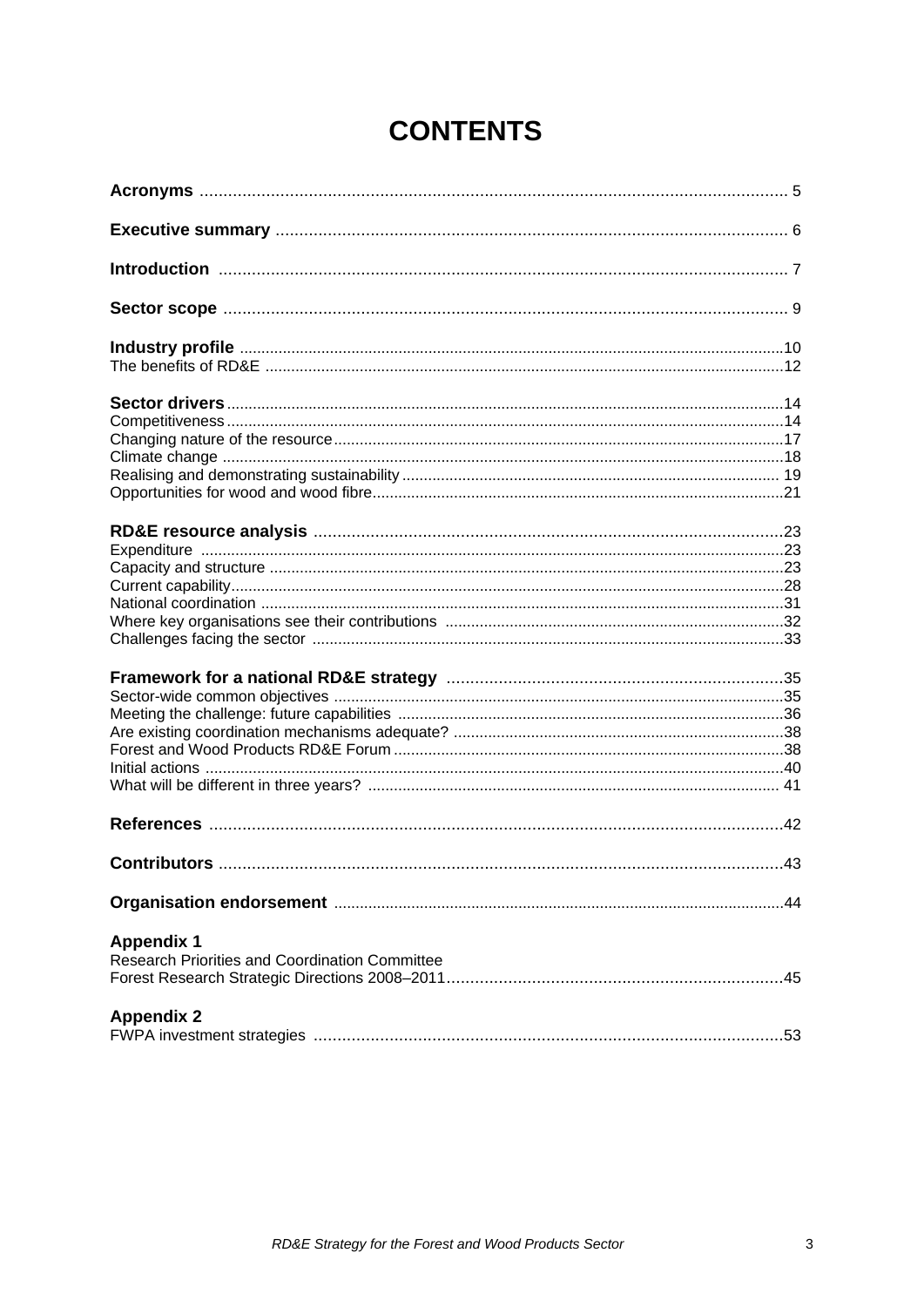# **Figures**

| Figure 1:     |                                                                                     |  |
|---------------|-------------------------------------------------------------------------------------|--|
| Figure 2:     | Actual and real expenditure on forest and wood products R&D, 1981-82 to 2007-08 24  |  |
| Figure 3:     | Sources of funding and expenditure on forest and wood products R&D, 2007–08 24      |  |
| Figure 4:     | Broad distribution of public-sector and private-sector researchers,                 |  |
|               |                                                                                     |  |
| Figure 5:     |                                                                                     |  |
| Figure 6:     |                                                                                     |  |
| <b>Tables</b> |                                                                                     |  |
| Table 1:      |                                                                                     |  |
| Table 2:      |                                                                                     |  |
| Table 3:      | Estimated R&D capacity by major public agency, and key areas of activity, 2009 25   |  |
| Table 4:      | Roles and responsibilities of state and national government investors in forest and |  |
|               |                                                                                     |  |
| Table 5:      | Current public and private research capacity and capability, by research area and   |  |
|               |                                                                                     |  |
| Table 6:      | Adequacy of current RD&E capability, based on a survey of key RD&E providers 30     |  |
| Table 7:      |                                                                                     |  |
| Table 8:      | Strengths, weaknesses, opportunities and threats analysis of RD&E in the            |  |
|               |                                                                                     |  |
| Table 9:      |                                                                                     |  |
| Table 10:     | Projected RD&E capability, 5 years into the future, based on a survey of            |  |
|               |                                                                                     |  |
|               |                                                                                     |  |
| <b>Box</b>    |                                                                                     |  |

|--|--|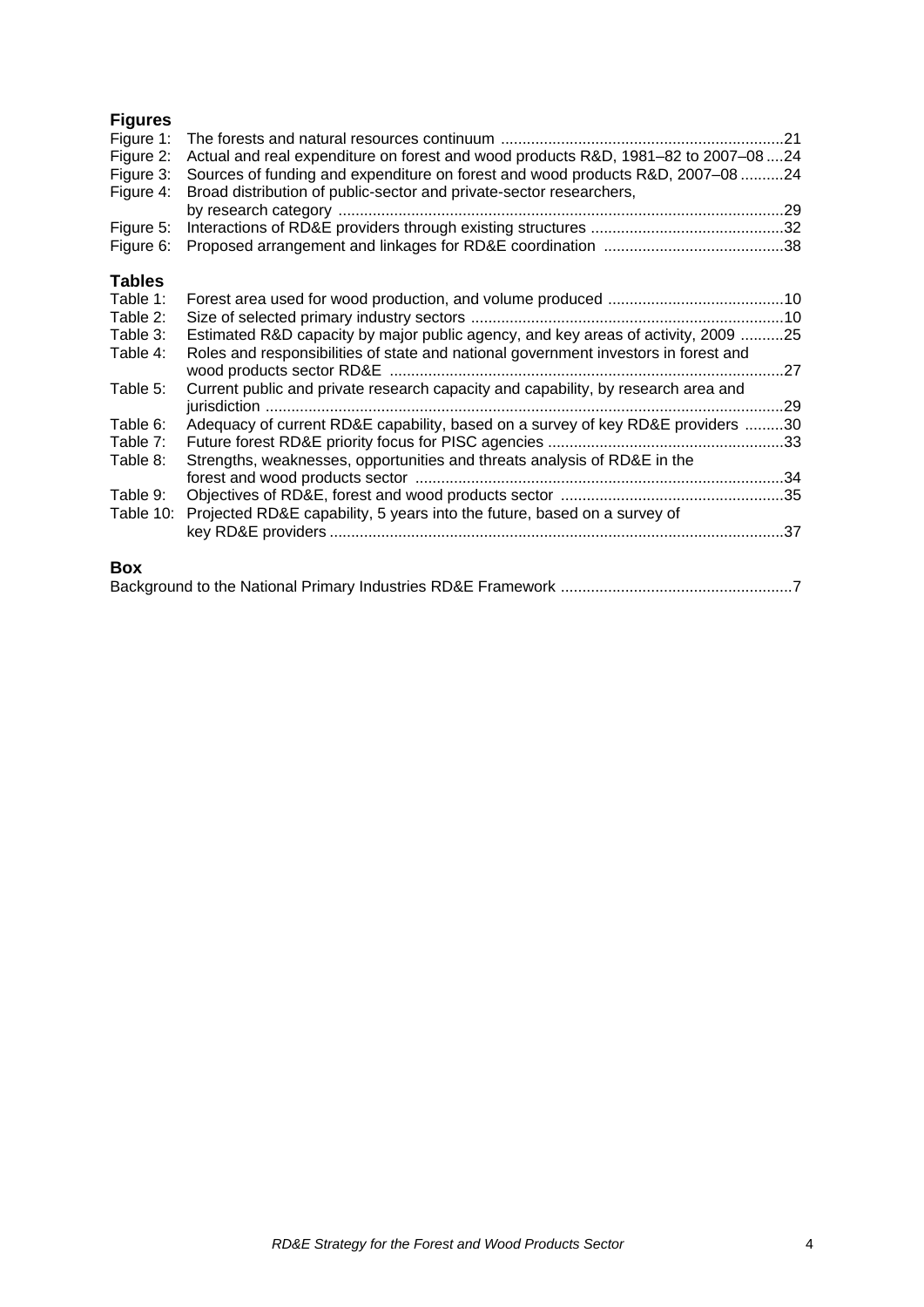# **ACRONYMS**

| ABARE                      | Australian Bureau of Agricultural and Resource Economics                   |
|----------------------------|----------------------------------------------------------------------------|
| AFCS                       | <b>Australian Forest Certification Scheme</b>                              |
| ANU                        | <b>Australian National University</b>                                      |
| <b>BRS</b>                 | <b>Bureau of Rural Sciences</b>                                            |
| <b>CRC</b>                 | <b>Cooperative Research Centre</b>                                         |
| <b>CSIRO</b>               | Commonwealth Scientific and Industrial Research Organisation               |
| <b>DAFF</b>                | Department of Agriculture, Fisheries and Forestry                          |
| <b>DCC</b>                 | Department of Climate Change                                               |
| <b>DEC</b>                 | Department of Environment and Conservation (Western Australia)             |
| <b>DECCW</b>               | Department of Environment, Climate Change and Water (New South Wales)      |
| <b>DEEDI</b>               | Department of Employment, Economic Development and Innovation (Agri-       |
|                            | Sciences Queensland)                                                       |
| DERM                       | Department of Environment and Resource Management (Queensland)             |
| <b>DEWHA</b>               | Department of the Environment, Water, Heritage and the Arts                |
| DoR.                       | Department of Resources (Northern Territory)                               |
| DPI.                       | Department of Primary Industries (Victoria)                                |
| <b>DPIPWE</b>              | Department of Primary Industries, Parks, Water and Environment (Tasmania)  |
| <b>DSE</b>                 | Department of Sustainability and Environment (Victoria)                    |
| <b>FPC</b>                 | <b>Forest Products Commission (Western Australia)</b>                      |
| <b>FPQ</b>                 | <b>Forestry Plantations Queensland</b>                                     |
| <b>FFPC</b>                | Forestry and Forest Products Committee                                     |
| FSC                        | Forest Stewardship Council                                                 |
| FT.                        | Forestry Tasmania                                                          |
| FTE                        | full-time equivalent                                                       |
| <b>FWPA</b>                | Forest and Wood Products Australia                                         |
| <b>I&amp;I NSW</b>         | Industry and Investment NSW                                                |
| <b>1&amp;I NSW-S&amp;I</b> | Industry and Investment NSW, Science and Innovation                        |
| MIG                        | Montreal Process Implementation Group for Australia                        |
| Mt                         | <b>Million tonnes</b>                                                      |
| <b>NRETAS</b>              | Department of Natural Resources, Environment, The Arts and Sport (Northern |
|                            | Territory)                                                                 |
| PEFC                       | Programme for the Endorsement of Forest Certification schemes              |
| <b>PIMC</b>                | <b>Primary Industries Ministerial Council</b>                              |
| <b>PIRSA</b>               | Department of Primary Industries and Resources South Australia             |
| <b>PISC</b>                | <b>Primary Industries Standing Committee</b>                               |
| R&D                        | Research and development                                                   |
| RD&E                       | Research, development and extension                                        |
| <b>RPCC</b>                | <b>Research Priorities and Coordination Committee</b>                      |
| <b>RRDC</b>                | Rural Research and Development Corporations                                |
| <b>RWG</b>                 | <b>Research Working Group</b>                                              |
| SCU                        | <b>Southern Cross University</b>                                           |
| UM                         | University of Melbourne                                                    |
| <b>UTAS</b>                | University of Tasmania                                                     |
| <b>UTS</b>                 | University of Technology, Sydney                                           |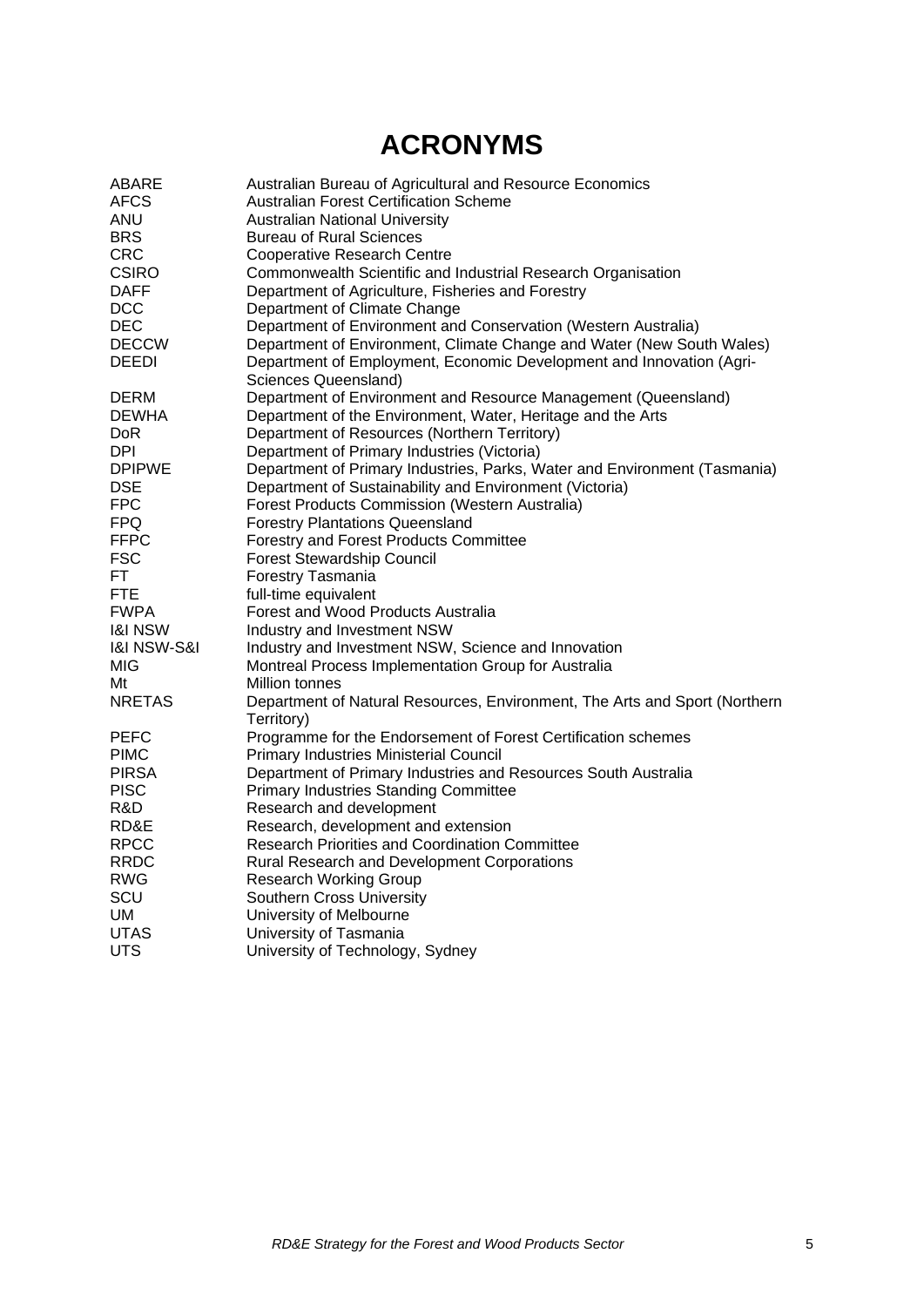# **EXECUTIVE SUMMARY**

Australia's forest and wood products sector directly employs 76,000 people and generates an annual turnover of more than \$21 billion. The sector's resource base — plantation forests, and part of the native forest estate — is managed in accordance with internationally accepted norms of sustainability to ensure the continued supply of a wide range of wood products and environmental services.

The longer-term outlook for the forest and wood products sector is very positive. In the next decade and beyond, it can increase its already substantial contribution to national social, economic and environmental goals, including through new opportunities created by demand for carbon sequestration services and biomass for renewable energy, and by market expansion for wood products driven by population growth and social trends. At the same time, however, the sector must cope with an increasingly complex and competitive production and market environment, evolving climate-change policy, and the need to realise and demonstrate sustainability. To meet these opportunities and challenges, effective and efficient research, development and extension (RD&E) is essential.

This document forms part of the National Primary Industries RD&E Framework developed under the Primary Industries Ministerial Council. It initiates a process of strategy development designed to ensure that RD&E meets the future needs of the forest and wood products sector and the Australian public.

The forest and wood products sector RD&E effort currently comprises about 500 researchers and support staff across 50 organisations at an estimated annual cost of \$104 million. While, historically, RD&E has served the sector well, there is clear evidence that capacity has become increasingly dispersed and is declining significantly due to an aging demographic among researchers in some disciplines, restructuring and redirection by RD&E providers, and a diminution of resources. Since 1982 there has been a real decline both in total research funding and in research intensity (i.e. research expenditure as a percentage of industry turnover). Combined with other sector drivers, these trends suggest an increasing need for an RD&E effort that is more nationally coordinated and aligned.

The process to develop a National Primary Industries RD&E Framework provides an opportunity to gain greater recognition for the challenges facing RD&E capability in the forest and wood products sector and to develop coordinated approaches for addressing investment levels, sustaining or developing research capability, improving information sharing and ensuring cost-effective and efficient RD&E.

This document presents an initial view of future RD&E capability requirements in the forest and wood products sector and sets out key actions that need to be taken. It also proposes the establishment of a national-level Forest and Wood Products RD&E Forum to promote cooperation and coordination in the provision of RD&E to the sector and to assist in the alignment of investment in key research priorities. By bringing together key funders, providers and users of RD&E, the Forum will provide a mechanism for reviewing priorities, monitoring capability, and developing common performance measures for effective and efficient RD&E.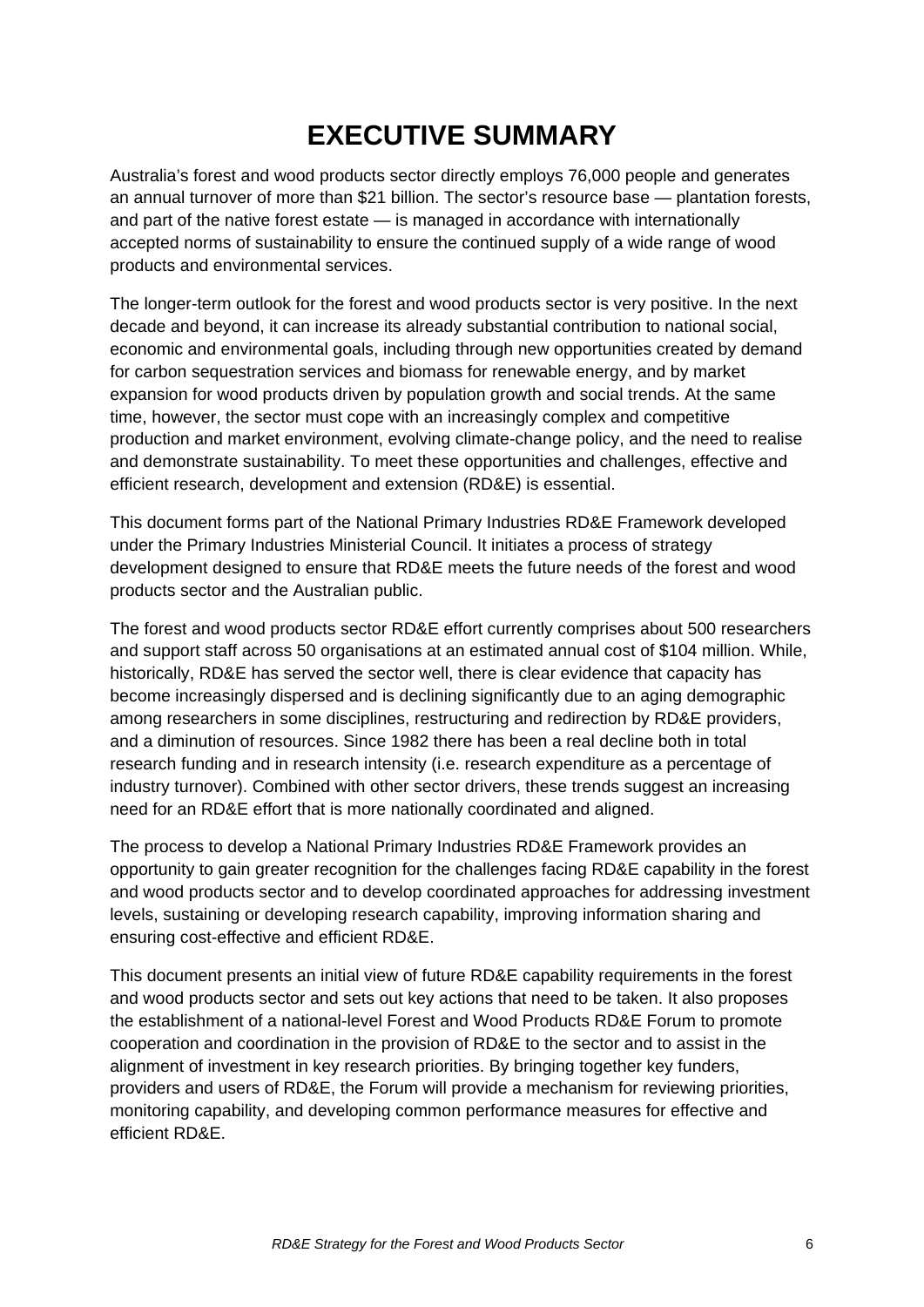# **INTRODUCTION**

Australia's native forests are globally unique and the nation also has a significant forest plantation resource. The management of Australia's wood-production forests, both native and planted, takes place within strong regulatory frameworks and, overall, these forests are among the world's best managed.

Forests provide society with a diversity of products and environmental services. The sustainable management of both native forests and plantations is central to realising broader natural resource management goals and the delivery of critical environmental services, and ensuring the economic future of the forest industry.

Wood is an easily worked, versatile, environmentally friendly and aesthetically pleasing material with a very diverse range of end uses. It has been described as a 'natural plastic', the 'concrete of the 21st century', and the new biofuel.

In the next decade and beyond, the forest and wood products sector, which grows, harvests, processes and markets wood and wood-fibre products, has the potential to increase its already substantial contribution to Australia's economy and environmental sustainability. The sector also has opportunities to develop new tree crops for carbon sequestration, energy, and other products.

To embrace these opportunities, the sector must remain competitive with alternative materials, imported products, and other land-uses. One key to this competitiveness is effective and efficient research, development and extension (RD&E).

Integrated RD&E will ensure that the sector can compete effectively in the face of rapid technological, social, economic and environmental change. It will assist the sector to manage the risks associated with such rapid change and to maintain and expand its traditional markets and to embrace new ones. It will also provide a scientific basis for the sector's economic and environmental sustainability, which underpins its social licence to operate.

This document forms part of the National Primary Industries RD&E Framework (see box). It sets out a process of strategy development designed to ensure that RD&E in the sector is well-targeted, effective and efficient and can adapt to the changing needs of the sector and the community.

### **Background to the National Primary Industries RD&E Framework**

Australia has a wide range of co-existing primary industries. While approaches to RD&E vary by industry, all involve rural R&D corporations or industry-owned R&D companies, state and territory governments, CSIRO, universities, and private providers. To optimise productivity and sustainability across the primary industry, the deployment of RD&E investment, which exceeds \$1 billion annually, should be focused, efficient and effective.

In April 2005 the Primary Industries Ministerial Council (PIMC) endorsed the concept of 'National R with Regional D&E'. The concept recognises that basic and strategic research can be provided from a distance, with regional adaptive development and local extension required to improve the uptake of innovation by industry. In 2009 PIMC agreed to a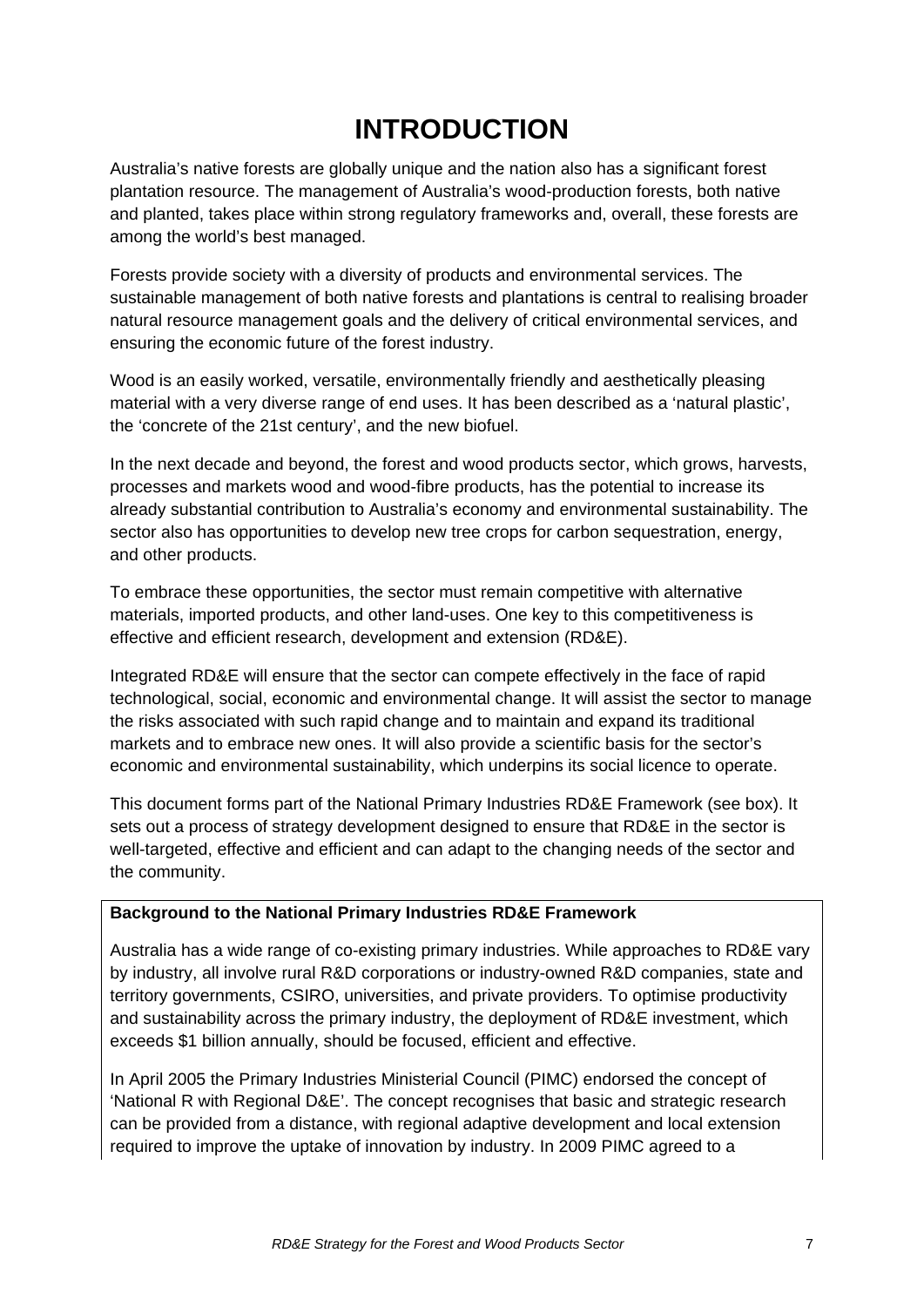<span id="page-7-0"></span>statement of intent on a national primary industries RD&E framework<sup>[1](#page-7-0)</sup> to facilitate further cooperation between agencies and industry for improving the efficiency and effectiveness of the national RD&E capability. The framework will be a broad national plan to provide a more comprehensive, structured approach, spanning:

- **fourteen primary industry sectors**: beef, cotton, dairy, fisheries and aquaculture, forests, grains, horticulture, pork, poultry, sheepmeat, sugar, wine, wool, and new and emerging industries
- **seven cross-industry sectors**: animal biosecurity, animal welfare, biofuels and bioenergy, climate change and variability, food and nutrition, plant biosecurity, and water use in agriculture.

Each of these sectors is developing RD&E strategies, of which this strategy for the forest and wood products sector is one.

The implementation of the framework is expected to lead to a primary-industry RD&E effort that is more collaborative, more specialised and less fragmented. Overall, despite the additional costs that might be incurred by strengthening national linkages and support for regional and local delivery, efficiency and effectiveness will be improved. Agencies will retain and build capability in fields strategically important to their jurisdictions and industries while also collaborating effectively with others.

 <sup>1</sup> National Primary Industries Research, Development and Extension Framework Statement of Intent June 2009.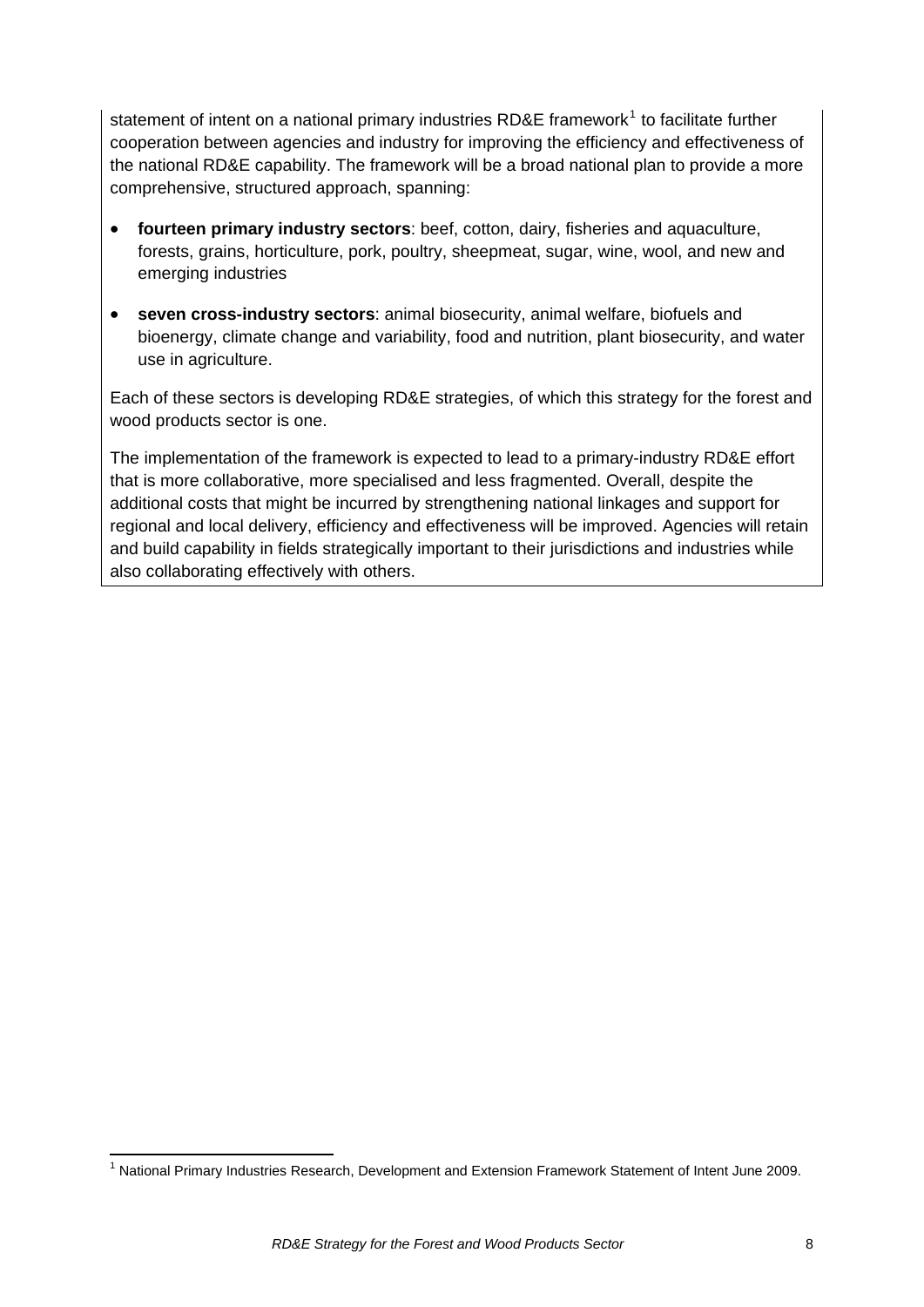# **SECTOR SCOPE**

Forests are managed both for environmental outcomes and for the production of wood and non-wood products. The growing and harvesting of trees for wood and wood fibre is analogous to other primary industries such as cropping, horticulture and fisheries.

Taken as a whole, the forest sector is broader than many other primary industries, encompassing forest-growing, forest-related natural resource management, the production, marketing and use of non-wood forest products, forest-contact industries (such as tourism and national park management), and wood harvesting, processing, manufacturing, market use and product performance. The sector's resource — plantation forests, and part of the native forest estate — and the industries associated with it are diverse. Forests provide important environmental services such as the regulation of water yield and flow, carbon sequestration, the maintenance of soil and water quality, and the conservation of biodiversity. In several regions of Australia the forest sector is a vital part of rural economies, providing employment in forest-growing and management, harvesting, wood-processing, manufacturing, and related service industries.

This strategy focuses on the sector's forest-growing, wood-harvesting and wood-processing components, and the marketing and use of wood products in construction and other applications, called here the forest and wood products sector. The strategy also integrates the management of the sector with sustainable natural resource management and the multiple environmental and social benefits of forests. Major products in the sector include primary-processed wood products used in building and construction and the manufacture of furniture and other higher-value products; pulp and paper products; bioenergy and biomaterials; and engineered wood products.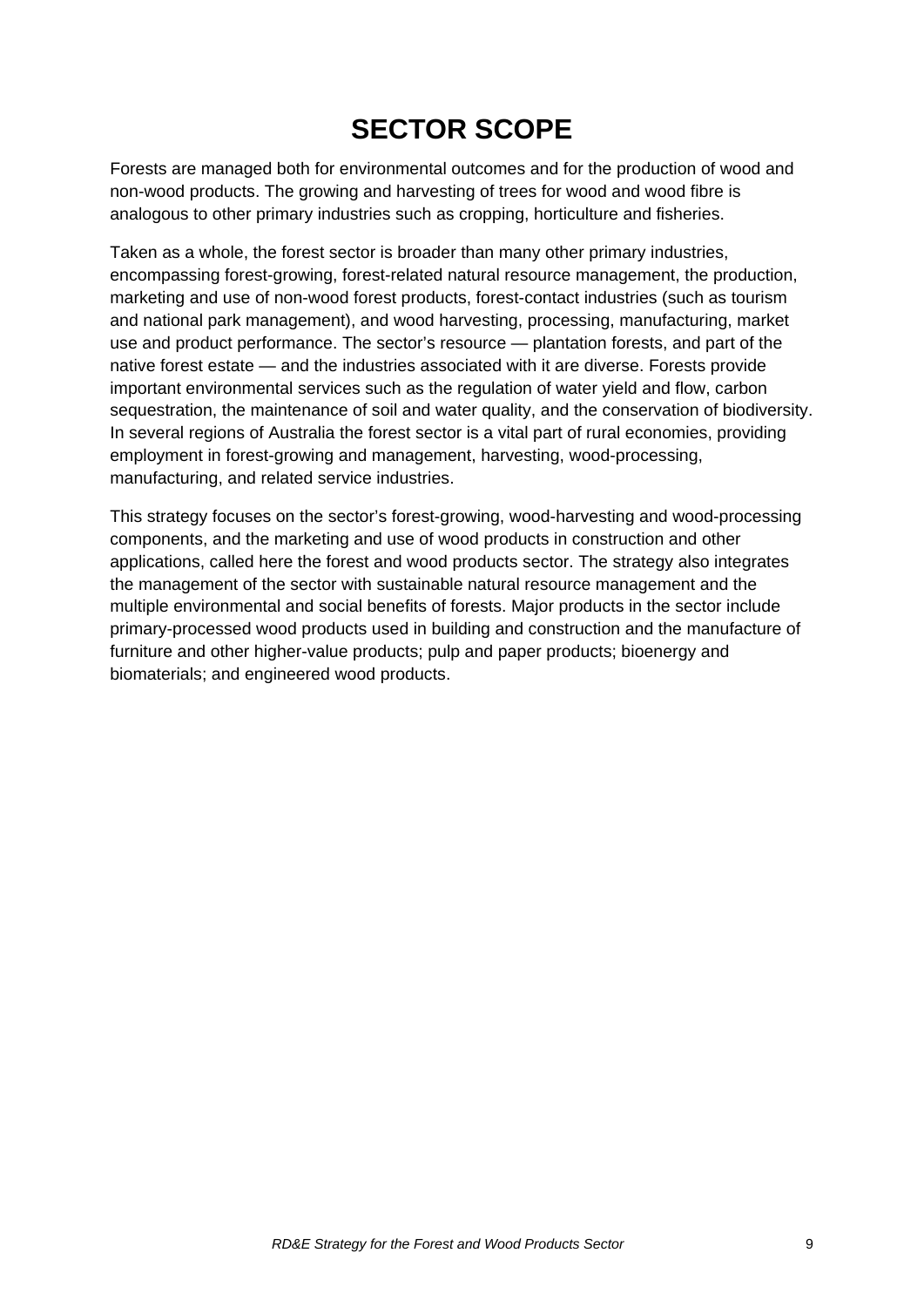# **INDUSTRY PROFILE**

<span id="page-9-0"></span>The resource base of the forest and wood products sector comprises public and privately owned natural forests and plantations used in wood production (Table 1), as well as areas of more-specialised tree crops such as sandalwood and oil mallees.

| <b>Resource</b>                    | Area<br>(million<br>hectares) | Annual wood<br>production, 2007-08<br>(million $m^3$ ) |
|------------------------------------|-------------------------------|--------------------------------------------------------|
| Multiple-use public native forests | 9.40                          | 6.9                                                    |
| Native forests on private land*    | 38.0                          | 2.0                                                    |
| Softwood plantations               | 1.01                          | 14.9                                                   |
| Hardwood plantations               | 0.95                          | 4.6                                                    |
| TOTAL                              | 49.36                         | 28.4                                                   |

| Table 1: | Forest area used for wood production, and volume produced |
|----------|-----------------------------------------------------------|
|----------|-----------------------------------------------------------|

\*An estimated 3–5 million hectares of these native forests on private land are actively managed and a further 5 million, predominantly in Queensland, New South Wales and Tasmania, have the potentially to be available for management for timber products (Australian Forest Growers pers. comm., 2009).

Source: Montreal Process Implementation Group for Australia (MIG) (2008); Gavran and Parsons (2009); P. Sledge (Australian Bureau of Agricultural and Resource Economics — ABARE) pers. comm., 2010.

The sector makes an important contribution to the national economy: in the 2007–08 financial year, turnover was \$21.4 billion, which was approximately 0.6% of Australia's gross domestic product.<sup>[2](#page-9-0)</sup>

Australia has an overall trade deficit in wood-fibre products. In 2007–08:

- Imports of wood-fibre and wood products were worth \$4.41 billion.
- The value of Australia's wood-fibre and product exports was \$2.47 billion.
- The trade deficit in wood-fibre products, therefore, was more than \$1.9 billion.

Total RD&E investment relative to industry value is low compared, for example, to the dairy, pork and wine sectors (Table 2).

| <b>Sector</b>                         | Annual<br>value*(\$ million,<br>$2006 - 07$ | <b>Annual RD&amp;E</b><br><b>Direct</b><br>employment<br>investment<br>(FTEs) |                                             | <b>RD&amp;E</b><br>investment as %<br>of annual value |
|---------------------------------------|---------------------------------------------|-------------------------------------------------------------------------------|---------------------------------------------|-------------------------------------------------------|
| <b>Forest and</b><br>wood<br>products | 21 400                                      | 76,800                                                                        | \$104 million (2007-<br>(08)                | 0.47                                                  |
| <b>Dairy</b>                          | 11 500                                      | 40,500 (farm and<br>post-farm)                                                | \$95 million (pre-<br>farmgate)             | 0.83                                                  |
| <b>Pork</b>                           | 3420                                        | 7900                                                                          | \$23.5 million                              | 0.69                                                  |
| Wine                                  | 6300                                        | 31,000                                                                        | \$59 million (annual<br>recurrent, 2007-08) | 0.94                                                  |

**Table 2: Size of selected primary industry sectors** 

\*Total annual value of sales and service income; for pork this was taken to be 10% of meat-processing and 85% of cured meat and small goods.

Source: Australian Bureau of Statistics Manufacturing survey 8221 (2006–07); P. Sledge (ABARE) pers. comm., 2010; L. Kooymans (Australian Pork Limited) pers. comm., 2010; various national RD&E strategies, 2009.

 2 Figure excludes the value of finished products such as doors, windows and furniture; [www.daff.gov.au/forestry/national/industries,](http://www.daff.gov.au/forestry/national/industries) viewed September 2009.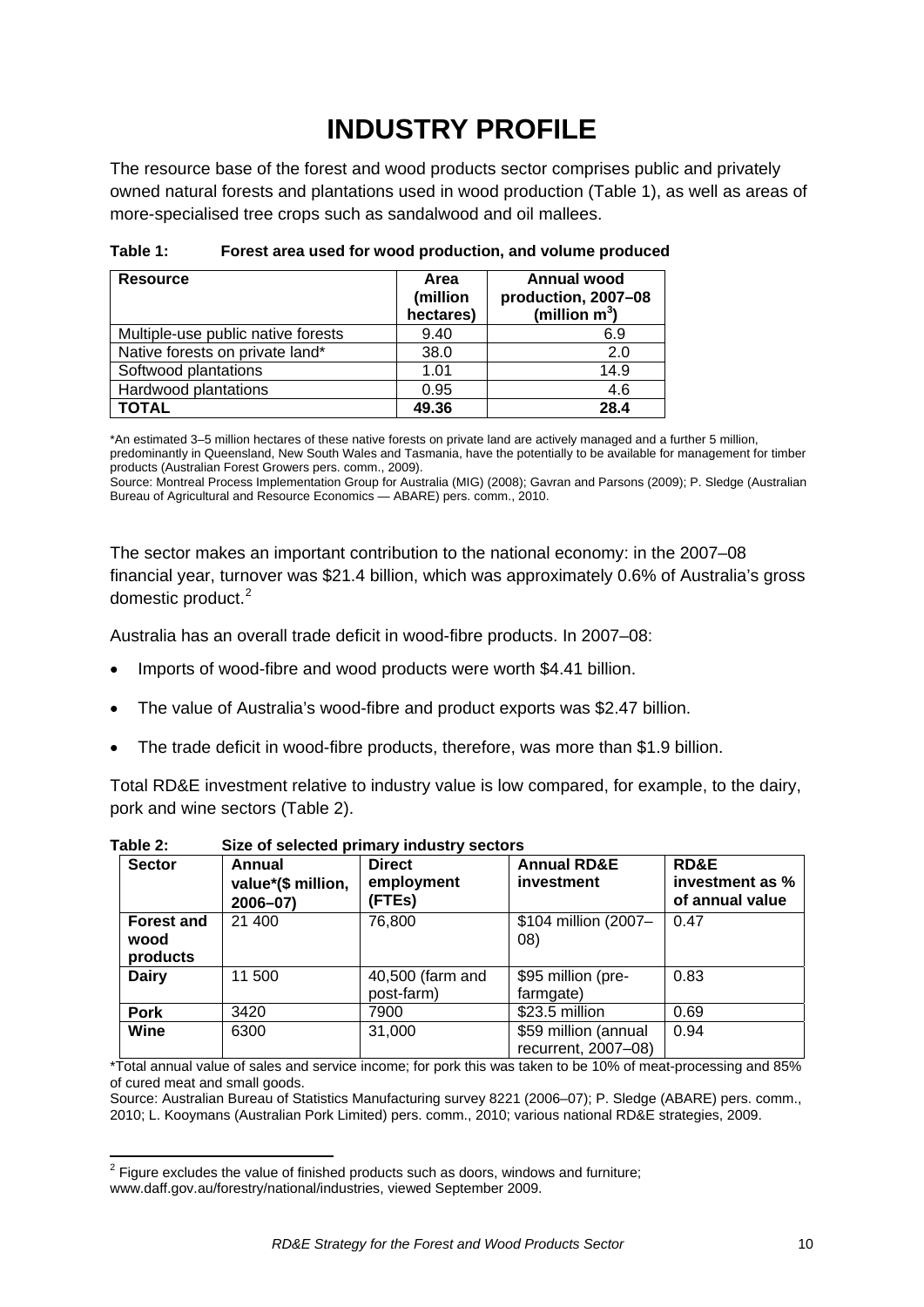<span id="page-10-0"></span>Total direct employment in the forest and wood product sector in 2007–08 was estimated to be 76,800 full-time equivalents (FTEs), comprising 13,200 people in the forestry and harvesting sectors and 6[3](#page-10-0),600 people in the wood and paper manufacturing sectors.<sup>3</sup> The sector also supports a range of remanufacturing industries; the inclusion of these increases the total employment estimate to about 120,000 FTEs. $4$ 

The forest and wood products sector makes a substantial contribution to some key regional economies. In Western Australia's Great Southern region, for example, the forest plantation industry directly employed about 500 people in 2004; indirect employment creation there is estimated to be about 0.7 jobs for every direct job. In the Green Triangle of south-eastern South Australia and western Victoria, the forest and wood products sector:

- employs (directly and indirectly) an estimated 8.760 people<sup>[5](#page-10-0)</sup>
- contributes an estimated 30% of the gross regional product of all primary industries combined and 23% of regional employment on a land base of about 10% of the region $6$
- supports a vocational education and training program for secondary school students and a four-year forestry degree in the region.<sup>[7](#page-10-0)</sup>

Australia's commercial firewood sector, which draws on wood-production forests, is worth about \$240 million per year and Australian households consume an estimated 4.5–5.5 million tonnes of firewood annually.<sup>[8](#page-10-0)</sup> The non-wood forest product industries — such as the forestbased apiary industry (with annual revenues of about \$65 million), and the sandalwood oil industry (with annual revenues of at least \$40 million) — are also economically important.<sup>[9](#page-10-0)</sup>

The inclusion of forest carbon credits in current and potential emissions trading schemes could increase the competitiveness and diversity of the sector. The New South Wales Greenhouse Gas Reduction Scheme, for example, which commenced in 2003, enables the sale of carbon credits from forests. Under this scheme the price of carbon has fluctuated widely, from as high as \$23 per tonne (carbon dioxide equivalent) in 2007 to below \$5 per tonne in mid 2009.<sup>[10](#page-10-0)</sup> The introduction of a national emissions trading scheme or other mechanisms that place a price on carbon emissions in Australia may provide incentives to increase the area and type of plantations, alter rotation lengths, and increase the volume of wood in long-term use.

 $3$  MIG (2008).

 $<sup>4</sup>$  ibid.</sup>

 $<sup>5</sup>$  ibid.</sup>

 $<sup>6</sup>$  FITNET et al. (2008).</sup>

 $\frac{7}{1}$  MIG (2008).

<sup>&</sup>lt;sup>8</sup> ibid.

<sup>&</sup>lt;sup>9</sup> ibid.

 $10$  Buchanan et al. (2008); www.environmentalmanagementnews.net/storyview.asp?storyid=1003054, viewed December 2009.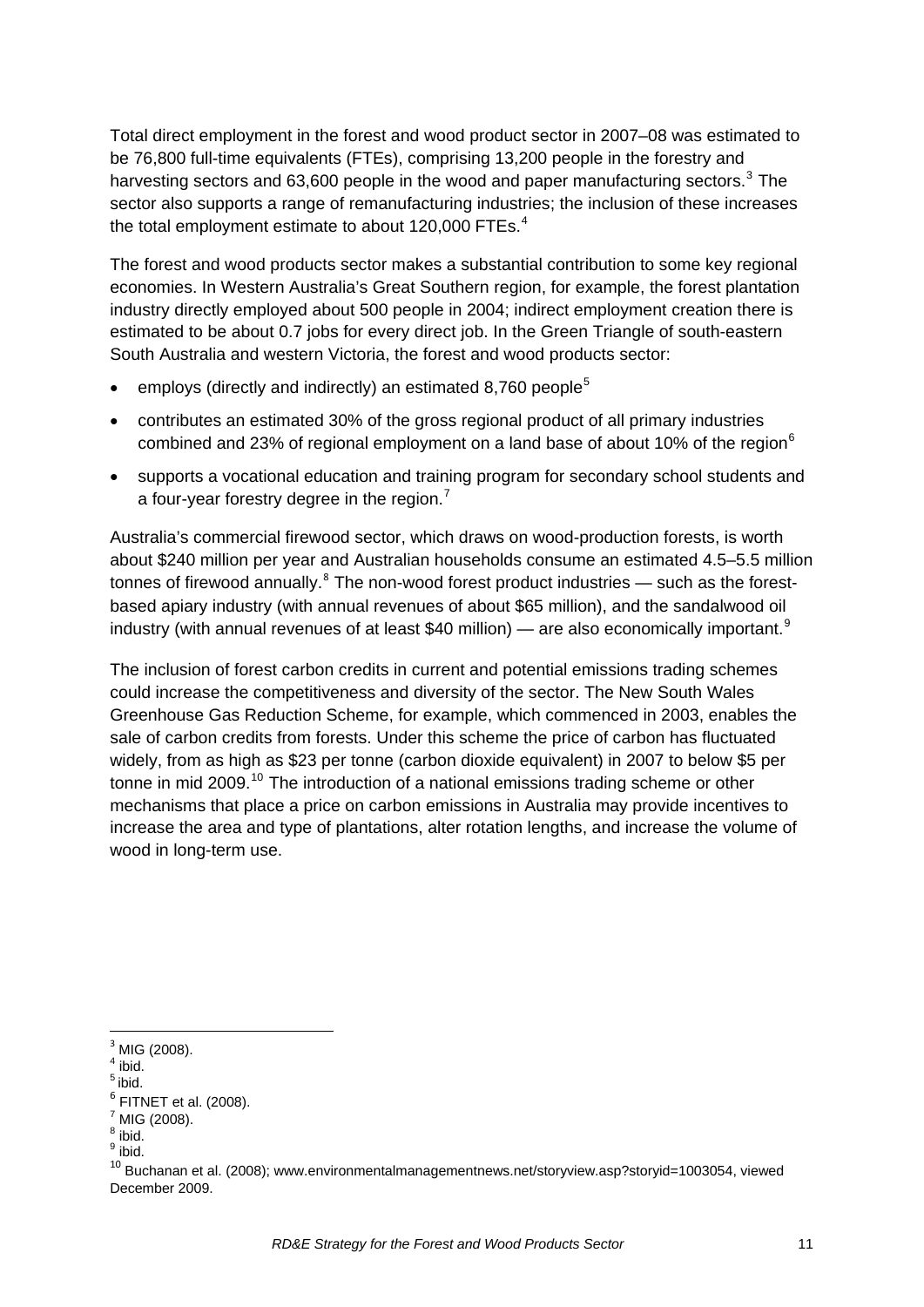# **The benefits of RD&E**

Investments in RD&E are made for a wide range of reasons that can be broadly categorised as:

- the discovery of new knowledge
- the creation of development opportunities, new products and markets, and more efficient processes
- the maintenance and growth of a pool of knowledge and expertise to enable effective responses to future challenges
- risk mitigation.

In the last three decades, private and (mainly) public investment in RD&E in the forest and wood products sector has had substantial positive private and public benefits. For example:

- Advances in genetic improvement, site selection, silviculture and site resource management have:
	- greatly improved the productivity of softwood plantations in diverse environments, thereby ensuring continued supply to the multi-billion-dollar softwood-processing industry
	- underpinned a significant expansion of the hardwood plantation estate.
- Australia's softwood industry has been a leader in the introduction of new technologies such as kiln drying, machine grading and the development of engineered products such as laminated veneer lumber, l-beams and open-web floor joists, all of which have expanded markets and added to the profitability of the industry.
- Significant advances in the understanding of water catchment management and wildlife management in native forests have led to improvements in aspects of forest management — such as road construction and stream buffer protection, the retention of habitat trees, and reductions in the size of logging coupes — that have protected water quality and yield and maintained biodiversity in managed forests.
- RD&E investment in biosecurity has helped ensure that potentially devastating pathogens such as guava rust and pine pitch canker have not entered Australia, and enabled the effective management of native and exotic pests such as *Dothistroma*, *Sirex* and *Creiis* species, limiting their impacts in Australian plantations.
- An understanding of the physiological processes and functioning of Australian forest ecosystems has enabled the development of world-class process-based ecophysiological models, which, among other uses, will underpin forest-based responses to climate change.
- Innovative multidisciplinary approaches that modelled species distribution, identified and classified old-growth forests, and designed reserve systems helped in the development of regional forest agreements — a major forest policy initiative to resolve long-standing conflicts over the use of native forests — in New South Wales, Tasmania, Victoria and Western Australia.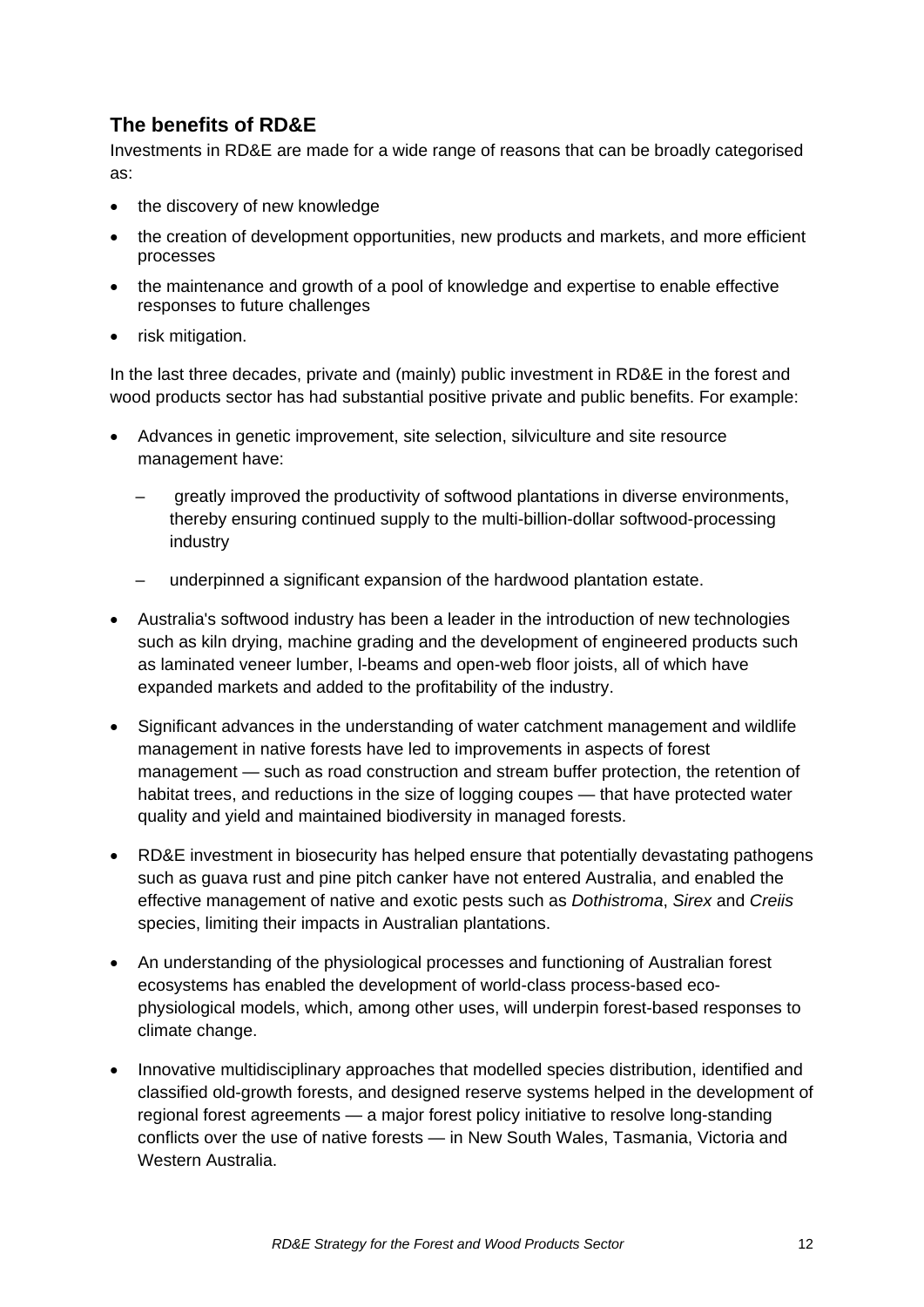<span id="page-12-0"></span>• RD&E within the sector supported the introduction of multi-residential timber framing to Australia with such success that this framing technique has become a major approach to residential building construction in the country. In 2003–04, for example, ongoing building systems RD&E was estimated to have contributed to an extra \$35 million in annual timber framing sales. $11$ 

The economic and social benefits, including spill-over effects, of RD&E investments are difficult to quantify. To provide a consistent approach, the Council of Rural Research and Development Corporations developed an assessment methodology in consultation with a wide range of stakeholders. Using this methodology, a study of 25 R&D projects funded by the Forests and Wood Products Research and Development Corporation<sup>[12](#page-12-0)</sup> estimated the economic, social and environmental benefits from each project and compared these to the total financial investment. It calculated the overall benefit/cost ratio for the total investment to be 11 to  $1^{13}$  $1^{13}$  $1^{13}$ 

Despite these and other successes, however, there is, in some quarters, an apparent lack of acknowledgement of the role of RD&E in industry profitability and sustainability. Nevertheless, the following analysis of sector drivers makes it clear that effective and efficient RD&E will be essential if the Australian forest and wood products sector is to compete in the global marketplace in the future. To be successful the sector will need to embrace a culture of innovation, including knowledge generation and adoption, education, skill development, continuous improvement, and international best practice in a consistent, continuous and sustained manner.<sup>[14](#page-12-0)</sup>

 $11$  Forest and Wood Products Research and Development Corporation (2004).<br> $12$  Agtrans Research (2007).

<sup>&</sup>lt;sup>12</sup> Agtrans Research (2007).<br><sup>13</sup> At a discount rate of 5% and based on assumptions developed in association with industry.<br><sup>14</sup> Cutler (2008).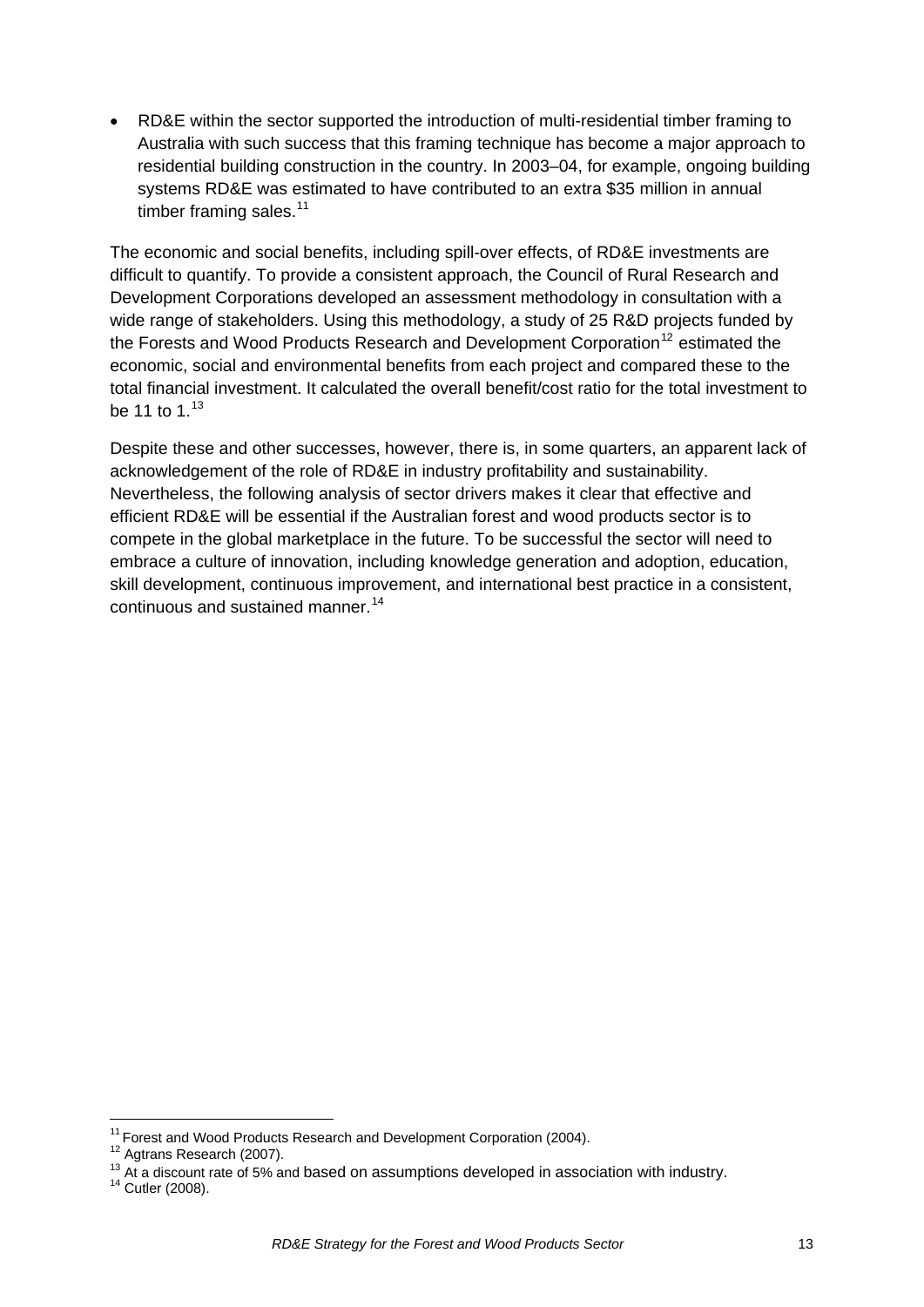# **SECTOR DRIVERS**

# <span id="page-13-0"></span>**Competitiveness**

The wood-based manufacturing sector includes:

- higher-value building, furniture and decorative products, such as engineered wood products and veneers
- products of intermediate value-adding, such as structural timber and paper packaging
- lower-value-added products such as logs and woodchips.

Currently, the supply of forest and wood products in Australia is driven largely by the demand for construction materials, especially in the domestic housing sector, but it is also influenced by domestic and international demand for consumer and industrial papers.

As the relative importance of manufacturing to Australia's economy has declined, the contribution of services has expanded considerably.[15](#page-13-0) While the wood-based manufacturing sector remains strong — with gross employment, for example, relatively stable — the sector is likely to be increasingly affected by competition from imported products in some product categories. Australian paper manufacturers, for example, face increasing competitive pressure from producers in countries with lower labour costs, sometimes lower environmental standards, and capital subsidies from national governments.<sup>[16](#page-13-0)</sup>

Nevertheless, Australia offers a number of competitive advantages for wood and wood-fibre manufacturers, including:

- a stable political and investment climate
- the reasonable size and relative stability of the domestic economy
- competitive energy prices
- the availability of wood fibre, especially for reconstituted products.

But the sector is vulnerable to:

- competitive pressures such as those created by an appreciation of the Australian dollar
- the economies of scale that can be achieved by some large international operations
- substitute materials, especially in housing construction
- low investment in RD&E and weak adoption of innovation.

Australia has always been a net importer, by value, of wood products: a large part of its exports are in the form of relatively low-value products such as woodchips and recovered paper, while imports are primarily of higher-value manufactured products, particularly printing

 $15$  ibid.<br> $16$  Pulp and Paper Industry Strategy Group (2009).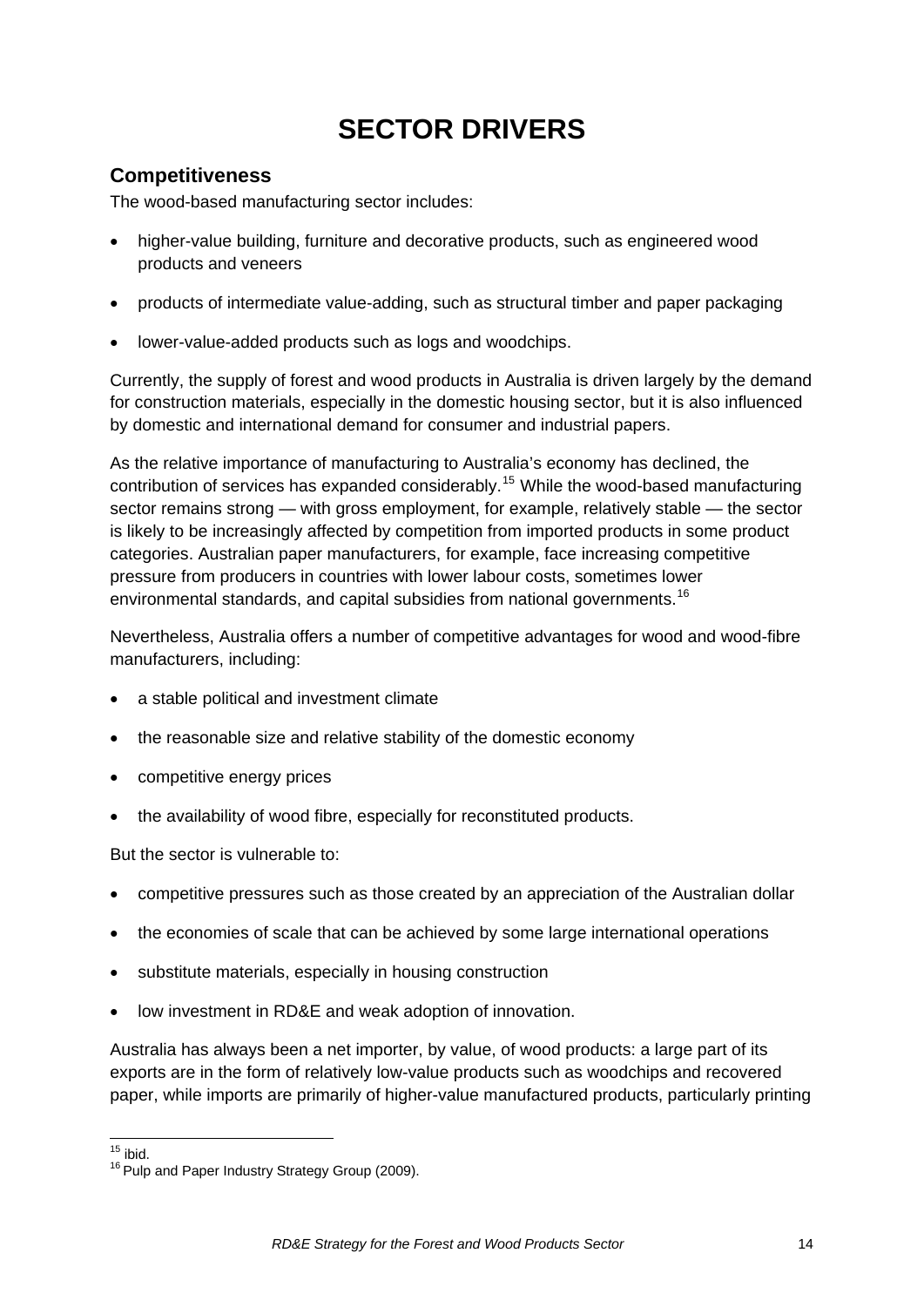<span id="page-14-0"></span>and writing paper. Combined, imports of paper, paperboard, paper manufacture and pulp were worth just over \$3 billion in 2007–08 (69% of total imports). Sawnwood imports were worth \$784 million (18%) and wood-based panel imports were worth \$482 million (11%).<sup>[17](#page-14-0)</sup>

The ownership of plantations has been shifting from government to the private sector. In mid 2009, governments owned about 37% of the country's timber plantation estate (some of which was in joint ventures with the private sector), managed investment schemes owned 34% of the estate, superannuation funds 11%, timber industry companies 9%, and other private owners 9%.<sup>[18](#page-14-0)</sup> The trend towards the private ownership of plantations is expected to continue, with implications for the funding of RD&E.

**Competition from substitutes:** Wood has also come under increasing competition from substitute products such as steel, aluminium, concrete and plastics in a range of end-uses. Many factors will determine the extent to which wood can retain or increase market share in the future. Potential opportunities for expanding wood use in the housing sector, for example, include:

- an increase in demand for materials that are less energy-intensive in their manufacture
- adoption of new wood composites and engineered wood products
- changes in demographics, which are likely to lead to new residential construction demands in cities and coastal areas.

Potential threats to wood use in the housing sector include:

- a decline in home alterations and additions
- the introduction of adverse environmental specifications and building regulations
- advances in steel and concrete technology.<sup>[19](#page-14-0)</sup>

The mix of factors that determine market preferences for materials and their application can change rapidly. The industry will remain strong as long as it is able to respond effectively to issues such as life-cycle performance, affordability, recyclability, reliability and quality.

When building codes and regulations are conducive, the development of new wood-use technologies can greatly increase the range of uses to which wood is put in the construction sector. This will require the timely assessment, analysis and dissemination of market and product information matched by effective engagement with regulators, standards bodies, specifiers, designers and product innovators.

The development and deployment of new technological innovations in wood-fibre processing is most likely to take place internationally and the challenge will be to obtain and implement such new technologies in a profitable way. In other subsectors, domestic innovation will be required because of the nature of the resource and the environments in which the products will be processed and deployed.

<u> Termin de la construcción de la construcción de la construcción de la construcción de la construcción de la c</u>

<sup>&</sup>lt;sup>17</sup> ABARE (2009).<br><sup>18</sup> Gavran and Parsons (2009).<br><sup>19</sup> Jaakko Pöyry and Four Scenes (2006).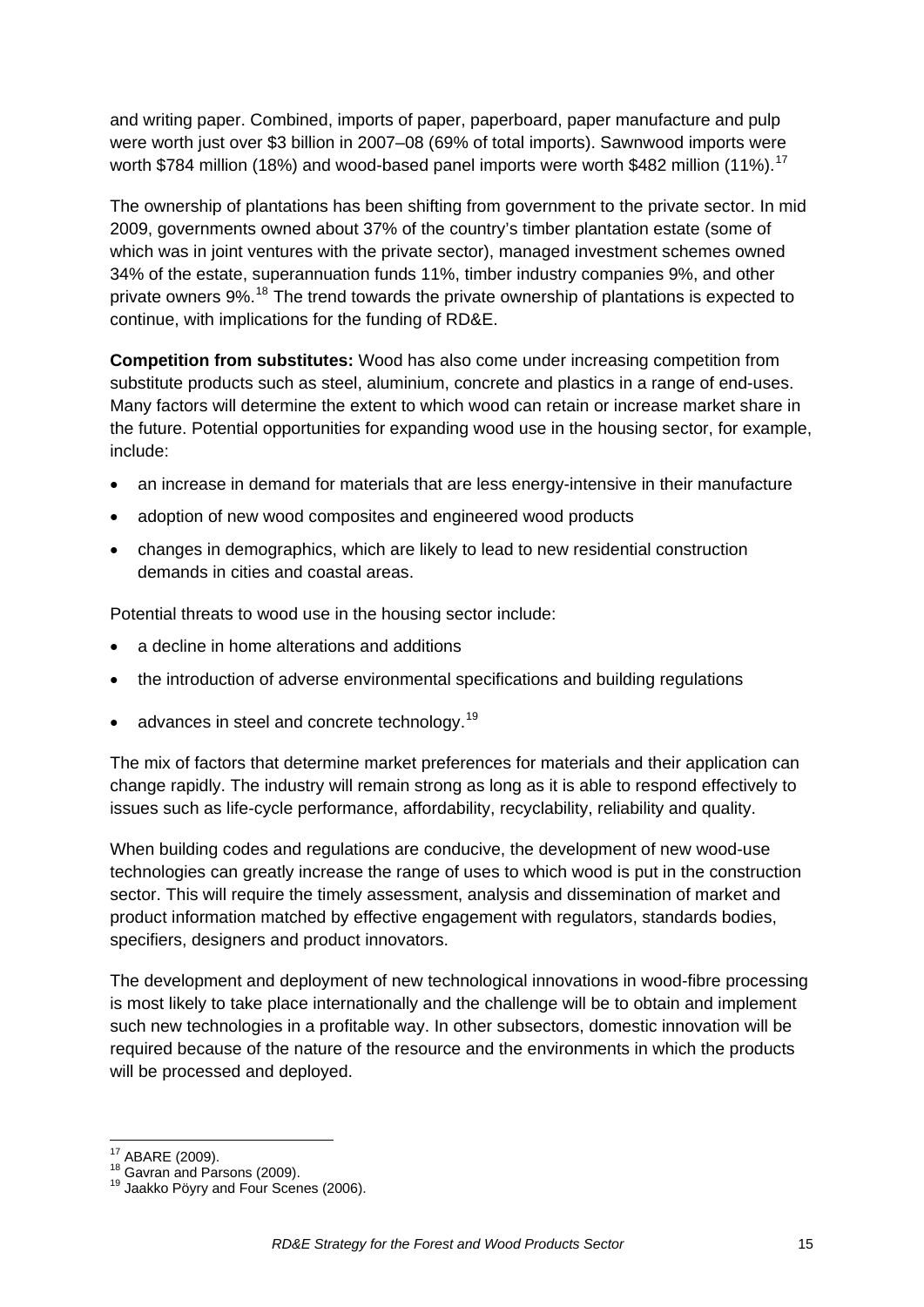<span id="page-15-0"></span>**Competition for land and water:** Land is in demand for a wide range of uses, including the production of food, fibre and biofuels, carbon sequestration, biodiversity conservation, rural amenity, urbanisation and mining.

There is much uncertainty around the nature of such competition and its effects on the forest and wood products sector. It could, for example, increase the price of land and therefore the cost of wood production. Challenges for the sector include how it can complement and integrate more effectively with agricultural production at the landscape level, and how it can maintain its competitiveness as a land use. The development and application of broader landscape planning and management approaches may help to address forest-use conflicts and resource expansion constraints in the future. RD&E is vital in assisting the industry to compete for land by ensuring that the industry selects the most appropriate land and uses it as efficiently as possible to produce the greatest amount of wood sustainably.

The importance of water security in Australia is heightened by recurring drought and uncertainty about future water demand and availability due to population growth, land-use change, competition, and the potential impacts of climate change. Forest-related issues include:

- the impact of plantation establishment on catchment water flows and in comparison with other land uses
- the impact of fire and wood-harvesting in forested catchments on water quality and quantity
- the sustainability of plantations in lower-rainfall areas and in a potentially warmer and drier climate
- the role of forests in mitigating land and water degradation, including problems such as salinity.

The Intergovernmental Agreement on a National Water Initiative was signed in 2004 by the Australian Government and most state and territory governments<sup>[20](#page-15-0)</sup> (the governments of Tasmania and Western Australia signed in 2005 and 2006 respectively). Its overall objective is to achieve a nationally compatible market-, regulatory- and planning-based system for managing surface and groundwater resources for rural and urban use that optimises economic, social and environmental outcomes. Among other things, the agreement specifies that, in areas where water is already fully allocated or over-allocated, proposals for additional water interception activities, such as forest plantations, above an agreed threshold will require a water access entitlement. Such a requirement could have significant impact on further development of the plantation sector.

In some regions, particularly where agricultural crops are irrigated from groundwater, plantation forests are viewed as competitors for water resources, and conflict over water may constrain the expansion of wood-growing.

 <sup>20</sup> Intergovernmental Agreement on a National Water Initiative between the Commonwealth of Australia and the Governments of New South Wales, Victoria, Queensland, South Australia, the Australian Capital Territory and the Northern Territory, seen at [http://www.nwc.gov.au/resources/documents/Intergovernmental-Agreement](http://www.nwc.gov.au/resources/documents/Intergovernmental-Agreement-on-a-national-water-initiative.pdf)[on-a-national-water-initiative.pdf,](http://www.nwc.gov.au/resources/documents/Intergovernmental-Agreement-on-a-national-water-initiative.pdf) July 2009.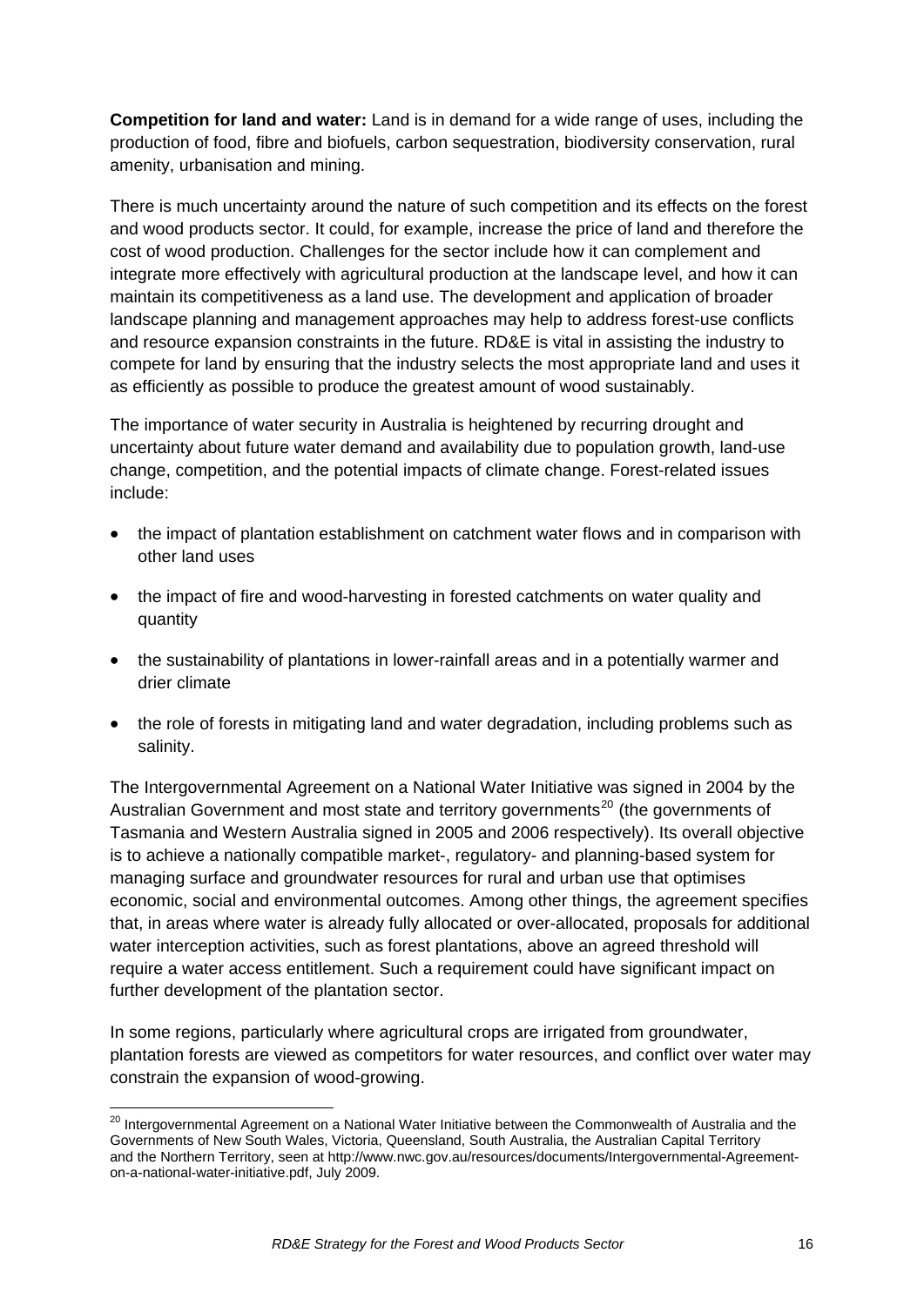<span id="page-16-0"></span>RD&E can also play a role in minimising conflicts over water use by, for example, providing a knowledge base for water-allocation mechanisms, evaluating the impact of forests and other land uses on the quantity and quality of water resources, and optimising forest water-use efficiency through genetic resource development, site selection, and adaptive management regimes.

# **Changing nature of the resource**

A significant difference between the forest and wood products sector and other primary industries is the changing nature of its resource base. Historically, most of Australia's hardwood supply has been obtained from publicly owned native forests, but access to this resource has been restricted by government land-use decisions. The area of publicly owned native forest available for timber production was 9.4 million hectares in 2005–06 compared to 11.4 million hectares in 2000–01, a reduction of 18%. Over the same period, the area of public nature conservation reserves (in which timber harvesting is not permitted) increased from 21.5 million hectares to 23 million hectares.

In 1999 the Government of Queensland initiated a 25-year transition in which public native forests in the state's southeast — its major timber-producing area — will be withdrawn from timber harvesting and recategorised as nature conservation reserves. New South Wales, Victoria and Western Australia have reported recent declines in their allowable wood harvest in multiple-use public native forests. $^{21}$  $^{21}$  $^{21}$  Overall, the prescribed sustainable vield in public native forests has halved since 1995.<sup>[22](#page-16-0)</sup>

The decline in allowable harvest from public native forest has been accompanied, in some regions, by an increase in the harvest from the private native forest estate. The ongoing risk of access to this resource and sustainable management regimes being applied needs continued attention.<sup>[23](#page-16-0)</sup>

Australia's plantation estate is now nearly 2 million hectares in size (Table 1).<sup>[24](#page-16-0)</sup> This estate produces about two-thirds of Australia's log supply and the proportion is expected to increase in the future. The softwood plantation estate is mature and, without a change in the economics of the long-term rotations required for the supply of solid wood products, the estate is not expected to expand significantly.

The total area of the hardwood plantation estate, and wood production from it, are both increasing. Nevertheless, results from the first rotation, and substantial ownership changes, are likely to lead to some rationalisation of the short-rotation hardwood plantation resource.

The decline in the volume, log size and quality of the harvest from native forests will continue to pose a challenge for solid-wood processors and their key customers. Most of the hardwood plantation estate is devoted to a small range of species (mainly Tasmanian blue gum — *Eucalyptus globulus*) grown predominantly for wood fibre for pulp and paper. RD&E providers in several states, especially Queensland and Tasmania, have pursued research to develop alternative uses for plantation hardwoods. The vast majority of the current hardwood

<sup>&</sup>lt;u> 1989 - Andrea Andrew Maria (h. 1989).</u><br>Digwyddiadau

<sup>&</sup>lt;sup>21</sup> MIG (2008).<br><sup>22</sup> I. Ferguson pers. comm., 2010.<br><sup>23</sup> Australian Forest Growers pers. comm., 2010.<br><sup>24</sup> Gavran and Parsons (2009).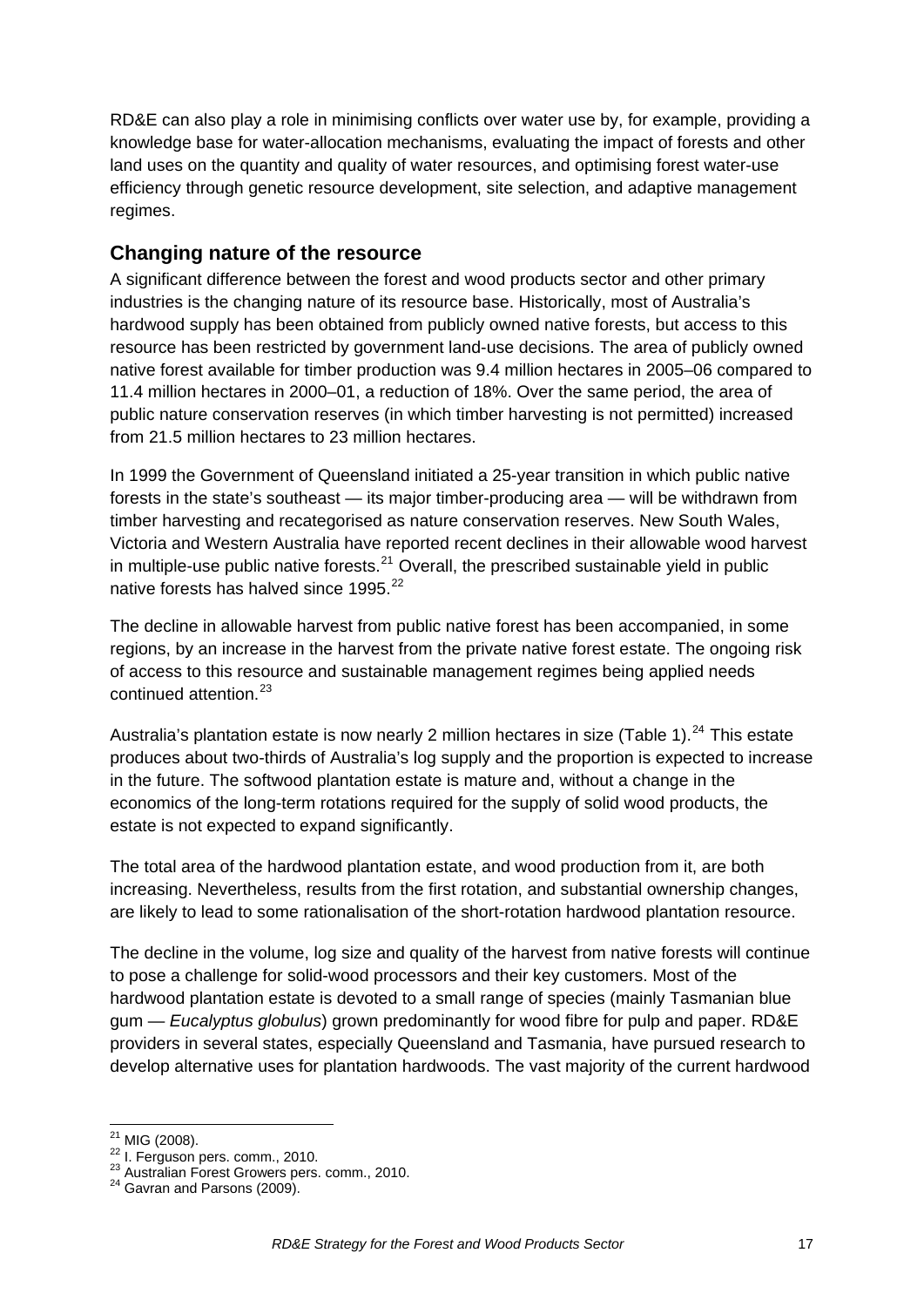<span id="page-17-0"></span>plantation estate, however, will not produce logs suitable for a profitable solid-wood-products industry.<sup>[25](#page-17-0)</sup>

An issue for the future, particularly in the plantation sector, is how to improve linkages in the marketplace between growers and processors in relation to log/product quality. Such linkages are currently most direct in relation to pulpwood, which generally sells on pulp yield. In the solid-wood subsector, silviculture and genetics are directed to growing trees with desirable wood properties but sales are generally made on the basis of volume/mass rather than wood quality. Overall, a number of structural and transactional issues in the sector ultimately result in a lack of alignment of interests in added-value production; overcoming those issues and increasing the integration of RD&E from forest to market are significant challenges for the sector.

# **Climate change**

Predicted climate change will pose challenges but will also create opportunities for Australia's forest and wood products sector. The industry can, for example, play an expanded role in reducing Australia's greenhouse gas emissions. According to *Australia's State of the Forests Report 2008*[26](#page-17-0), forestry is one of the most greenhouse-friendly sectors of the Australian economy — it was, for example, the only industry sector to be carbon-positive in 2005. Rapidly growing forests capture carbon, and mature forests, as well as wood products, store carbon until biological decay or fire returns the carbon to the atmosphere.

- According to one estimate<sup>[27](#page-17-0)</sup>, existing post-1990 plantations combined with new forest plantations dedicated to carbon sequestration could reduce carbon emissions by about 200 megatonnes (Mt) carbon-dioxide equivalent per year. $^{28}$  $^{28}$  $^{28}$
- In 2005, about 90 Mt of carbon were stored in wood products in long-term service. An additional 136 Mt of carbon was stored in end-of-service-life wood products disposed of in landfill.[29](#page-17-0)
- In 2005, Australian plantations and commercial native forests removed a net 43.5 Mt carbon-dioxide equivalent from the atmosphere.
- Plantations offset about 3.5% and managed native forests about 5.5% of total Australian greenhouse gas emissions in 2005. Additional storage in wood products offset a further 1% of emissions.<sup>[30](#page-17-0)</sup>

Wood can be used as a carbon-neutral bioenergy substitute for fossil fuels, in the manufacture of a range of plastics and other chemicals, and as a low-carbon-emissions alternative to materials such as steel, aluminium and concrete. Thus, forests and wood products can sequester carbon, provide energy substitution, and result in avoided emissions.

 $25$  Nolan et al. (2005).

<sup>26</sup> Nolan et al. (2005).<br>
26 MIG (2008).<br>
<sup>27</sup> Buchanan et al. (2008).<br>
<sup>28</sup> This level of carbon sequestration in forest plantations would have significant investment and land-use implications; in reality, therefore, forest plantations are likely to make a significant but smaller contribution to carbon sequestration.

 $^{29}$  FWPA and CRC for Greenhouse Accounting (2006).<br> $^{30}$  MIG (2008).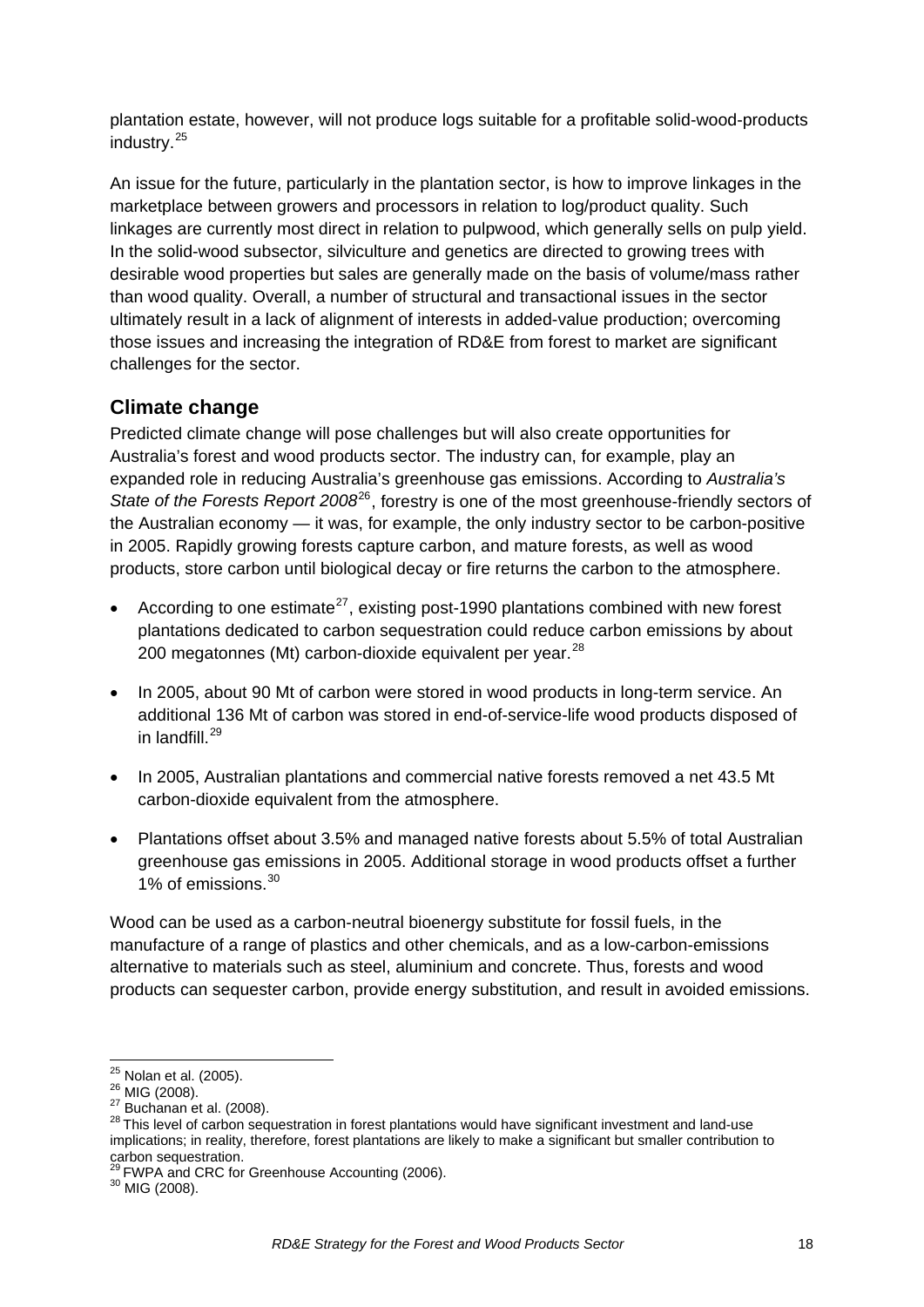<span id="page-18-0"></span>Maximising the carbon benefits of the sector will require RD&E for, among other things, the development and adoption of more efficient technologies and work practices, the increased use of wood in long-term applications, and the integration of processes in the production of solid wood, wood fibre, energy and chemicals. It will also require policy settings, both nationally and globally, that recognise and encourage the important contribution of the forest and wood products sector to climate-change mitigation.

Climate change will also have implications for forest productivity and adaptation. Under some climate-change scenarios, for example, Australia's temperate forests could experience a greater incidence of drought, which would exacerbate problems caused by pests and fire. An analysis of regional climate-change scenarios, for example, has suggested that plantation productivity could decrease in:

- *P. radiata* plantations in southern New South Wales and possibly at the western edge of the estate
- the eastern and northern extents of the *E. globulus* and *P. radiata* estates in Western Australia.<sup>[31](#page-18-0)</sup>

On the other hand, growth rates could increase in some forests due to the fertiliser effect of an increased atmospheric concentration of carbon dioxide and to favourable changes in climate. For example, increases in production have been predicted for:

- *E. globulus*, *E. nitens* and *P. radiata* in Tasmania
- the mid-to-lower northern regions of the hybrid pine estate
- *P. radiata* and *E. globulus* plantations in East Gippsland and higher-altitude parts of central and north-eastern Victoria.<sup>[32](#page-18-0)</sup>

# **Realising and demonstrating sustainability**

Society increasingly demands that its goods and services are provided from demonstrably environmentally sustainable sources. The forest and wood products sector, therefore, needs to continually demonstrate its sustainable management of ecological assets, including land, water and biological resources, the effective management of fire and other potential threats, and the maintenance of ecological processes in forested landscapes (Figure 1).<sup>[33](#page-18-0)</sup>

In contrast to many other primary industries, the Australian forest and wood products sector has a sustainability reporting framework at the state, territory and national levels, with linkages to well-established global intergovernmental forest assessment systems.

As part of this, Australia participates in an international approach to forest sustainability known as the Montreal Process $34$ , which has developed criteria and indicators to characterise and measure the essential components of sustainable forest management. Australia has adapted the Montreal Process's criteria and indicators to report on the state of

 $31$  Battaglia et al. (2009).

<sup>32</sup> Battaglia et al. (2009).<br><sup>33</sup> ibid.<br><sup>33</sup> URS Australia (2007).<br><sup>34</sup> The Montreal Process Working Group on Criteria and Indicators for the Conservation and Sustainable Management of Temperate and Boreal Forests comprises countries with temperate and boreal forests.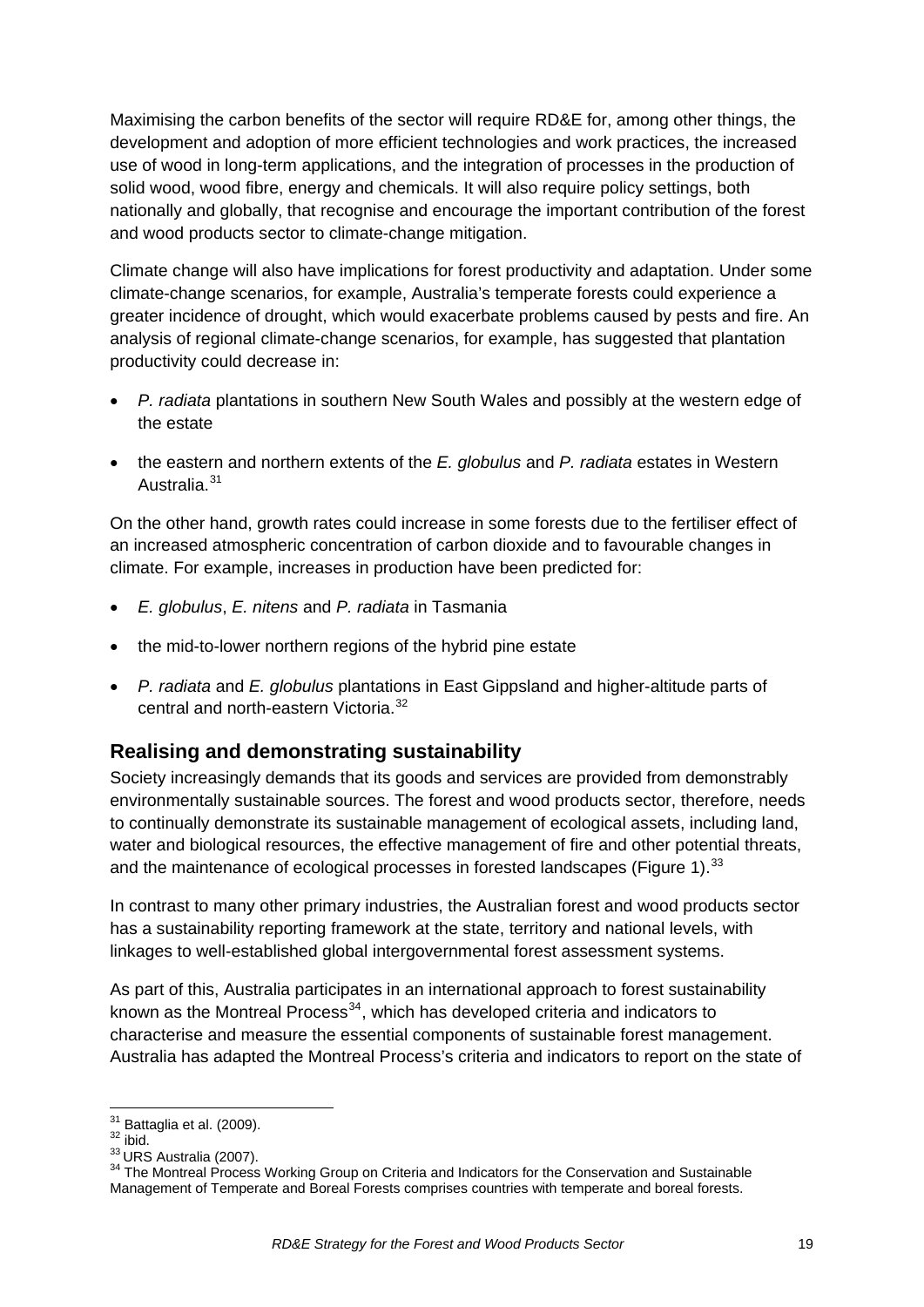<span id="page-19-0"></span>its forests every five years.<sup>[35](#page-19-0)</sup> The continued development of the criteria and indicators, and their periodic measurement, is an important task of RD&E.

Demand for information on the sustainability of forest management is also being met by forest certification. Certification is a process whereby the sustainable management credentials of a forest are independently investigated and certified. Certification schemes typically require forest management practices that are more stringent than provided by law alone, and they encourage forest managers to display their sustainability credentials when marketing their products. Two major forest certification schemes operate in Australia — the Australian Forest Certification Scheme (AFCS), which is accredited by the international Programme for the Endorsement of Forest Certification schemes (PEFC), and the Forest Stewardship Council (FSC)'s scheme.

In addition to certification, most multiple-use public forests and some private forests are now managed in accordance with codes of forest practice and externally accredited environmental management systems, which provide a structured approach to the planning and implementation of measures to protect the environment.

Balancing competing demands for forests, and understanding community attitudes towards the Australian forest and wood products sector, including the use of wood products, requires strong community engagement. RD&E is needed, therefore, to assure society of the sector's responsible use of forest resources, the long-term sustainability of forest management, and the environmental credentials of wood products.

For many decades, wood production was the central focus of forest management and elements such as water catchment management, cultural and heritage issues, biodiversity and, more latterly, climate change, were addressed as part of a multiple-use management regime. In recent years, however, such issues have been the focus of considerable attention and their management has, in many cases, assumed priority over wood production, especially in native forests. This shift in emphasis is illustrated in Figure 1. The forest and wood products sector has been proactive in adapting to this new reality but will no doubt need to continue to adapt as new opportunities and challenges arise.

<sup>&</sup>lt;u> Andrew Maria (1989)</u>  $35$  The most recent report was MIG (2008).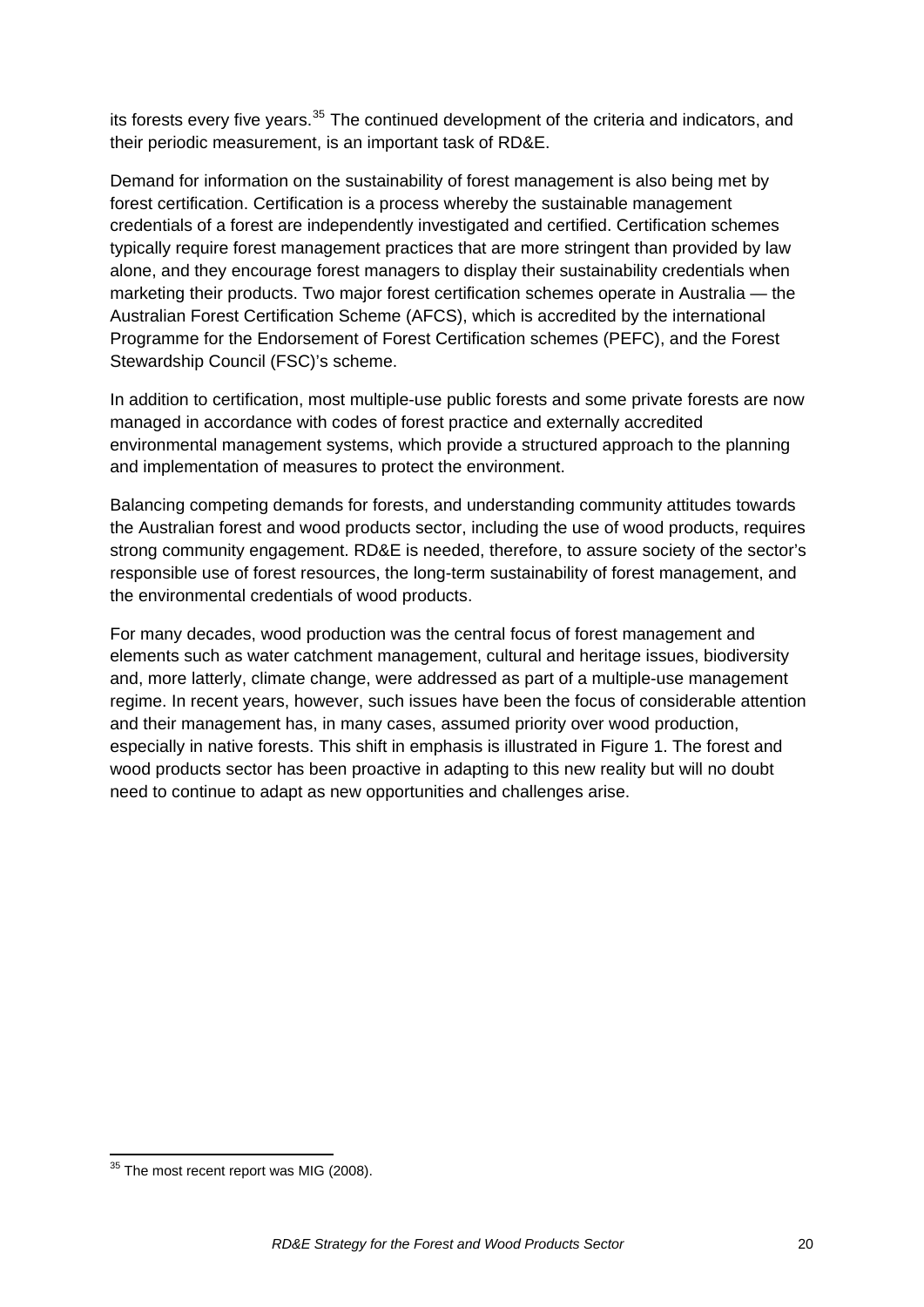

**Figure 1: The forests and natural resources continuum** 

Source: Modified from Nambiar (1996), Nambiar pers. comm., 2009.

# **Opportunities for wood and wood fibre**

Beyond the maintenance and expansion of existing markets for wood products there is increased global interest in the greater use of woody biomass to replace fossil-fuel-derived products and energy in a carbon-emissions-constrained world. Opportunities for wood and fibre products exist across the value spectrum, from bioenergy to biomaterials. Many of these opportunities are enabled by climate-change mitigation imperatives; others reflect technological advances and changing social preferences.

The Australian Bioenergy Road Map, published by the Clean Energy Council in 2008, sets a target contribution of bioenergy towards electricity generation in Australia of about 3.7% by 2020, which is more than four times the current contribution of 0.9%. Australia's current electricity generation from biomass is significantly lower than that of leading European countries, where bioenergy is already contributing 4–14% of total electricity generation, more than half of it from wood. While wood is arguably better used as a source of industrial and domestic heat/steam than as a source of electricity alone, under the Australian Bioenergy Road Map wood-related wastes (e.g. sawmill and pulp mill residues) would supply about 28% of the target electricity production, and urban biomass (including demolition timber) would supply about 7%.

Pyrolysis technology offers energy and product streams such as biogas, biochar, bio-oil and chemical feedstock. Advances in pyrolysis technology indicate the potential for it to be deployed at less-capital-intensive scales using feedstock of wider technical specification than in the past. The efficiency and cost-competitiveness of the direct production of liquid fuel (ethanol or methanol) from woody biomass is also being progressively improved. Such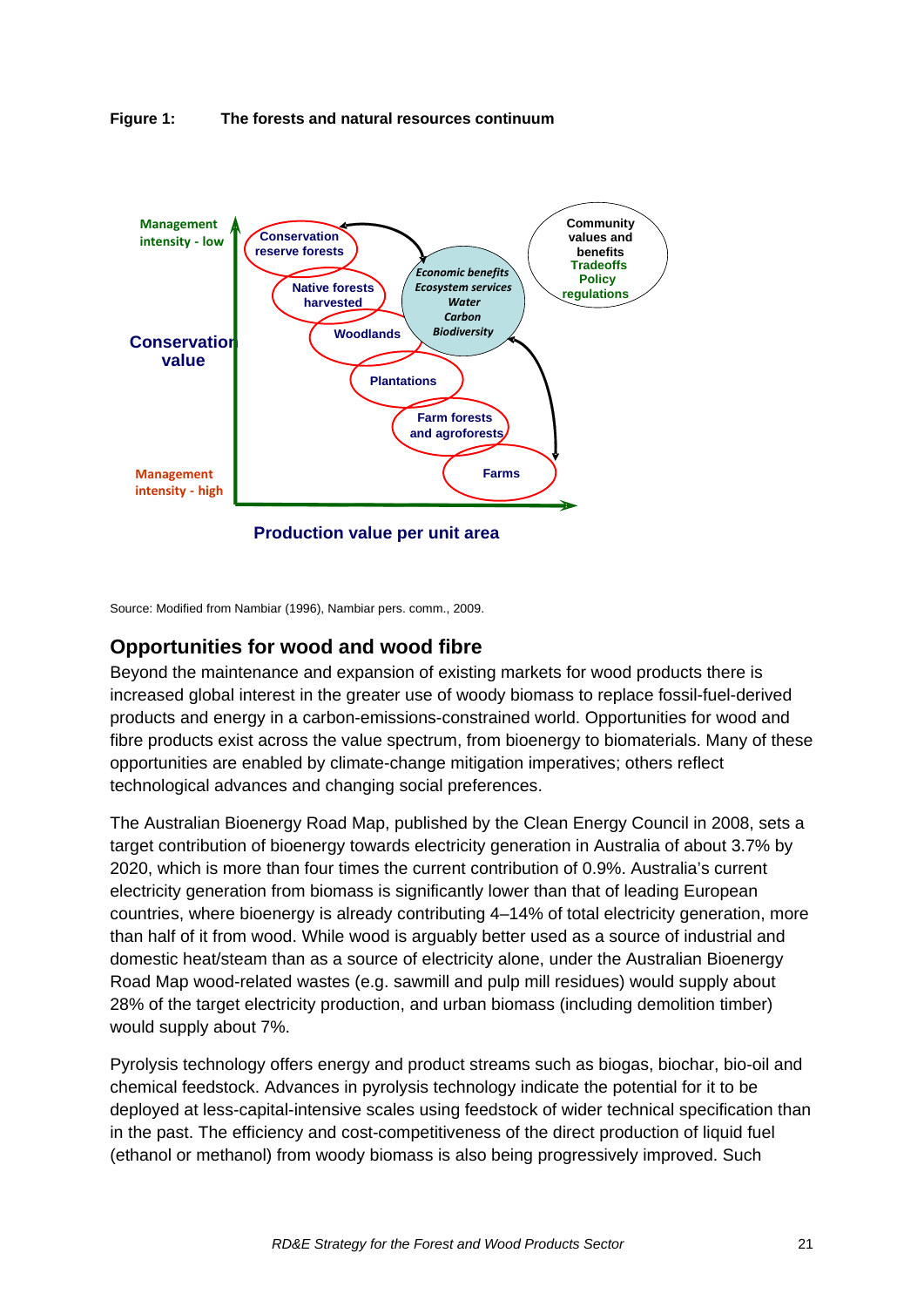<span id="page-21-0"></span>technologies may gain increased market acceptance in response to government policy instruments such as renewable energy certificates and emissions trading schemes.

Using a combination of biotechnology applications and new industrial processes, residues from traditional forest operations and new forest plantation resources can be used in the production of new products such as bioplastics, chemicals and pharmaceuticals.

In North America, the development of integrated forest biorefineries has been proposed as a way in which the pulp and paper industry can fully integrate forest biomass for the simultaneous production of several marketplace products, including fibre for pulp and paper products as well as chemicals and energy, thereby creating additional revenue streams.<sup>[36](#page-21-0)</sup>

The introduction and strengthening of renewable energy regulations in Australia indicates a need for RD&E on wood-based biofuels to identify the best commercial and energy outcomes.

<u> 1989 - Andrea Albert III, martin amerikan bahasa dalam personal dan bahasa dalam pengaran bahasa dalam penga</u>

<sup>&</sup>lt;sup>36</sup> e.g. see [www.bio.org/worldcongress/applications/breakout/PrintSingle.aspx?pID=22&appID=3494](http://www.bio.org/worldcongress/applications/breakout/PrintSingle.aspx?pID=22&appID=3494).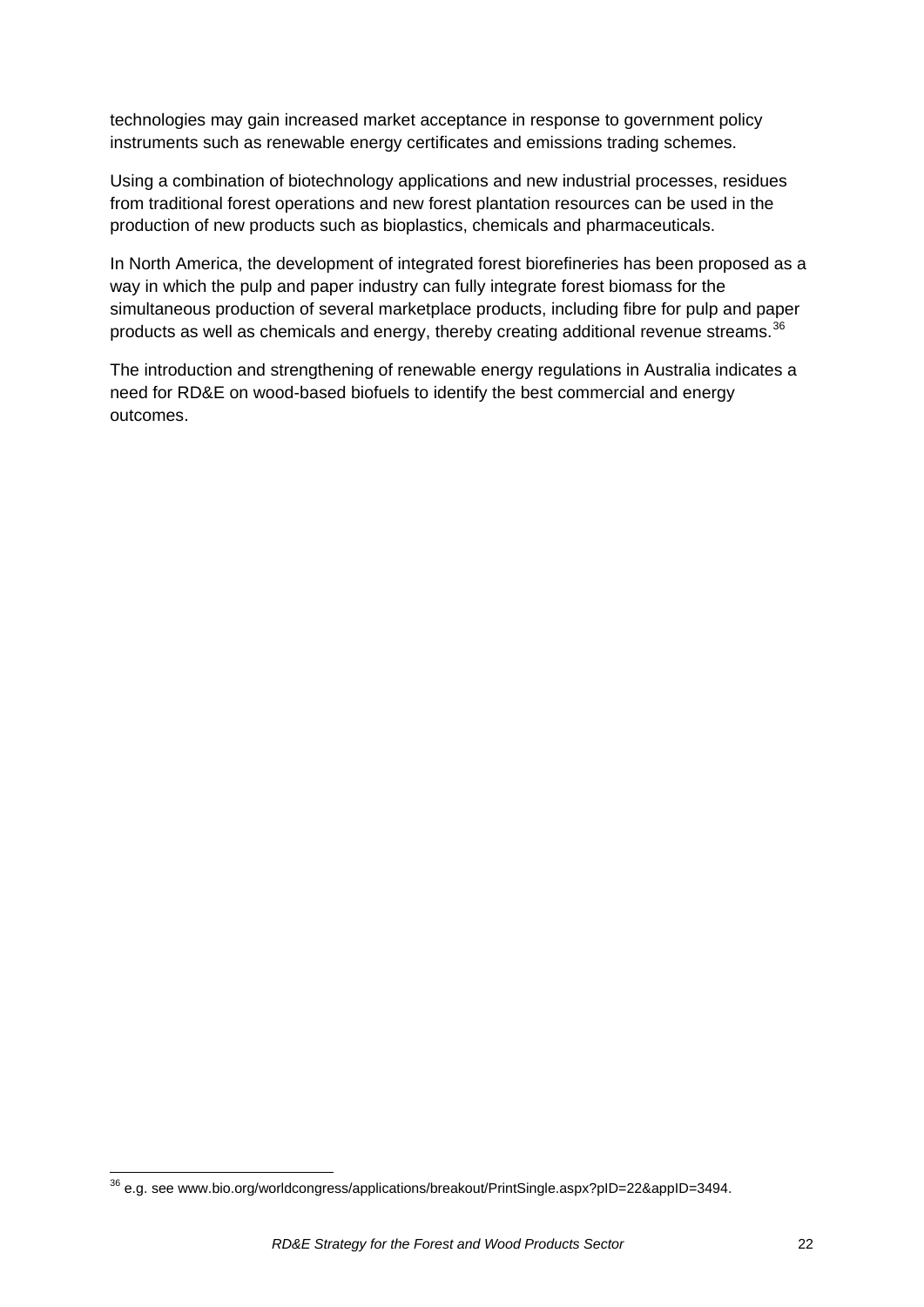# **RD&E RESOURCE ANALYSIS**

# <span id="page-22-0"></span>**Expenditure**

Forest and wood products  $R&D^{37}$  $R&D^{37}$  $R&D^{37}$  is conducted in about 50 public and private organisations across Australia. Investment in such work can be divided into two broad categories:

- 1) forest R&D, which includes research mainly related to species selection and breeding, and the management and protection of wood-production forests, including plantations
- 2) wood products R&D, which includes research on primary wood conversion, product and market development (including paper products), and timber engineering.<sup>[38](#page-22-0)</sup>

In the 2007–08 financial year about \$59.6 million was spent on forest R&D and about \$26.8 million was spent on wood products R&D. If administrative costs are included, total expenditure was about \$104 million. In unadjusted dollars this represents an increase of about 4.7% per year since 1981–82. When expenditure is adjusted to 1982 dollars, however, there was a real decline in total expenditure of just under 0.6% per year over the period, despite a slight increase since 2002 (Figure 2).

Since 1982 there has been an overall real decline in expenditure per unit area and per unit harvested wood volume. There has also been a decline in expenditure as a percent of industry turnover — from about 0.56% in 1994/95 to 0.47% in 2007–08.

Major funding sources in 2007–08 were:

- Australian Government (44% of total funding)
- state agencies (28.5%)
- private sector (20%)
- universities (7.5%).

Figure 3 shows the source and expenditure of funds by the major contributors. In broad terms, the Australian Government contribution to research funding has increased over time while that of the states has declined.<sup>[39](#page-22-0)</sup> Private industry investment, as reflected in the Forest and Wood Products Australia (FWPA) levy of approximately 0.20% of gross value of production, is lower than many other primary industry sectors.

Research undertaken on native forests and softwood plantations has declined in recent years, whereas that on hardwood plantations — which have been increasing significantly in area — has grown. Funding for wood products research increased in real terms between 2001–02 and 2007–08, due partly to investment in CRC Wood Innovations.<sup>[40](#page-22-0)</sup>

# **Capacity and structure**

In 2007–08 an estimated 500 FTE researchers, technicians and other support staff were involved in R&D in the forest and wood products sector in state and federal agencies, universities and private organisations. Most private RD&E providers are at a relatively small

 $37$  Historically, 'extension' has not been measured in surveys of R&D expenditure. The data presented in this section, therefore, exclude the extension component of RD&E.<br><sup>38</sup> This section draws on Turner and Lambert (2009) for estimates of R&D expenditure and capacity.<br><sup>39</sup> See the longitudinal studies conducted by John Turner, M

Turner and Lambert (2009) and also in Turner and Lambert (2005).

<sup>40</sup> Turner and Lambert (2009).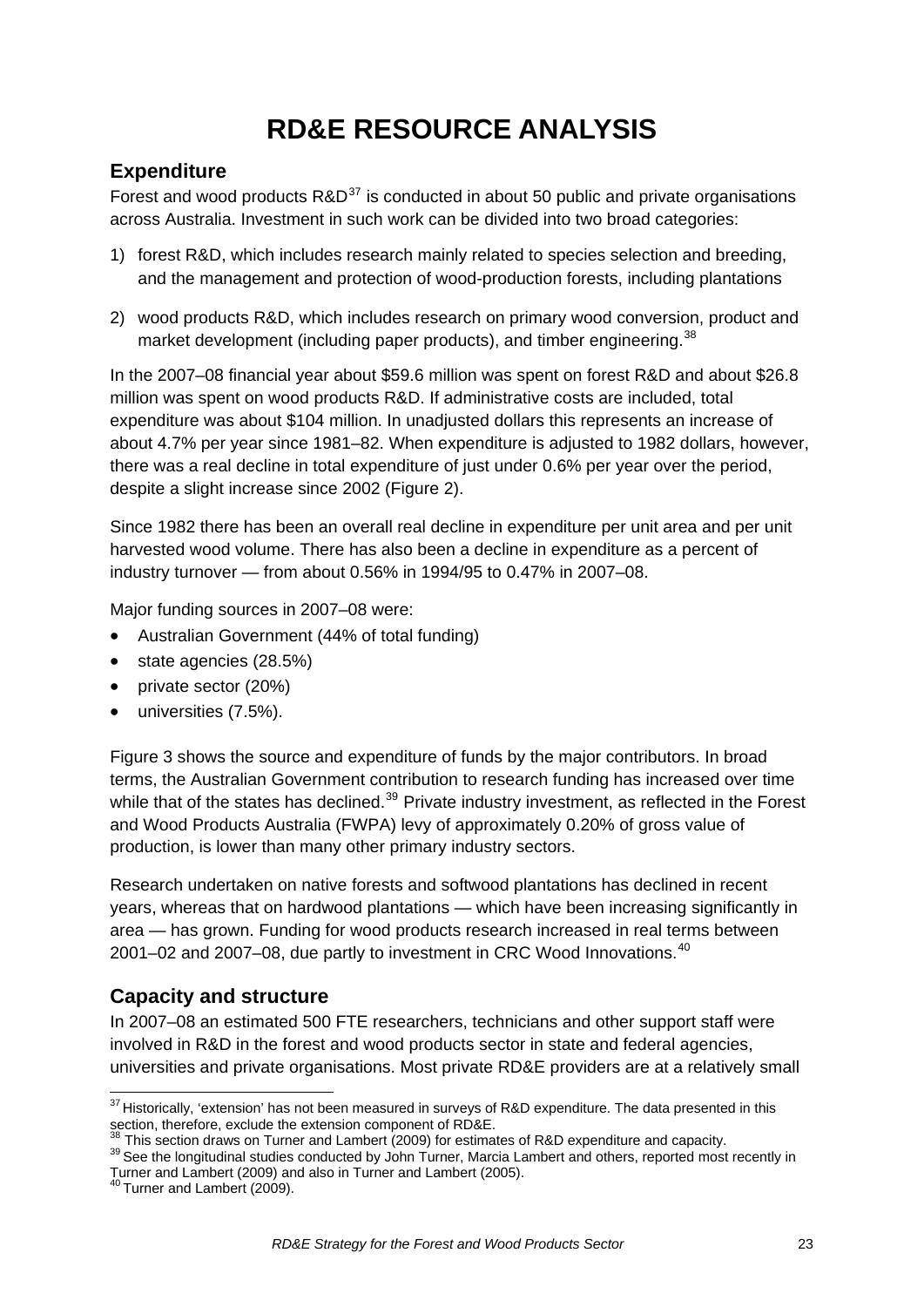scale and work as individuals or in very small groups, or are associated with other organisations.





Source: Turner and Lambert (2009).





Source: Turner and Lambert (2009).

Table 3 shows the breakdown of capacity by state and federal agencies and universities and by major area of activity.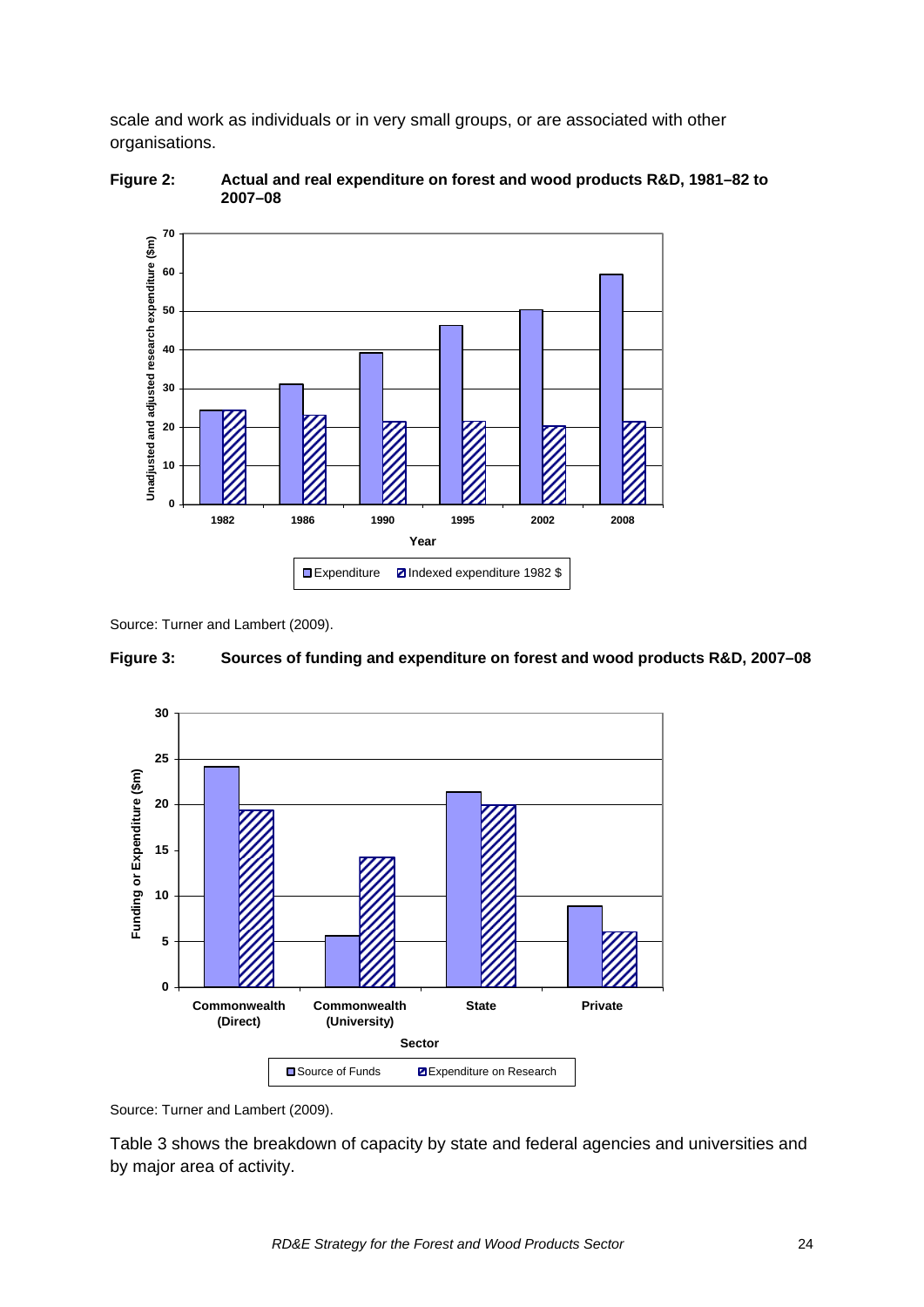| State or<br>territory | Institution*                                                                                                                  | <b>Capacity (FTE</b><br>researchers,<br>technicians and other<br>support staff)** | Major resource focus and key<br>R&D areas                                                                                                                                                    |
|-----------------------|-------------------------------------------------------------------------------------------------------------------------------|-----------------------------------------------------------------------------------|----------------------------------------------------------------------------------------------------------------------------------------------------------------------------------------------|
| <b>ACT</b>            | CSIRO (various divisions; note<br>that CSIRO is a national agency<br>with capacity to operate in<br>different forest regions) | 143                                                                               | Native forests and plantations -<br>hydrology, forest growth and<br>physiology, tree improvement,<br>predictive modelling, climate change,<br>wood products                                  |
|                       | Australian National University                                                                                                | 14                                                                                | Native forest ecology and<br>$m$ anagement $-$<br>socioeconomics/policy, carbon<br>sequestration                                                                                             |
| <b>NSW</b>            | <b>Forests NSW</b>                                                                                                            | 21                                                                                | Softwood and hardwood plantations<br>- tree improvement, silviculture,<br>wood properties                                                                                                    |
|                       | <b>1&amp;I NSW-S&amp;I</b>                                                                                                    | 32                                                                                | Native forests and plantations -<br>forest health, biodiversity and<br>ecology, forest growth, carbon<br>accounting, recycled organics,<br>climate change                                    |
|                       | Southern Cross University                                                                                                     | 10                                                                                | Native forests and plantations -<br>socioeconomics, genetics, wood<br>properties, ecology, extension                                                                                         |
|                       | University of Technology<br>Sydney                                                                                            | 5                                                                                 | Wood engineering                                                                                                                                                                             |
| <b>NT</b>             | n.a.                                                                                                                          | n.a.                                                                              | n.a.                                                                                                                                                                                         |
| Qld                   | Department of Employment,<br>Economic Development and<br>Innovation (Agri-Sciences                                            | 28                                                                                | Hardwood plantations - tree<br>improvement, physiology,<br>productivity, modelling, forest health                                                                                            |
|                       | Queensland)                                                                                                                   | 20                                                                                | Plantation-grown wood properties,<br>processing, timber products,<br>performance enhancement                                                                                                 |
| <b>SA</b>             | Forestry SA                                                                                                                   | 24                                                                                | Softwood plantations - productivity<br>management growth and model<br>development, forest health, wood<br>properties                                                                         |
| Tas.                  | Forestry Tasmania                                                                                                             | 28                                                                                | Native forest management,<br>hardwood plantations - forest<br>protection, hydrology, silviculture                                                                                            |
|                       | University of Tasmania                                                                                                        | 21                                                                                | Native forest management -<br>ecology, wood products                                                                                                                                         |
| Vic.                  | Department of Forest and<br>Ecosystem Science/University<br>of Melbourne                                                      | 59                                                                                | Native forest ecology and<br>management, plantations - forest<br>protection and management, forest<br>operations, tree improvement,<br>hydrology, climate change, wildfire,<br>wood products |
| WA                    | <b>Forest Products Commission</b>                                                                                             | 20                                                                                | Hardwood and softwood plantations<br>- tree breeding, hydrology, forest<br>growth, carbon sequestration                                                                                      |
|                       | Department of Environment and<br>Conservation                                                                                 | 24                                                                                | Native forest management -<br>conservation biology                                                                                                                                           |
| <b>Total</b>          |                                                                                                                               | 449                                                                               |                                                                                                                                                                                              |

#### **Table 3: Estimated R&D capacity by major public agency, and key areas of activity, 2009**

Note that the CRC for Forestry and FWPA contribute to the funding of a significant number of R&D personnel through partner organisations, including some of those listed in this table.

\*\* Table excludes private organisations, graduate students, institutions with small capacities, and some small localities in larger organisations. The capacity shown, therefore, is less than the total national estimated capacity. These are the best-available estimates, but the sector is undergoing major change and more detailed analysis will be required in the future.

Source: Adapted from an unpublished supplementary survey by J. Turner, D. Flinn & M. Lambert, 2009; K. Crews (University of Technology Sydney) pers. comm., 2009; P. Kanowski (Australian National University), pers. comm., 2009; J. Vanclay (Southern Cross University), pers. comm., 2009.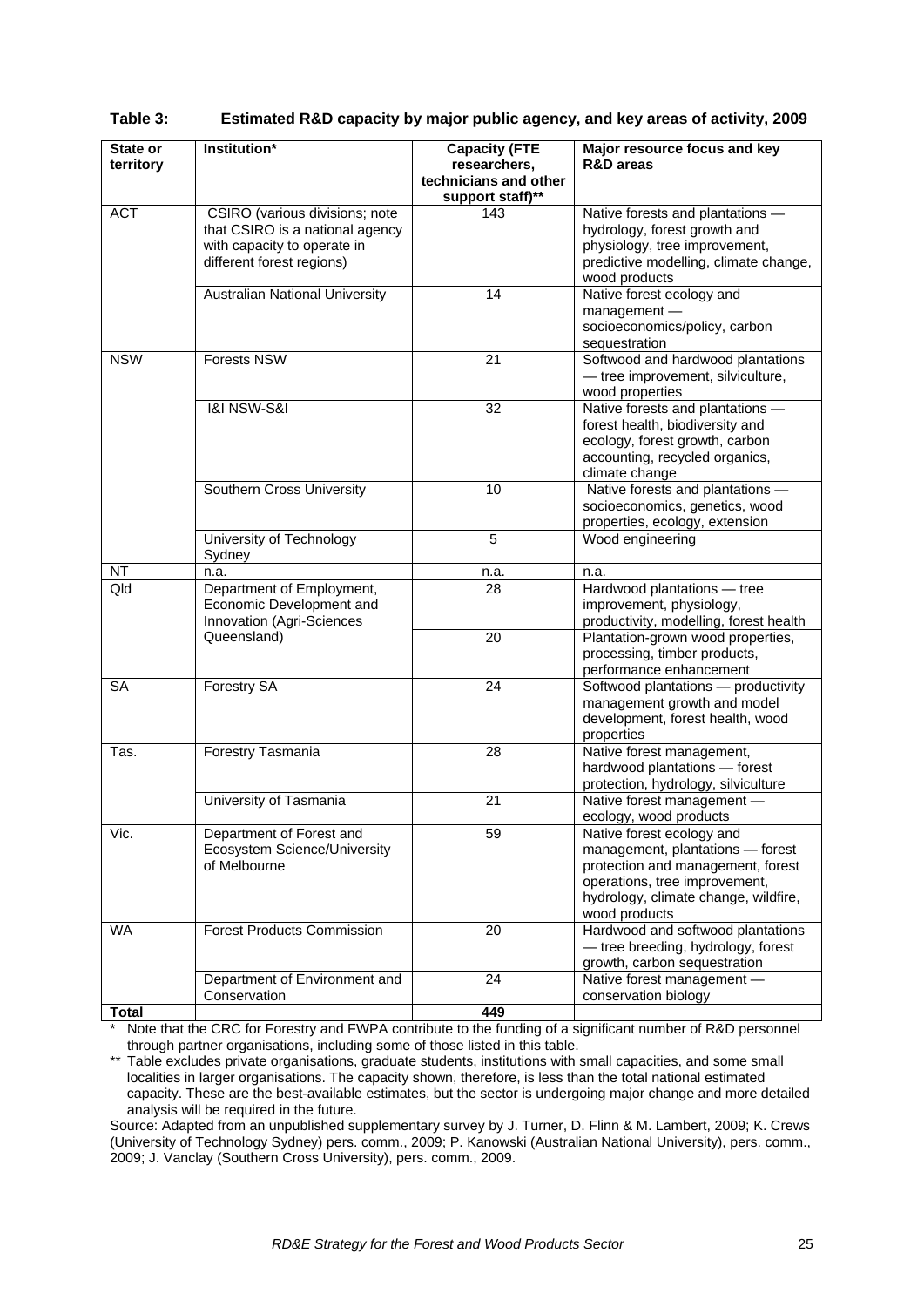<span id="page-25-0"></span>The RD&E architecture has changed considerably over the last decade. This is particularly so at the state level as a consequence of land-use decisions, including through regional forest agreements, which have led to the division of native forest management responsibilities between a range of agencies and the corporatisation or privatisation of plantation forests.

Historically, state governments have had a significant role in commercial forest-growing and resource ownership and, in some instances, in the downstream processing of wood. This is in contrast to agriculture, where governments have traditionally provided policy and sector services such as RD&E without themselves being in the business of agriculture. As noted above, however, the role of government in the forest and wood products sector is changing, with evident long-term impacts on RD&E capacity.

Except in Tasmania, the traditional model of state forest agency with its own in-house research group to address business needs has virtually ceased to exist. It has been replaced by a range of models, including stand-alone research groups partly supported by government appropriation, the integration of RD&E capability and capacity into larger primary industry research groups, and the splitting of such capability and capacity between conservation and forest business agencies.<sup>[41](#page-25-0)</sup>

The net effect of structural changes at the state level has generally been a reduction in forest and wood product RD&E capability and capacity and an increase in organisational complexity. As noted above, in many jurisdictions, responsibilities for different aspects of RD&E are now often distributed between several agencies (Table 4).

In recent years CSIRO has changed its direction towards investing more on strategic research areas that are addressing broader national priorities while moving away from research areas that are directly assisting industries, particular in some near-to-market areas or where industry is not well placed to capture research outcomes. As a result, CSIRO's capacity and capability in the forest and wood products sector has been significantly downgraded and some of its staff either absorbed by the Sustainable Ecosystems, Plant Industry, or Material Science and Engineering divisions or retrenched. If there are functional engagement mechanisms with industry, it could increase the breadth of expertise available to the forest and wood products sector.

The number of universities with RD&E activities has increased, although they lack coordination and are potentially in direct competition with each other. The University of Melbourne has become a major R&D provider — significantly funded by contracts with Victorian state agencies — by combining existing university research capability with former state-agency capability.

The number of private companies (such as managed investment scheme companies) investing in plantation forests has increased. Combined, their research efforts have also grown, particularly through the use of cooperative research mechanisms. Also within the private sector (although some government agencies may also be involved), are a number of national representative, technical associations and state-based industry or promotion

<u> Tanzania de la contenentación de la contenentación de la contenentación de la contenentación de la contenenta</u><br>Establecer el contenentación de la contenentación de la contenentación de la contenentación de la contenentac

 $41$  Compared to traditional agriculture, the forest and wood products sector deals with fewer commercial species that are grown in defined geographical ranges. Typically, forest R&D occurs within commercial forests rather than at dedicated research stations. Therefore, opportunities to rationalise infrastructure by combining programs or reducing research stations are less readily available within the sector than in some other primary industry sectors.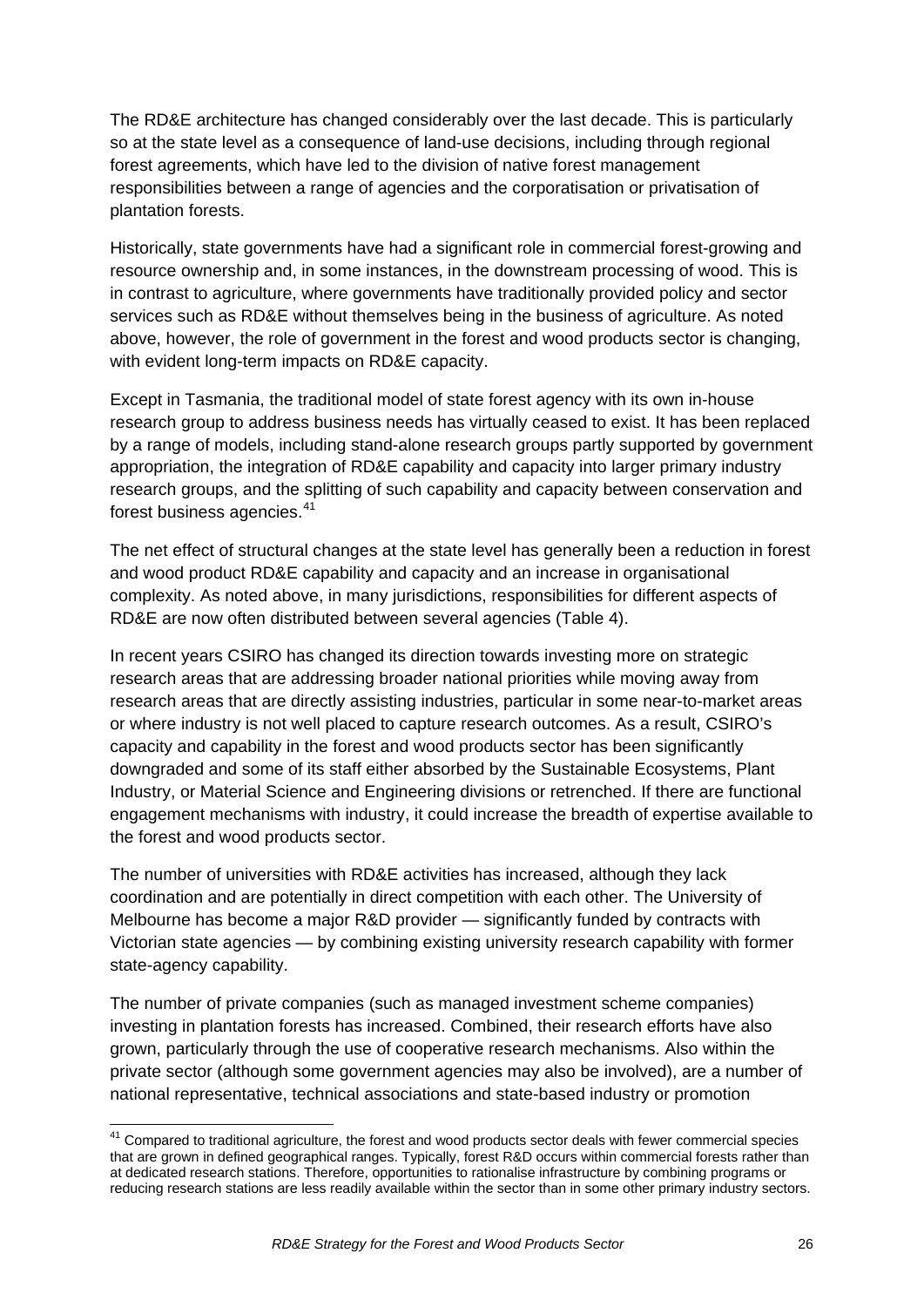organisations; some of these may be both research providers and/or funders, depending on circumstances.

| Role and<br>responsibility                             | <b>NSW</b>                                                 | <b>NT</b>     | Qld          | <b>SA</b>                | Tas.                   | Vic.                  | <b>WA</b>          | Aust<br>qovernment/<br>national     |
|--------------------------------------------------------|------------------------------------------------------------|---------------|--------------|--------------------------|------------------------|-----------------------|--------------------|-------------------------------------|
| Forest industry<br>and<br>production,<br>forest policy | <b>I&amp;I NSW,</b><br>Forests<br><b>NSW</b>               | <b>DoR</b>    | <b>DEEDI</b> | <b>PIRSA</b>             | <b>DIER</b>            | DPI                   | DEC,<br><b>FPC</b> | <b>DAFF</b>                         |
| Land and<br>forest<br>management<br>policy             | <b>I&amp;I NSW,</b><br><b>DECCW</b>                        | <b>NRETAS</b> | <b>DERM</b>  | <b>PIRSA</b>             | DIER,<br><b>DPIPWE</b> | <b>DSE</b>            | <b>DEC</b>         | DAFF (DCC),<br><b>DEWHA</b>         |
| Production<br>forest<br>management<br>and marketing    | Forests<br><b>NSW</b>                                      |               | FPQ/<br>DERM | ForestrySA               | <b>FT</b>              | Vic<br><b>Forests</b> | <b>FPC</b>         |                                     |
| Forest<br>research —<br>primary<br>investor            | <b>I&amp;I NSW-</b><br>S&I.<br>Forests<br>NSW,<br>SCU, UTS | <b>DoR</b>    | DEEDI        | PIRSA.<br>Forestry<br>SA | FT,<br>UTAS            | DSE,<br>UM            | DEC,<br><b>FPC</b> | ABARE,<br>ANU, BRS.<br><b>CSIRO</b> |

**Table 4: Roles and responsibilities of state and national government investors in forest and wood products sector RD&E** 

Note: neither the CRC for Forestry nor FWPA is listed in this table because they work predominantly through partner organisations. Nevertheless, they establish direction and provide resources in a number of research fields. ABARE = Australian Bureau of Agricultural and Resource Economics; ANU = Australian National University; BRS = Bureau of Rural Sciences; CSIRO = Commonwealth Scientific and Industrial Research Organisation; DAFF = Department of Agriculture, Fisheries and Forestry; DCC = Department of Climate Change; DEC = Department of Environment and Conservation; DECCW = Department of Environment, Climate Change and Water; DEEDI = Department of Employment, Economic Development and Innovation (Agri-Sciences Queensland); DERM = Department of Environment and Resource Management; DEWHA = Department of the Environment, Water, Heritage and the Arts; DIER = Department of Infrastructure, Energy and Resources; DoR = Department of Resources; DPI = Department of Primary Industries; DSE = Department of Sustainability and Environment; DPIPWE = Department of Primary Industries, Parks, Water and Environment; FPC = Forest Products Commission; FPQ = Forestry Plantations Queensland; FT = Forestry Tasmania; I&I NSW = Industry and Investment NSW; I&I NSW-S&I = Industry and Investment NSW, Science and Innovation; NRETAS = Department of Natural Resources, Environment, The Arts and Sport; PIRSA = Department of Primary Industries and Resources South Australia; SCU = Southern Cross University; UM = University of Melbourne; UTS = University of Technology, Sydney; UTAS = University of Tasmania. Source: Adapted from Research Priorities and Coordination Committee minutes, May 2009.

The major cooperative RD&E mechanism in the forest and wood products sector since 1991 has been the cooperative research centres program. The CRC for Temperate Hardwood Forestry, created in 1991, was superseded by the CRC for Sustainable Production Forestry in 1997; this, in turn, was superseded by the CRC for Forestry in 2005, which is due to terminate in 2012. The CRC for Hardwood Fibre and Paper Science (1993–99) and the CRC for Wood Innovations (2001–08) were major initiatives in forest product R&D. Overall, the CRCs act or have acted as focal points for coordinated RD&E in specific areas.

The CRC for Forestry, if extended beyond 2012, will continue to coordinate RD&E on some key issues, including processing and adding value to the plantation resource, improving supply-chain performance and profitability, and addressing management challenges for forest estates that are arising across an increasing array of values, including carbon. Funding from the CRC Program to support these activities is leveraged from outside the sector, making it an important addition to recurrent RD&E funding in the sector.

Many RD&E providers identify dispersal of research effort, and a lack of recruitment to replace an ageing workforce, as significant issues in the sector. A lack of a critical mass of researchers could jeopardise the long-term viability of some providers or of some research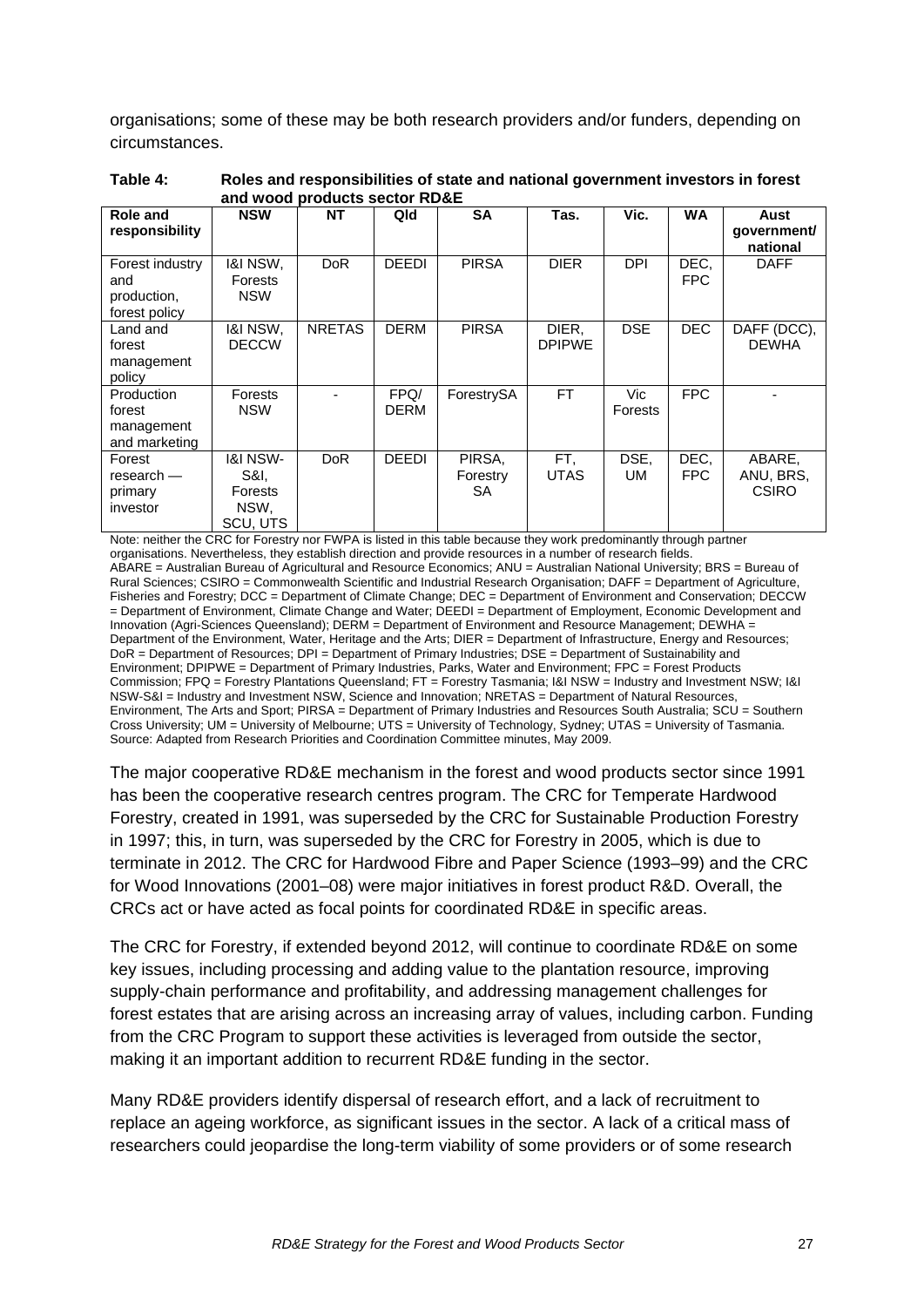<span id="page-27-0"></span>areas. CSIRO has provided capacity and some national leadership in RD&E in the sector in the past but, given the restructuring there, this seems less likely in the future.

Research can be categorised as incremental and strategic: incremental research is usually conducted in short-term projects to address immediate RD&E needs and strategic research addresses longer-term trends and concerns. The increasingly dispersed nature of RD&E in the forest and wood products sector potentially encourages incremental research at the expense of strategic research. In the long term, this would hinder the processes of knowledge production and application and, therefore, could pose a risk to the viability of the forest and wood products sector.

Data on expenditure and the number of people employed in extension activities — that is, the effort devoted to raising awareness of and promoting the adoption of research outputs, leading to impacts on productivity, the efficiency of processing, etc. — in the sector are lacking. The forestry subsector has never had an extension service along the lines of that supported by agricultural agencies and extension activities have been far less formalised.

On the other hand, a number of regional timber development associations provide detailed and regular extension services to timber-users in the broad construction marketplace and to the production industry through technical and research extension. This capacity has declined significantly in Queensland and Victoria, but the Timber Development Association of New South Wales and the Tasmanian Timber Promotion Board remain active. Wood Council Australia was formed recently by timber development associations, timber producers and merchants to help coordinate timber-related extension and R&D.<sup>[42](#page-27-0)</sup> FWPA supports and manages a wood promotion campaign directed at consumers and specifiers that contains a extension element.

Until recently, the main users of state-based forest RD&E were within the state agencies that maintained the research capacity and there was less focus on external customers. CSIRO had wider linkages with both forest growers and the wood-processing industries in terms of undertaking R&D and promoting adoption. In recent years the CRC for Forestry has provided some new extension capacity. Private consultants may also be involved in extension activities. Traditionally, the sector has relied predominantly on the scientists themselves to promote and aid the adoption of research outputs.

# **Current capability**

The categorisation of current research capacity and capability by research area has not previously been attempted for the sector. A preliminary analysis using 15 research categories has been undertaken to obtain an initial assessment (Table 5, Figure 4). This approach identified just over 280 full-time or part-time researchers (excluding technicians and other support staff) in the public and private sectors. Table 6 shows the adequacy of current RD&E capability, as rated by RD&E providers, using the same research categories.

Overall, the strongest capability in terms of numbers is in ecology, forest soils/productivity, forest health, genetic improvement, and wood science and technology and the most limited capability is in harvesting and transport, socioeconomics and policy, timber engineering and extension. While no data are available on the age profile of researchers, anecdotal evidence

<sup>&</sup>lt;u> 1989 - Andrea Albert III, martin amerikan bahasa dalam personal dan bahasa dalam pengaran bahasa dalam penga</u> <sup>42</sup> G. Nolan, pers. comm. 2010 ; http://woodcouncil.org.au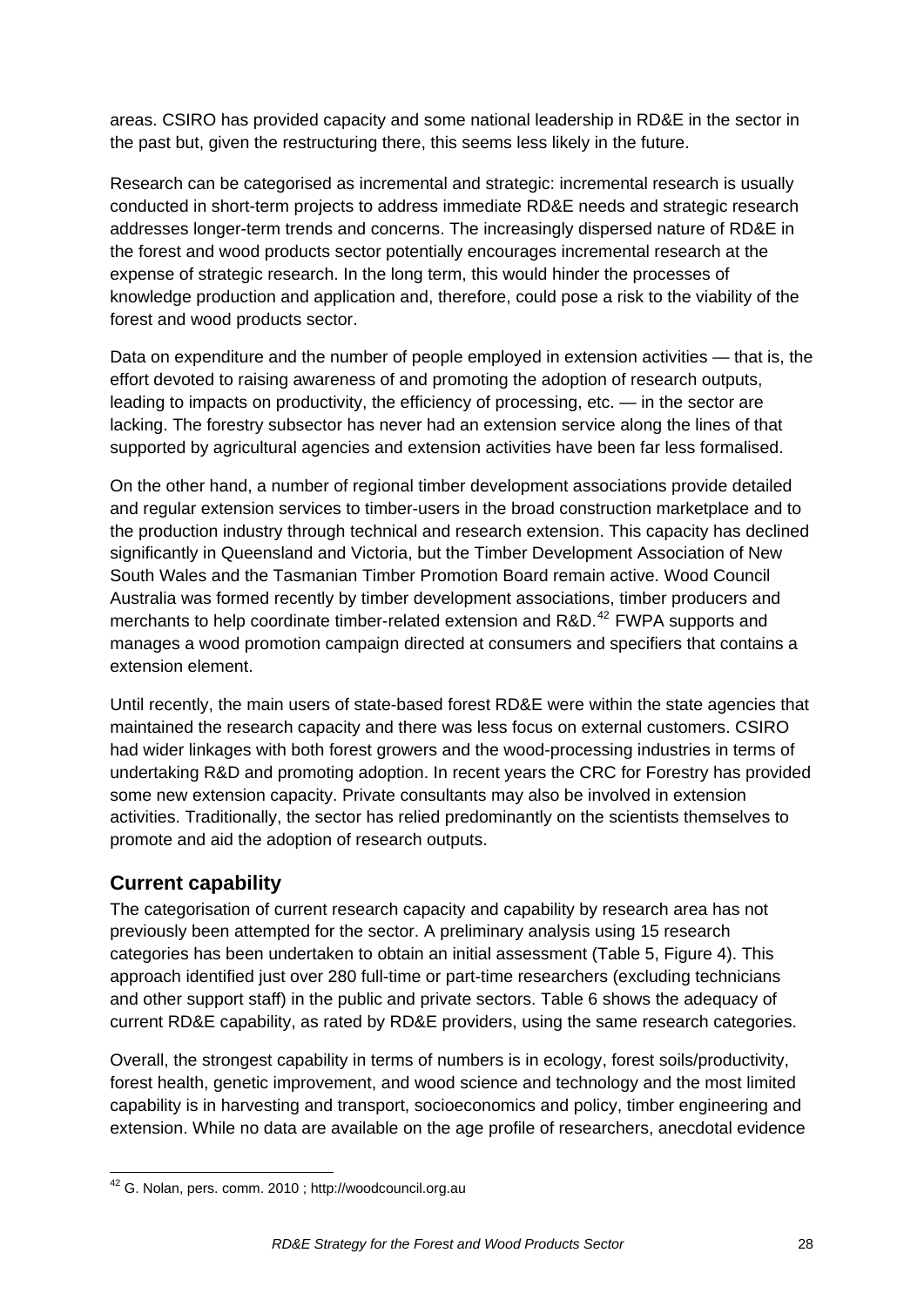suggests that it is skewed towards the older age groups. Whilst these figures and views reflect historical development more detailed analysis of this type will be required in the future to endeavour to match work force needs with industry opportunities.

| <b>Research category</b>    | ACT*     | <b>NSW</b>     | <b>NT</b>    | Qld      | <b>SA</b> | Tas.           | Vic.           | <b>WA</b>      | <b>Total</b> |
|-----------------------------|----------|----------------|--------------|----------|-----------|----------------|----------------|----------------|--------------|
| Ecology                     | 2        |                | 0            |          | 0         | 4              | 12             | 4              | 30           |
| Forest fire                 | 3        |                | $\Omega$     | 0        | 0         | 2              | 6              | $\overline{2}$ | 14           |
| Forest health               | 4        | 5              | $\Omega$     | 6        |           | 3              | 4              | 3              | 26           |
| Forest hydrology            | 3        |                | $\Omega$     | 0        | 0         | 5              | 6              | 2              | 17           |
| Soils and productivity      | 13       | 11             | 4            | 4        | 5         | 8              | 15             | 5              | 62           |
| Tree physiology             | 6        | 4              | 0            | 2        | 0         | 4              | $\overline{2}$ |                | 19           |
| Genetic improvement         |          | 4              | и            | 4        | 6         | 9              | 4              | $\overline{2}$ | 37           |
| Harvesting and transport    | $\Omega$ |                | 0            | 0        | $\Omega$  | $\overline{2}$ | 3              | $\Omega$       | 6            |
| Bioenergy                   |          | 5              | $\Omega$     | $\Omega$ | $\Omega$  | $\Omega$       | $\mathfrak{p}$ | $\Omega$       | 8            |
| Wood conversion             | $\Omega$ | 0              | 0            | 7        | 0         | 0              | 15             |                | 23           |
| Pulp and paper science      | 0        | 11             | 0            | 0        | 0         | 0              | 6              | $\Omega$       | 17           |
| Wood science and technology | $\Omega$ | 3              | $\Omega$     | 6        | $\Omega$  | $\Omega$       | 18             | 2              | 29           |
| Wood engineering            | 0        | 4              | 0            | $\Omega$ | 0         | 1.5            | 1.5            | $\Omega$       | 7            |
| Socioeconomics and policy   | 4        | $\mathfrak{p}$ | 0            | 0        | 0         |                | 3              | $\Omega$       | 10           |
| Extension                   |          | $\Omega$       | 0            | 0        | 0         | 2              |                | $\Omega$       | 4            |
| <b>Total</b>                | 44       | 59             | $\mathbf{2}$ | 30       | 12        | 41.5           | 98.5           | 22             | 309          |

**Table 5: Current public and private research capacity and capability, by research area and jurisdiction** 

Where 'Bioenergy' = Bioenergy (conversion of wood to energy and other products - pyrolysis, pellets, liquid fuels); 'Education and extension' = persons involved in education research or extension; 'Forest fire' = Fire behaviour and management; 'Forest health' = Forest health and biosecurity; 'Soils and productivity' = Forest soils and productivity, including silviculture and management; 'Tree physiology' = Tree physiology/ecophysiology; 'Genetic improvement' = Tree selection and genetic improvement; 'Wood conversion' = Wood conversion (sawmilling, drying, veneering, fibre products); 'Wood science' = Wood science and technology, including measurement of wood properties, relationship of wood properties to management and genetics, resource assessment.

\*Relates primarily to CSIRO and the Bureau of Rural Sciences, which both have a national role.

Jurisdictional totals in this table may not tally with those in Table 3 because they may include national-level personnel, such as those working for CSIRO. Moreover, technical and support staff are omitted from this table. Source: Unpublished supplementary survey by J. Turner, D. Flinn & M. Lambert, 2009; personal communications.

#### **Figure 4: Broad distribution of public-sector and private-sector researchers, by research category**



Source: Unpublished supplementary survey by J. Turner, D. Flinn & M. Lambert, 2009; personal communications.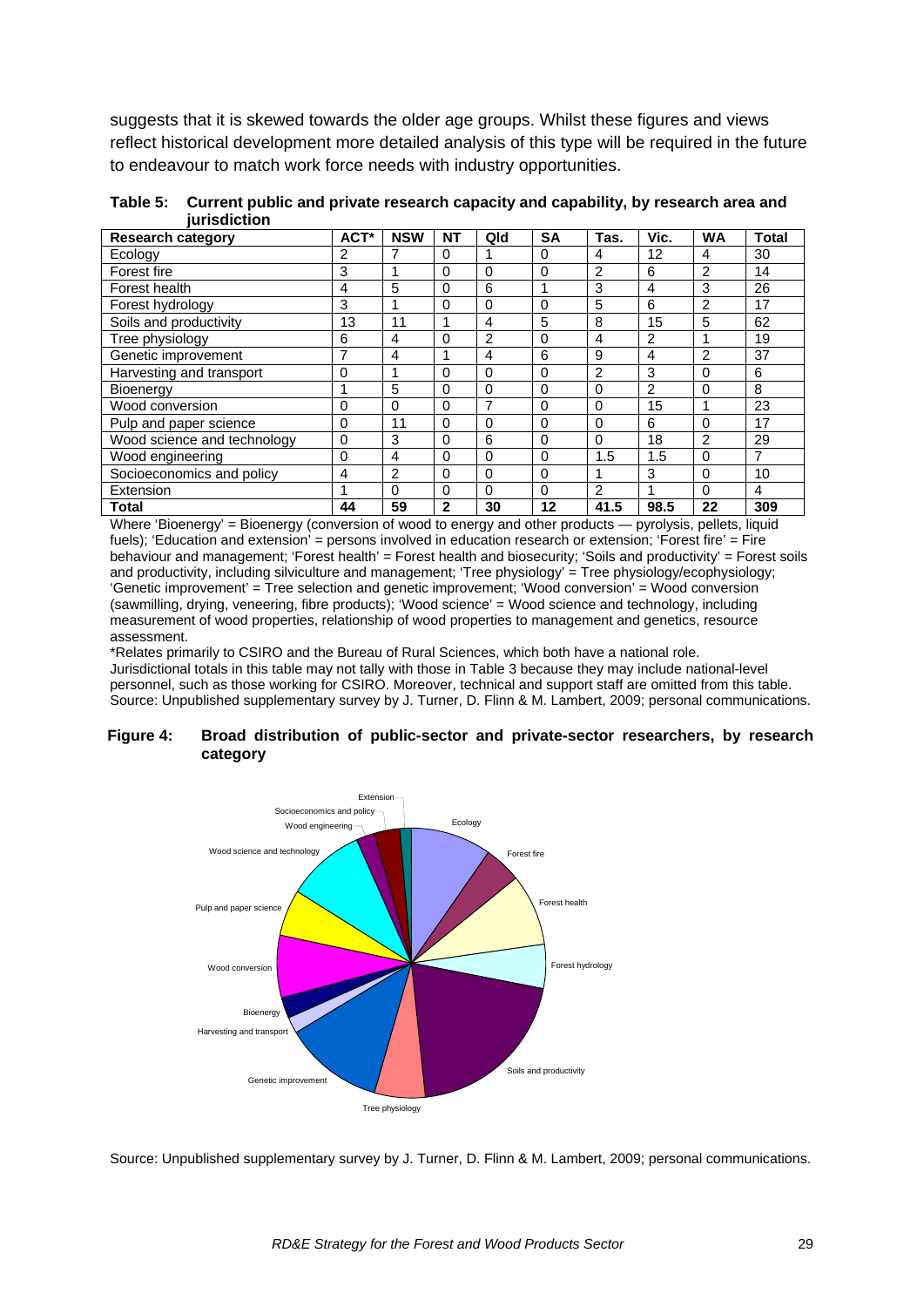| <b>Capability</b>           | $\overline{2}$ | 3 | 4 | 5 | 6 | 8 | 9 | 10 |
|-----------------------------|----------------|---|---|---|---|---|---|----|
| Ecology                     |                |   |   |   |   |   |   |    |
| Forest fire                 |                |   |   |   |   |   |   |    |
| Forest health               |                |   |   |   |   |   |   |    |
| Forest hydrology            |                |   |   |   |   |   |   |    |
| Soils and productivity      |                |   |   |   |   |   |   |    |
| Tree physiology             |                |   |   |   |   |   |   |    |
| Genetic improvement         |                |   |   |   |   |   |   |    |
| Harvesting and transport    |                |   |   |   |   |   |   |    |
| Bioenergy                   |                |   |   |   |   |   |   |    |
| Wood conversion             |                |   |   |   |   |   |   |    |
| Pulp and paper science      |                |   |   |   |   |   |   |    |
| Wood science and technology |                |   |   |   |   |   |   |    |
| Wood engineering            |                |   |   |   |   |   |   |    |
| Socioeconomics and policy   |                |   |   |   |   |   |   |    |
| Extension                   |                |   |   |   |   |   |   |    |

# **Table 6: Adequacy of current RD&E capability, based on a survey of key RD&E providers**

Source: Based on an unpublished supplementary survey by J. Turner, D. Flinn & M. Lambert, 2009 and a survey of key RD&E providers.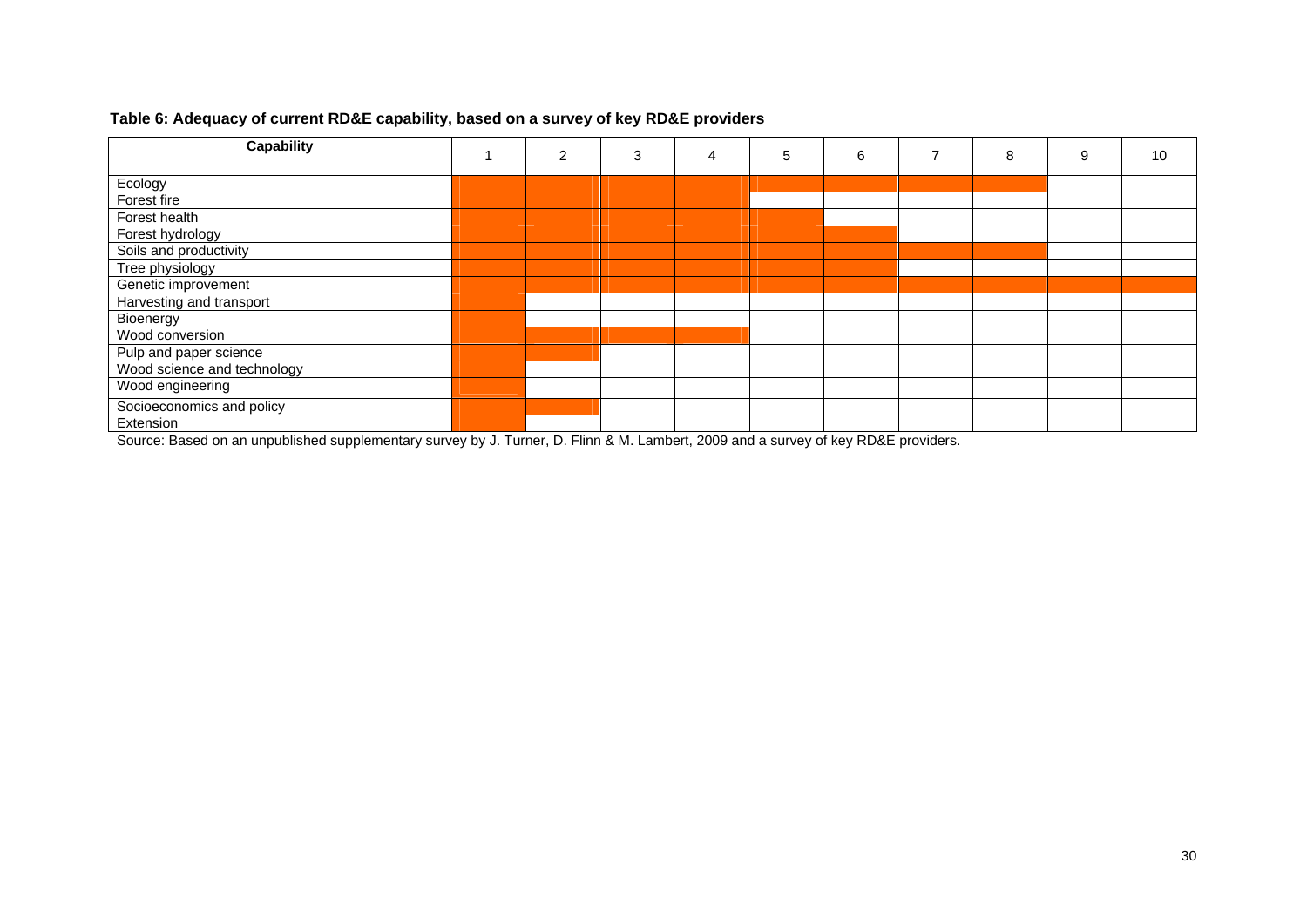# <span id="page-30-0"></span>**National coordination**

A number of bodies have been created to improve communication, coordination and representation in the sector, or within specific elements of the sector. Very few of these bodies have a primary focus on RD&E, although they may deliberate on issues that impact on RD&E.

Intergovernmental policy coordination is conducted through the Forestry and Forest Products Committee (FFPC), which is an advisory committee to the Primary Industries Standing Committee (PISC) and the Primary Industries Ministerial Council (PIMC). In 2009 the Australian Government Minister for Agriculture, Fisheries and Forestry established the Rural Research and Development Council as the Australian Government's key strategic advisory body on rural R&D.

The Research Priorities and Coordination Committee (RPCC) reports to the FFPC and provides coordination of forest research conducted by state and federal governments and has strong links with other research providers. It advises the FFPC on research-related issues, research needs and technology transfer relevant to maximising forest productivity and managing a range of forest values within the context of sustainable forest management. In June 2008 the FFPC adopted a strategic directions document prepared by the RPCC, the aim of which is "to provide a clear statement of research needs to inform future research investment decisions in all areas of the sector"; it sets out a number of research priority areas presented within five themes (Appendix 1).<sup>[43](#page-30-0)</sup> The RPCC manages a number of research working groups (RWGs) that consist of key researchers drawn from government agencies, universities, CSIRO and other research providers. It has traditionally played a research coordination role rather than a research planning or research policy role.

A key national body with a focus on RD&E funding is FWPA, a not-for-profit industry-services company established in 2008. One of its key services is to identify, prioritise and provide funding for key RD&E and capacity-building activities that have the widest benefit for the forest and wood products industry (domestic growers, processors and importers). FWPA's mandate is determined by its members — wood processors, private and government forest growers, and Australian importers of forest products. FWPA operates four skills-based advisory groups covering the growing, processing and marketing functions of the sector (excluding pulp and paper).

The Australian Government matches eligible R&D expenditure by FWPA subject to conditions specified in a statutory funding agreement. Total RD&E expenditure by FWPA is less than 10% of the sector total, indicating that it is a less dominant player in funding compared to some other rural research and development corporations (RRDCs) or industry-services companies operating in other primary industry sectors.<sup>[44](#page-30-0)</sup>

FWPA recently adopted a strategic plan comprising four strategies and a number or priority themes (Appendix 2). It has also identified 13 investment priorities for its R&D activities and is progressively developing 3–5-year investment plans for each of these priorities to ensure

 $43$  RPCC (2008).

<sup>44</sup> e.g. Dairy Australia contributes about 20% of total RD&E funding in that sector (source: www.dairyaustralia. [com.au/Research-and-Innovation/Research-Funding.aspx](http://www.dairyaustralia.com.au/Research-and-Innovation/Research-Funding.aspx), viewed November 2010, and Table 2), and the Grape and Wine Research and Development Corporation contributes about 35% of total RD&E funding in that sector (source: Grape and Wine Research and Development Corporation 2008 Annual Report and Table 2).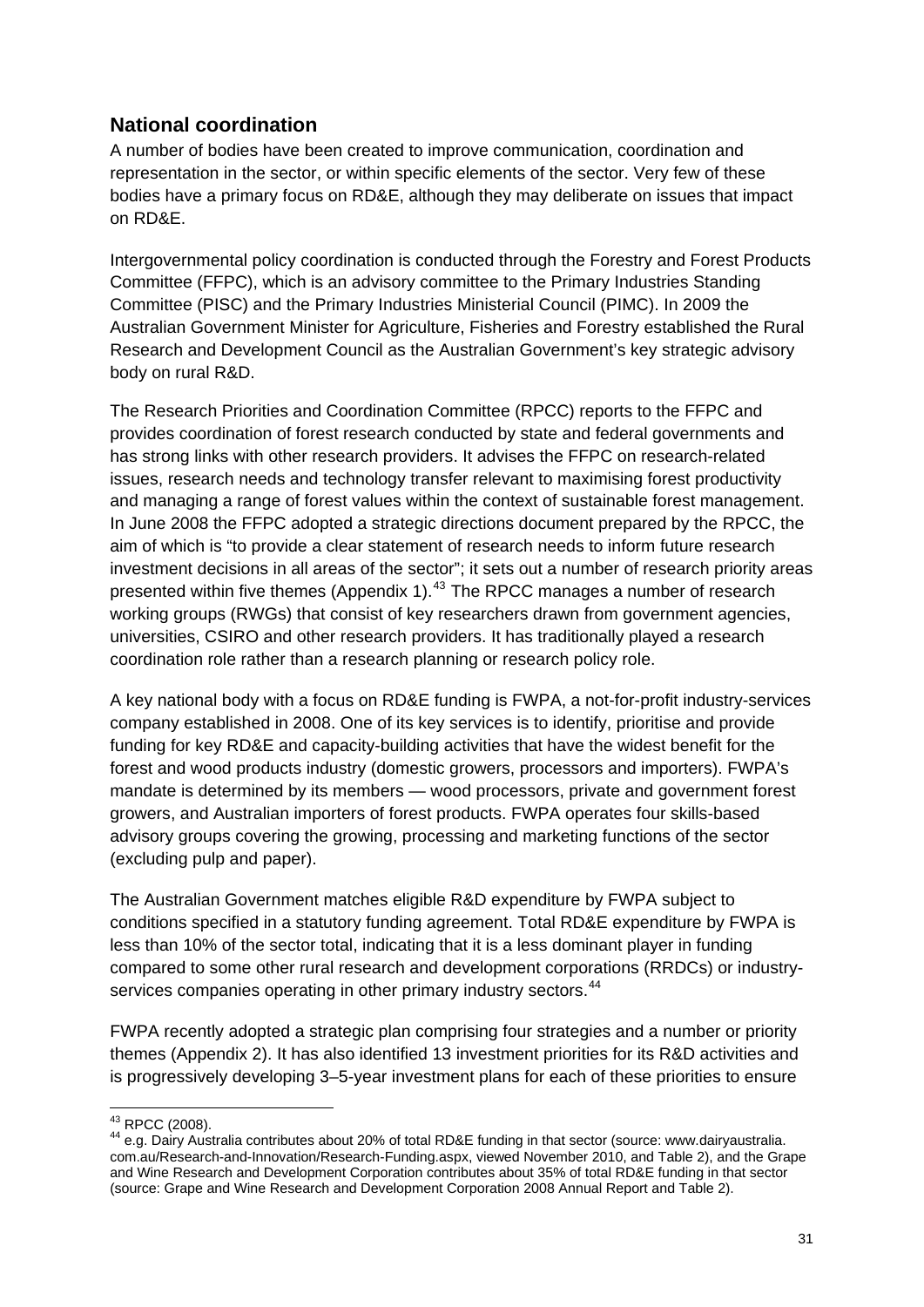that the investments can be clearly linked to specific industry outcomes. FWPA is the only RRDC that receives funding (and draws membership) from state government agencies and the importer sector.

Some of the RD&E providers in Australia's forest and wood products sector have, or have had in the past, advisory and working groups comprising forest-sector researchers and managers. There are also joint organisations consisting of individual companies, representative associations and government agencies to improve communication and provide advice to state and federal government ministers. At the national level, the most prominent body is the Forest and Wood Products Council, a forest-industry advisory body to the Australian Government Minister for Agriculture, Fisheries and Forestry. At times, these bodies may be involved in the establishment of specific research priorities.

Figure 5 illustrates the existing network that facilitates the exchange of information between organisations. The figure shows that, while there are many options for coordination and collaboration, there is no single overarching body or group that provides policy and guidance for RD&E at the national level. It also shows that there is no clear pathway for the flow of information that might be used in the development of coordinated RD&E strategies.



**Figure 5: Interactions of RD&E providers through existing structures** 

Note: Directional arrows indicate the involvement of one entity type in another by participation in a board or advisory group.

# **Where key organisations see their contributions**

As part of its deliberations in developing RD&E sector strategies, the PISC R&D Committee compiled, for all sectors and cross-sectors, a summary of how state agencies and CSIRO perceived their future roles in RD&E. The responses of PISC member agencies related to the forest and wood products sector are shown in Table 7. This table suggests a basis for interagency discussion on RD&E coordination.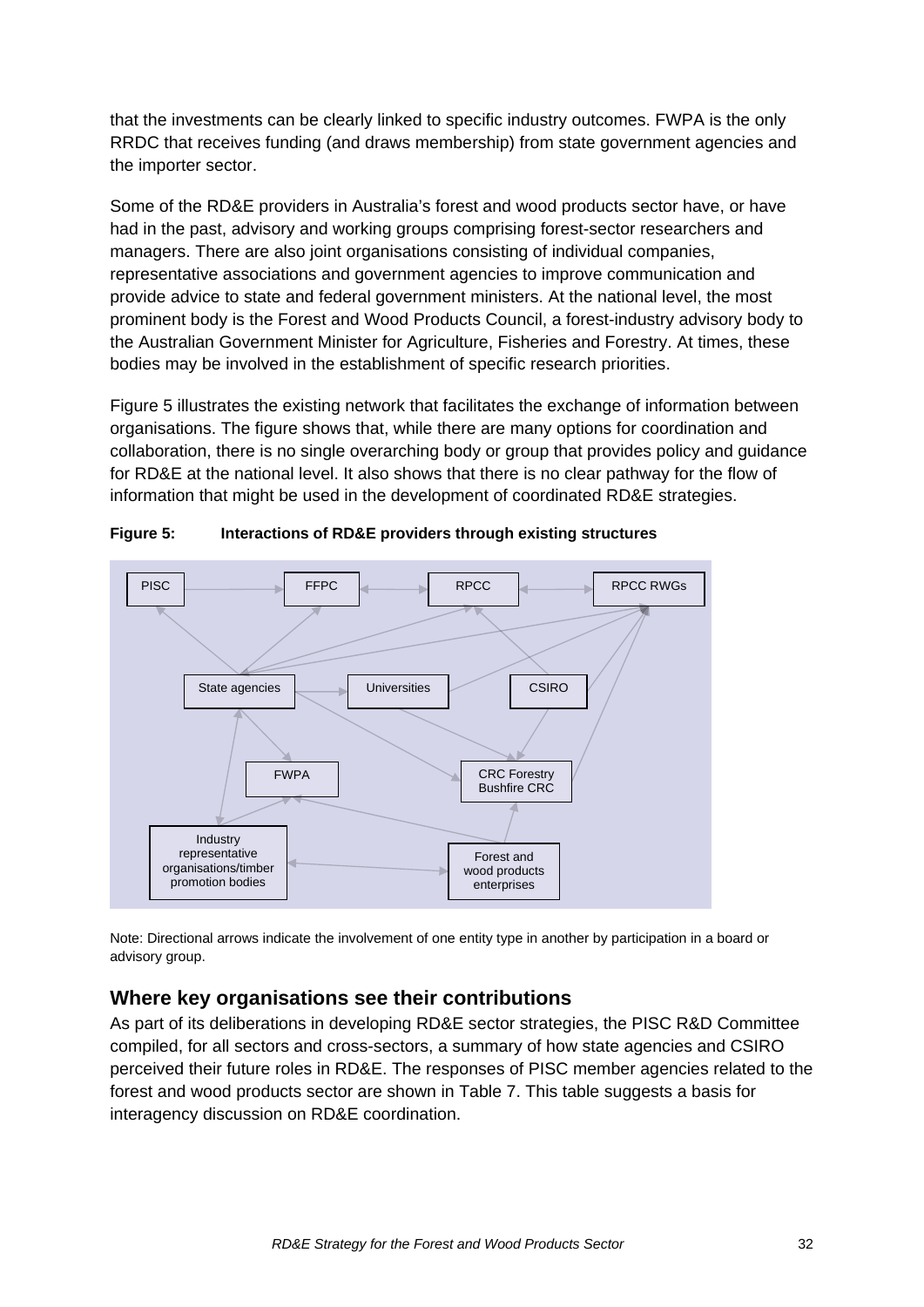|                  | <b>NSW</b>                    | <b>NT</b> | Qld   | <b>SA</b> | $TaS$ . | Vic. | WA      | <b>CSIRO</b> |
|------------------|-------------------------------|-----------|-------|-----------|---------|------|---------|--------------|
| <b>Tropical</b>  | Support                       | Link      | Maior | N/A       | N/A     | N/A  | Support | Support      |
| <b>Temperate</b> | Maior<br>(carbon)<br>/support | N/A       | Link  | Link      | Maior   | Link | Maior   | Support      |

**Table 7: Future forest RD&E priority focus for PISC agencies** 

Major: Agency will take a lead national role by providing significant R&D effort.

Support: Agency will undertake R&D but other agencies will provide the major R&D effort.

Link: Agency will undertake little or no R&D. Instead it will access information and resources from other agencies

Source: Adapted from a PISC-generated table on future RD&E priority focus across primary industry sectors.

# **Challenges facing the sector**

Despite the apparently considerable capacity and availability of funds, there is widespread concern within the sector that RD&E capacity is in a perilous state. Ongoing resource cutbacks and greater dispersal of the capacity between agencies will potentially reduce both the impact of RD&E and communication between key stakeholders.

As noted above, the RD&E effort in the forest and wood products sector is distributed between a large number of agencies (sometimes within the same state), CRCs, universities, CSIRO (where it is spread over a number of divisions) and the private sector. Coordination at the project level, and at the level of individual researchers, is often good, and the basis for current arrangements is often robust. During the preparation of this plan, however, there was widespread recognition that, in a time of rapid policy, regulatory and technological change, there is a need for improved coordination and planning at the national and strategic levels.

There is concern that research priorities are not being determined by a sufficiently iterative process between industry, RD&E providers and other stakeholders and therefore do not adequately reflect the changing needs of the sector. To some extent this may be a natural outcome of the heterogeneous nature of the sector, but it reduces the capacity to drive research prioritisation at the national level.

Table 8 presents a strengths, weaknesses, opportunities and threats analysis for RD&E in the forest and wood products sector. From this, several key needs have been identified, including:

- strengthen the coordination and planning of RD&E capacity and capability at the national level to address national sector priorities
- enhance the critical mass of investment and resource utilisation to better deliver RD&E outcomes to the forest and wood products sector
- explore new models for the cost-effective delivery of RD&E
- identify capability needs and build capability in RD&E through a nationally coordinated approach that provides researchers with attractive career paths, a creative research environment, and adequate resources
- ensure that RD&E findings and opportunities are used effectively by developing extension programs to communicate R&D findings to research users, policy makers and the broader community
- encourage international networking to ensure that the forest and wood products sector is well placed to take advantage of innovations created internationally.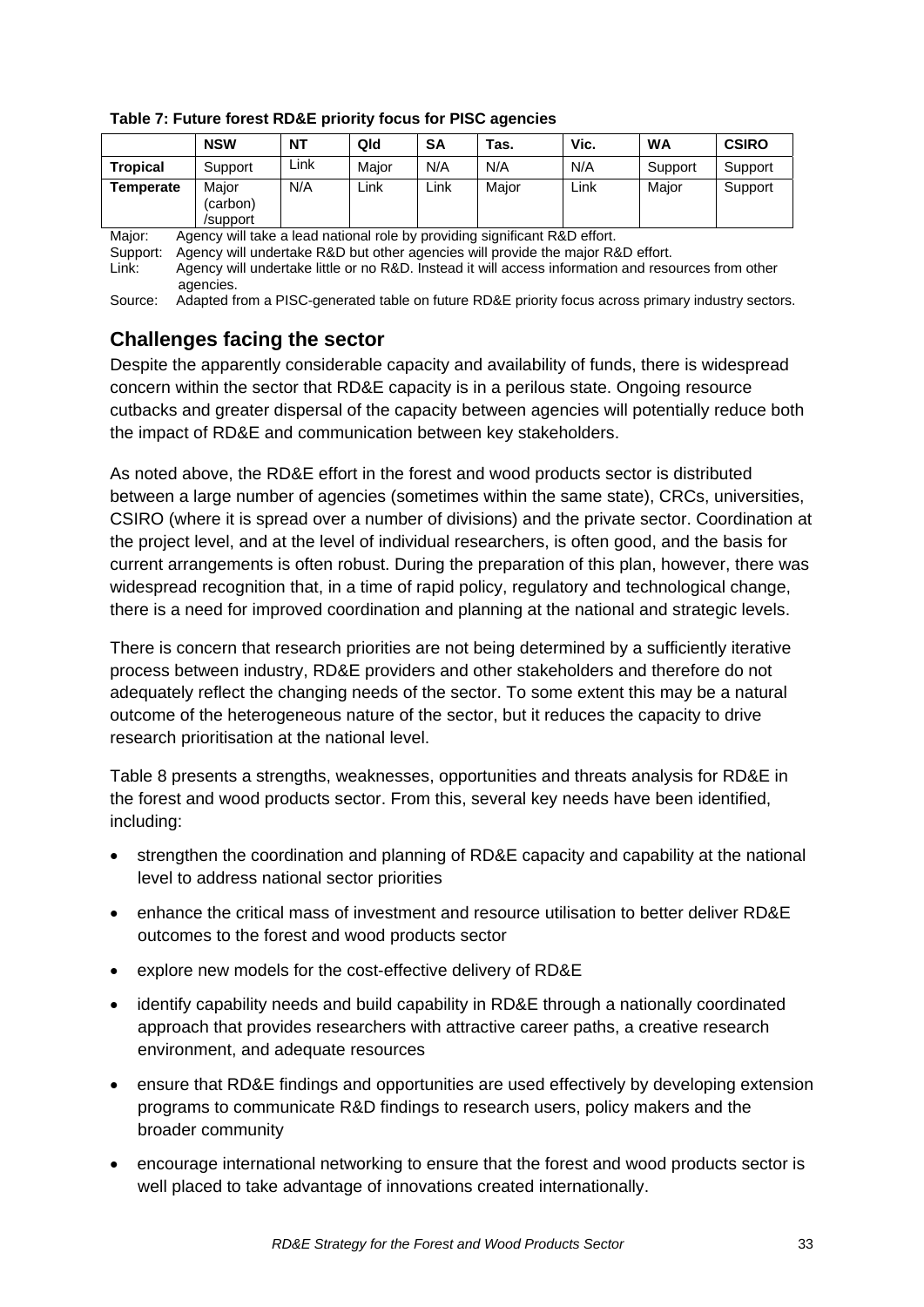| <b>Strengths</b>                                | <b>Opportunities</b>                              | Weaknesses                                                                                           | <b>Threats</b>                                     | Implied needs                                                                                                              |
|-------------------------------------------------|---------------------------------------------------|------------------------------------------------------------------------------------------------------|----------------------------------------------------|----------------------------------------------------------------------------------------------------------------------------|
| The forest and wood                             | Increased coordination                            | Overall decline in investments in sector RD&E.                                                       | Poor public perception of                          | Strengthen the coordination of RD&E at the national level.                                                                 |
| products sector has                             | between RD&E providers,                           | The ageing, declining number, and fragmentation                                                      | the sector could reduce                            | Reverse the real decline in investment in RD&E.                                                                            |
| shown itself capable of                         | and regional                                      | of the R&D workforce, resulting in a decline in                                                      | the use of wood and                                |                                                                                                                            |
| innovation, with the                            | consolidation.                                    | capability and capacity and a lack of succession                                                     | RD&E investment.                                   | Create a mechanism for effective communication between                                                                     |
| capacity to adapt to a<br>changing resource and | Availability of compatible                        | planning.                                                                                            | Funding for RD&E could                             | providers, users and funders of RD&E in the forest and wood                                                                |
| competitive                                     | skills in other sectors.                          |                                                                                                      | be cut further.                                    | products sector, and to ensure a balance in RD&E between the                                                               |
| environment.                                    | Development of new                                | Limited and declining capacity in the extension of<br>R&D across the supply chain.                   | Competition from                                   | policy needs of governments and the innovation needs of industry,<br>and to strengthen the commitment of industry to RD&E. |
|                                                 | career pathways and                               |                                                                                                      | overseas RD&E providers                            |                                                                                                                            |
| Good existing regional                          | incentives to attract young                       | Apparent lack of acknowledgement in industry of                                                      | could reduce funding for                           | Develop performance indicators for RD&E in the forest and wood                                                             |
| coverage, with RD&E<br>resources in many of     | researchers.                                      | the role of RD&E in industry profitability and                                                       | local researchers.                                 | products sector.                                                                                                           |
| the major wood                                  |                                                   | sustainability.                                                                                      |                                                    | Develop new models for the cost-effective delivery of RD&E.                                                                |
| production areas.                               | The adoption of a more<br>effective model of RD&E | Lack of industry engagement with the community                                                       | The contribution of some                           |                                                                                                                            |
|                                                 | provision and coordination                        | on the environmental costs and benefits of                                                           | RD&E providers could be<br>reduced because of poor | Encourage the sharing and storage of information and data between                                                          |
| A long history of                               | in the sector.                                    | production forests.                                                                                  | industry engagement.                               | RD&E providers.                                                                                                            |
| forestry research,<br>including investment in   |                                                   | Lack of industry engagement with the community                                                       |                                                    | Develop a nationally coordinated approach to increase extension                                                            |
| long-term forest sites.                         | The role of forests and                           | on the environmental benefits of the full range of                                                   | Loss of coordination role                          | capacity in three main areas:                                                                                              |
|                                                 | wood products in                                  | forest products.                                                                                     | of CRCs, if discontinued.                          | - extension to forest growers, including in regions of low-to-medium-                                                      |
| A history of                                    | mitigating climate change.                        |                                                                                                      | Some RD&E providers                                | rainfall suitable for commercial forestry, to ensure they support                                                          |
| collaboration in wood                           | A large increase in the                           | A tendency to focus on short-term applied                                                            | might shrink to a point                            | the development of and adopt innovative forest-growing and                                                                 |
| products research.                              | supply of wood fibre from                         | research rather than longer-term, more strategic<br>research, and a loss of long-term research sites | where they no longer have                          | forest management practices                                                                                                |
| High-quality research                           | plantations suitable for                          | as a result of restructuring.                                                                        | a critical mass for effective                      |                                                                                                                            |
| capability in some                              | reconstituted products.                           |                                                                                                      | RD&E.                                              | - extension to producers, to assist them to improve their production<br>capability                                         |
| areas in the sector.                            | The wider societal values                         | Limited national-level coordination of RD&E                                                          | Failure to strengthen                              |                                                                                                                            |
| <b>Existing national</b>                        | associated with native                            | involving private and public providers, users and                                                    | extension efforts could                            | - extension to wood users, particularly in the construction sector, to                                                     |
| coordination of                                 | forests and plantations                           | funders.                                                                                             | further reduce the benefits                        | ensure that design and engineering needs are met.                                                                          |
| government-funded                               | compared to alternative                           | A lack of key performance indicators of RD&E                                                         | of innovative research.                            | Encourage international networking to ensure that the forest and                                                           |
| forestry R&D.                                   | land uses.                                        | effectiveness.                                                                                       | RD&E capacity could be                             | wood products sector is well placed to take advantage of                                                                   |
| A diversity of R&D                              | Consolidation of the                              | The commodity focus of the wood-fibre-growing                                                        | further fragmented.                                | innovations created internationally.                                                                                       |
| providers.                                      | wood-production sector                            | and processing sectors.                                                                              |                                                    | Build capacity in RD&E through a nationally coordinated approach                                                           |
|                                                 | into larger and potentially                       |                                                                                                      | Low higher-degree<br>enrolments, with              | that provides researchers with attractive career paths, a creative                                                         |
|                                                 | more research-responsive                          | A lack of RD&E coverage in some regions,                                                             | consequences for RD&E                              | research environment, and adequate resources.                                                                              |
|                                                 | companies.                                        | especially the tropics.                                                                              | and the sector's                                   |                                                                                                                            |
|                                                 |                                                   | Reduced policy focus and fragmentation of                                                            | succession planning.                               |                                                                                                                            |
|                                                 |                                                   | responsibility for forests, leading to declining                                                     |                                                    |                                                                                                                            |
|                                                 |                                                   | support for production RD&E.                                                                         |                                                    |                                                                                                                            |
|                                                 |                                                   |                                                                                                      |                                                    |                                                                                                                            |

# **Table 8: Strengths, weaknesses, opportunities and threats analysis of RD&E in the forest and wood products sector**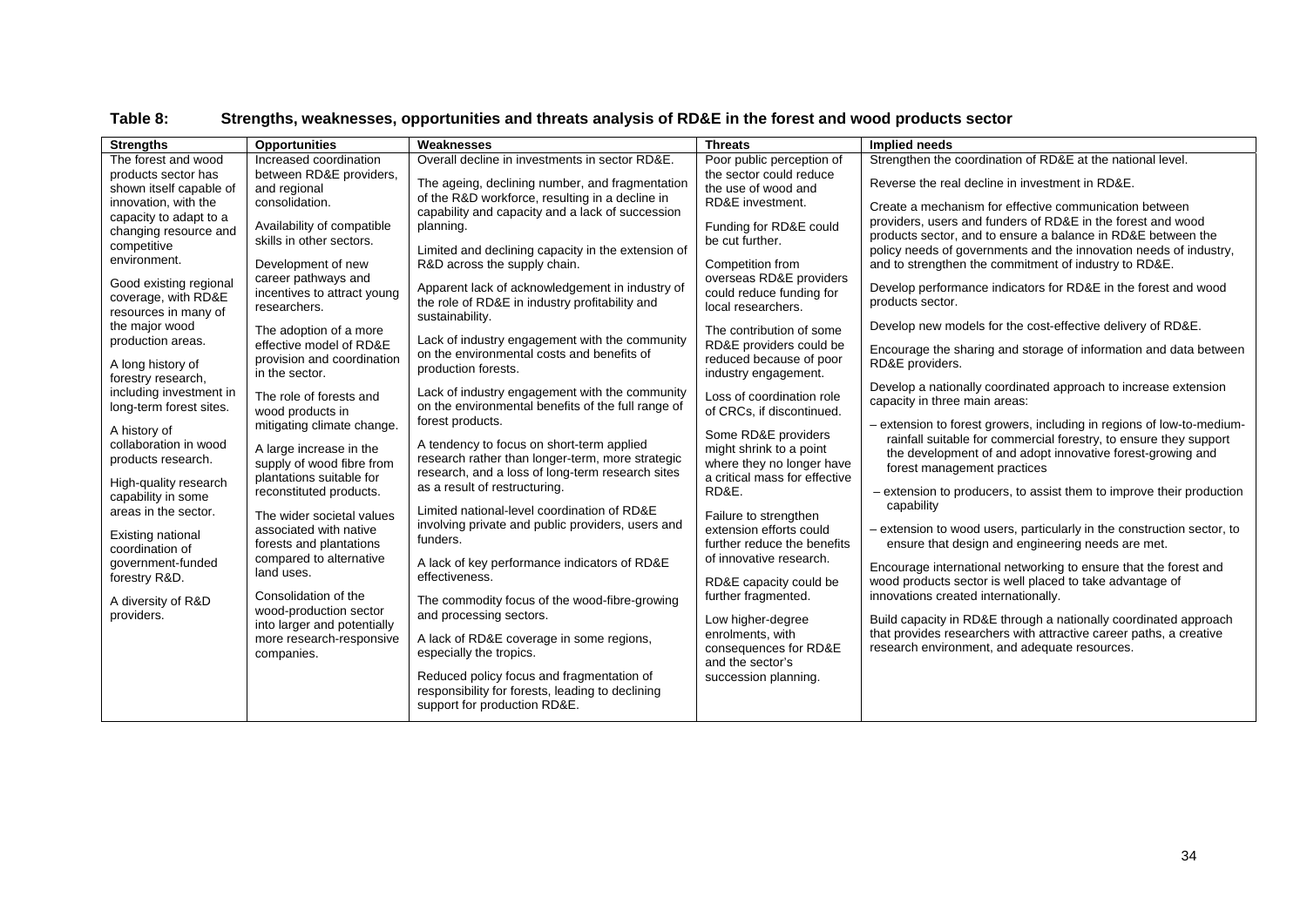# <span id="page-34-0"></span>**FRAMEWORK FOR A NATIONAL RD&E STRATEGY**

Innovation in the forest and wood products sector involves a complex web of private and public organisations that provide funding and supply RD&E services. Two of the key benefits of developing a national RD&E strategy for the sector<sup>[45](#page-34-0)</sup> are to identify opportunities for improving the leadership and delivery of RD&E to meet the changing needs of the industry and other stakeholders, and to ensure strong public support for a productive and sustainable forest and wood products sector.

Underlying this RD&E strategy is a vision of profitable, innovative, competitive and sustainable forest industries. Key areas where the strategy will contribute to industry outcomes, which, in turn, will help achieve this vision, are:

- enhanced competitiveness of forest products vis-à-vis other materials based on performance and environmental footprint
- sustainability measures that are scientifically robust, operationally feasible, easily understood and relevant to the community and broader user groups
- capacity and capability for resource expansion and the utilisation of new wood resources
- adoption of improved forest management practices through a culture of continuous improvement and learning
- a biosecure forest industry
- increased accessibility of information through a variety of mechanisms.

# **Sector-wide common objectives**

For the purpose of this RD&E strategy, the sector-wide research priorities endorsed by the FFPC in 2008 (Appendix 1) have been condensed into a smaller set of 21 agreed objectives or priorities to serve as a basis for cooperation and collaboration between RD&E providers and industry (Table 9). The objectives are grouped in three areas across the sector business chain, integrating the elements of production, use and sustainability.

### **Table 9: Objectives of RD&E, forest and wood products sector**

### **FOREST AND LANDSCAPE MANAGEMENT**

- Improve plantation and native forest productivity and product quality
- Improve technology adoption and efficiency in harvesting and transport
- Improve the protection of forest assets from fire
- Improve the biosecurity of forest assets

- Expand the ability to predict and manage forest water use and carbon stocks and dynamics
- Assist the design of robust and resilient mixed-use landscapes, from socioeconomic and conservation perspectives
- Improve the capacity to respond to climate change, for both mitigation and adaptation

 $45$  Ideally this would be linked to a forest and wood products sector industry plan, but such a plan remains to be developed.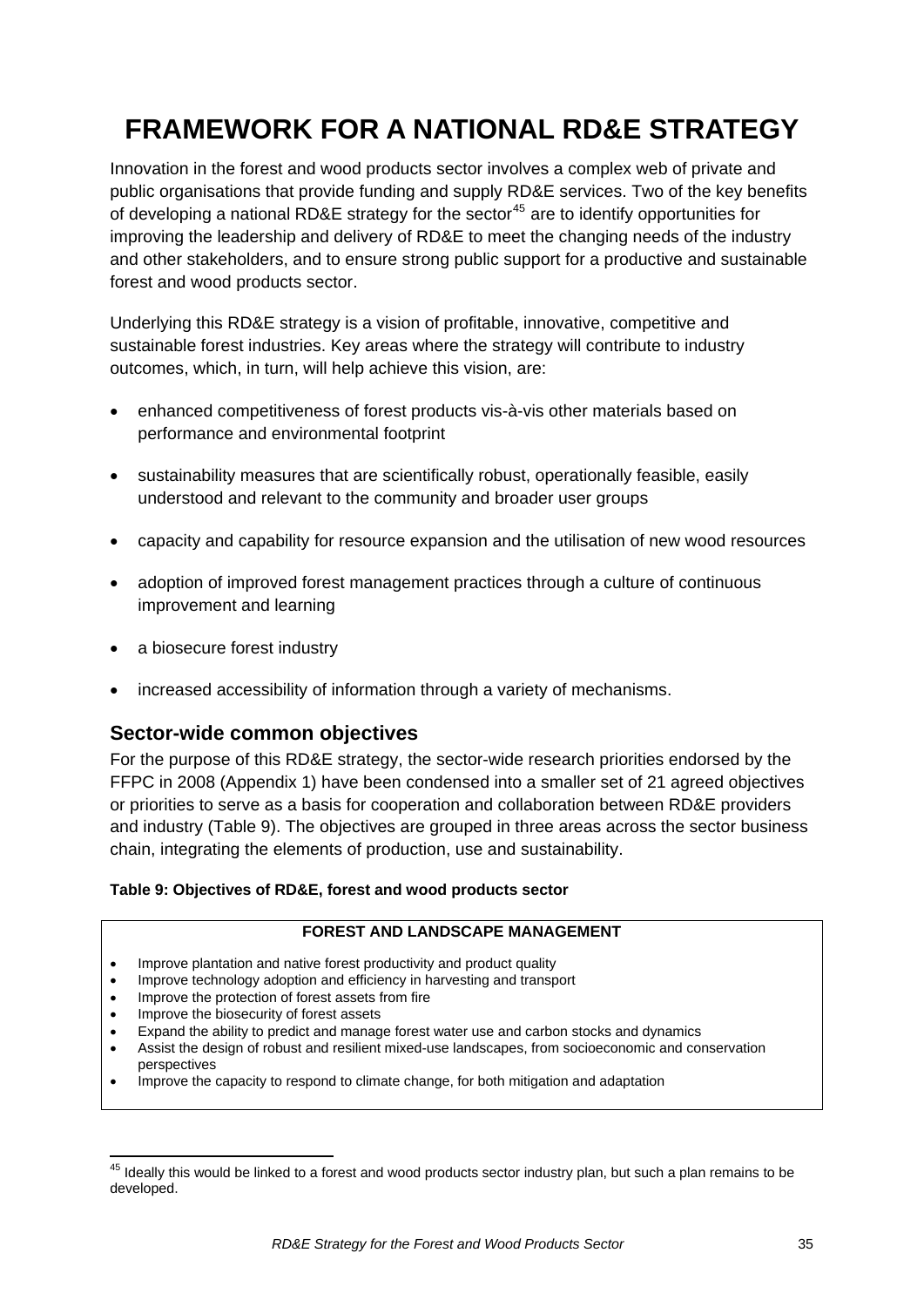#### **PRODUCT DEVELOPMENT AND USE**

- <span id="page-35-0"></span>• Increase the value recovered from available forest resources
- Adopt/adapt best-available technology to optimise production and profitability
- Improve recovery rates and wood use from the by-product and secondary product streams and the postconsumer and urban green waste streams, including as biofuel
- Identify new and emerging market opportunities
- Understand the life-cycle impacts of wood use and opportunities for improvement in sustainable construction
- Demonstrate the capability of wood products to meet the performance requirements of building construction

#### **INDUSTRY ADAPTATION AND RESPONSIBILITY**

- Improve investment models for industry development, resource security and sustainability
- Enhance sustainability accountability and freedom to operate
- Sustain current and future employment opportunities
- Enhance foresight on and adaptation to emerging issues and market opportunities, including the response to climate uncertainty and changes in construction demand
- Assist the development of robust and sustainable built environments
- Improve the role of forest management and forest products in mitigating and adapting to climate change
- Demonstrate the competitive environmental advantages of using forests and wood products

# **Meeting the challenge: future capabilities**

To gain an insight into the demand for future RD&E, 13 RD&E providers<sup>[46](#page-35-0)</sup> were asked to forecast future capability needs over the next five years against the same research capability areas used in the analysis of current capability.

While this analysis can only be regarded as indicative, Table 10 shows that capability is projected to decline in biosecurity and forest health, genetic improvement, wood science, and pulp and paper science. Projected declines in some key areas where capacity is already assessed as inadequate (e.g. wood engineering) should raise significant concerns with industry. Priorities for increased capability were seen in bioenergy, forest harvesting and transport, and hydrology.

Further analysis would increase confidence in these projections as well as the understanding of their implications for the sector and for national RD&E coordination and cooperation. Nevertheless, the table highlights the need for deeper thinking in the sector about future skills needs and the availability of appropriate future RD&E capability and its alignment with R&D priorities and sector development opportunities

 <sup>46</sup> ANU, CRC for Forestry, CSIRO, DEEDI, UM, FPC/DEC, ForestrySA, Forestry Tasmania, Forests NSW, I&I NSW-S&I, NAFI, SCU, UTAS.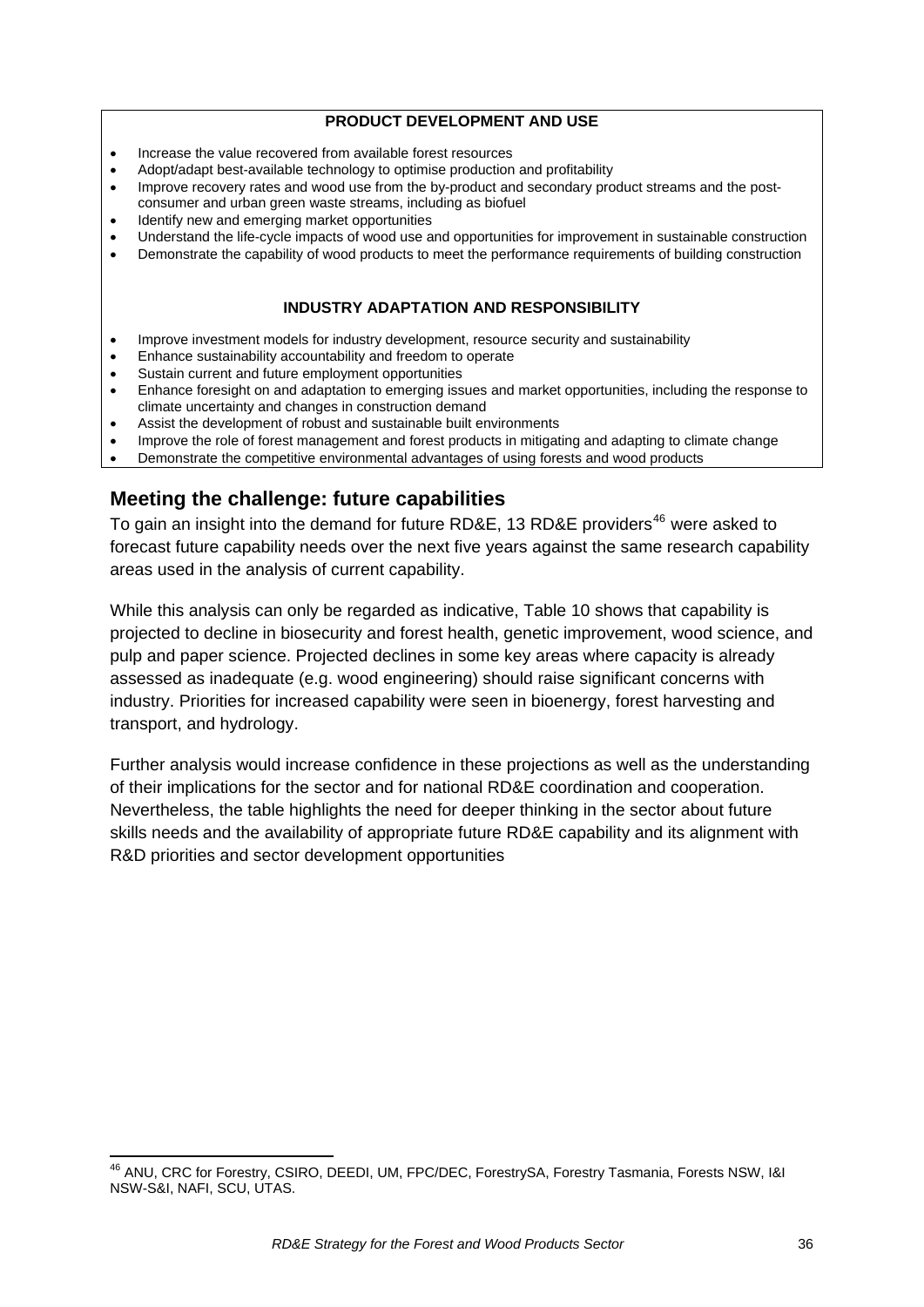| Table 10: Projected RD&E capability, 5 years into the future, based on a survey of key RD&E providers |                     |    |    |      |        |                     |  |   |   |   |   |
|-------------------------------------------------------------------------------------------------------|---------------------|----|----|------|--------|---------------------|--|---|---|---|---|
|                                                                                                       | Decreasing emphasis |    |    |      | Stable | Increasing emphasis |  |   |   |   |   |
|                                                                                                       | $-5$                | -4 | -3 | $-2$ | -1     |                     |  | 2 | 3 | 4 | 5 |
| Ecology                                                                                               |                     |    |    |      |        |                     |  |   |   |   |   |
| Forest fire                                                                                           |                     |    |    |      |        |                     |  |   |   |   |   |
| Forest health                                                                                         |                     |    |    |      |        |                     |  |   |   |   |   |
| Forest hydrology                                                                                      |                     |    |    |      |        |                     |  |   |   |   |   |
| Soils and productivity                                                                                |                     |    |    |      |        |                     |  |   |   |   |   |
| Tree physiology                                                                                       |                     |    |    |      |        |                     |  |   |   |   |   |
| Genetic improvement                                                                                   |                     |    |    |      |        |                     |  |   |   |   |   |
| Harvesting and transport                                                                              |                     |    |    |      |        |                     |  |   |   |   |   |
| Bioenergy                                                                                             |                     |    |    |      |        |                     |  |   |   |   |   |
| Wood conversion                                                                                       |                     |    |    |      |        |                     |  |   |   |   |   |
| Pulp and paper science                                                                                |                     |    |    |      |        |                     |  |   |   |   |   |
| Wood science and<br>technology                                                                        |                     |    |    |      |        |                     |  |   |   |   |   |
| Wood engineering                                                                                      |                     |    |    |      |        |                     |  |   |   |   |   |
| Socioeconomics and policy                                                                             |                     |    |    |      |        |                     |  |   |   |   |   |
| Extension                                                                                             |                     |    |    |      |        |                     |  |   |   |   |   |

# **Table 10: Projected RD&E capability, 5 years into the future, based on a survey of key RD&E providers**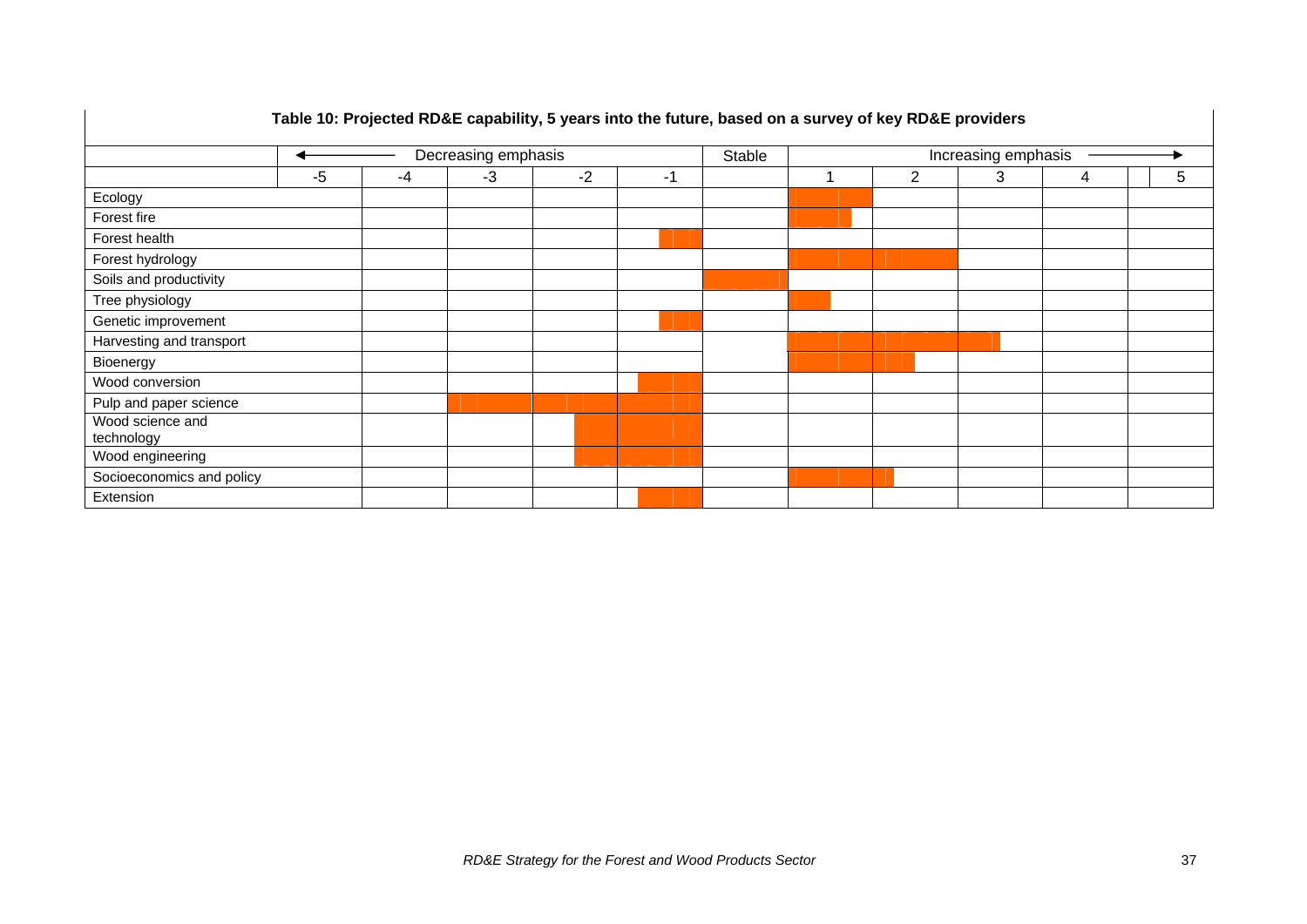# **Are existing coordination mechanisms adequate?**

Throughout the development of this strategy there was general agreement among contributors on the need to explore options for change; align investment; and integrate service delivery wherever possible. Existing mechanisms were seen as providing inadequate engagement for this purpose, leading to proposals for a forum with suitable terms of reference that would engage in a level of ongoing detailed discussion and action on collaboration and coordination between funders, providers and users that has not been seen as necessary in the past.

No other strategic idea gained significant traction with stakeholders. Moreover, it is likely that other possible changes in RD&E arrangements will be successful only if supported broadly and workshopped through such a Forum. Thus the Forum is seen as a necessary first step in a longer process.

# **Forest and Wood Products RD&E Forum**

On endorsement of the strategy, therefore, a national-level Forest and Wood Products RD&E Forum will be established consisting of key funders, providers and users of forest and wood products sector RD&E. The chairmanship of the Forum will rotate between the three main groupings (i.e. funders, providers and users) on an annual basis, and a part-time coordinator will be employed to service the needs of the Forum. Depending on interest in participation there may be a need for a Forum executive group to provide continuity in directing the work of the Forum. Participants will pay their own costs of participation as well as a small subscription fee (on the basis of cost-recovery) to fund a part-time coordinator. Other Foruminitiated work will be funded on a project basis. Figure 6 shows the proposed arrangement and linkages for RD&E coordination.

#### **Figure 6: Proposed arrangement and linkages for RD&E coordination**

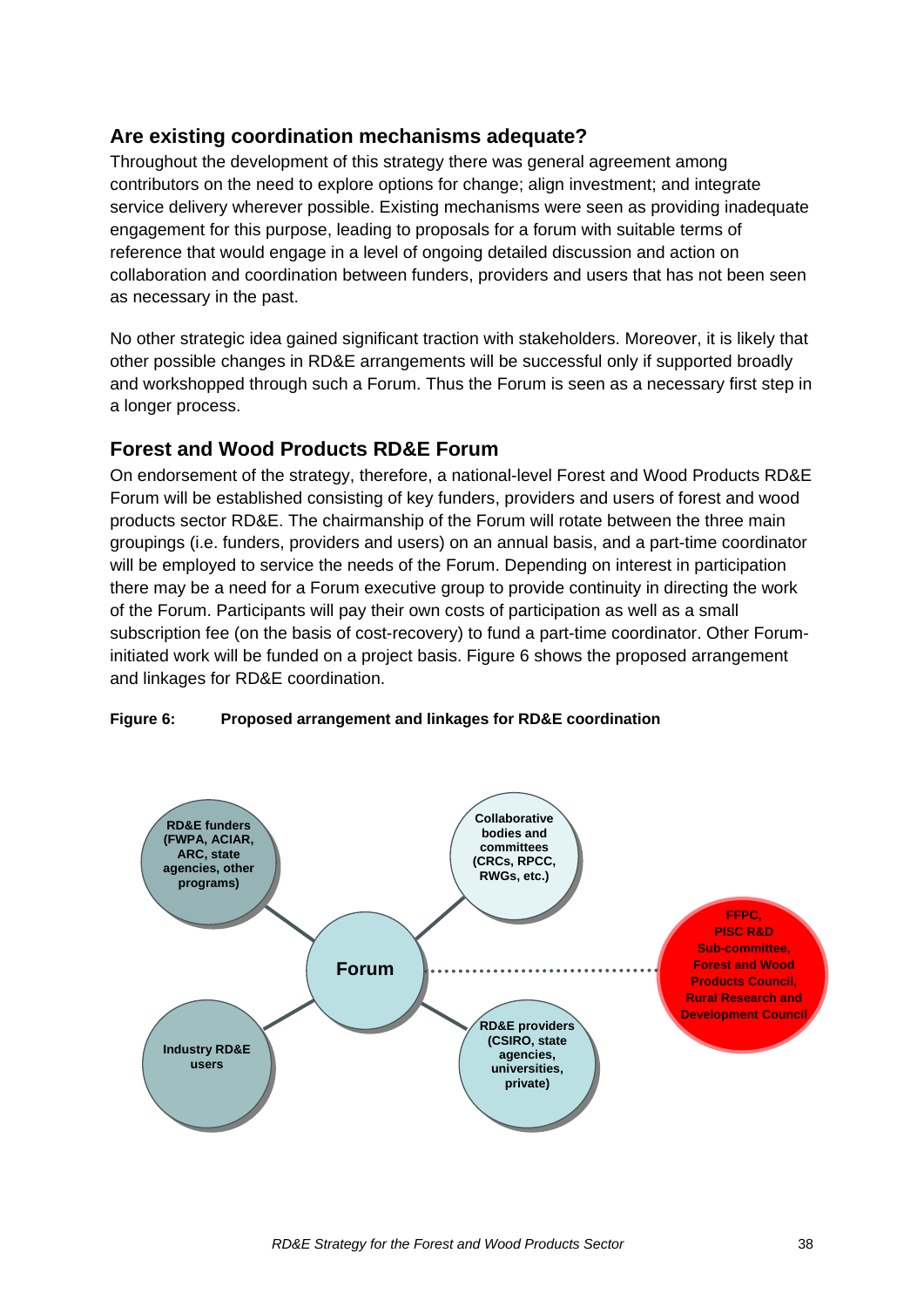The Forum will be established for an initial three-year period, with the possibility of extension. During the initial period the Forum will consider options for a further restructuring of coordination and cooperation mechanisms in the forest and wood products sector with a view to achieving greater consolidation of and efficiency among existing mechanisms *a*nd, at the end of the period, will recommend its preferred option(s). During the preparation of this strategic framework there was considerable discussion about which organisation should take responsibility for, and provide a home for, the Forum. As RD&E is intimately linked to industry futures, an industry body was seen as more appropriate than policy committees such as the PISC R&D Sub-committee or the FFPC, although there needs to be in communication with them. The industry options were considered to be FWPA and the CRC for Forestry. As the latter is time-bound it was concluded that FWPA would be the most representative and appropriate host agency.

FWPA will convene the Forum in consultation with other key players in the sector, including the CRC for Forestry, FFPC and universities. The initial meeting will decide on the process for appointing the part-time coordinator and on subsequent financial and administrative arrangements. Participants in the initial meeting will also consider and finalise the Forum's modus operandi and governance structure.

The Forum will:

- 1. Be responsible for the continued development and implementation of the forest and wood products sector national RD&E strategy
- 2. Provide a national forum for consultation, communication and coordination between the forest and wood products industry and RD&E funders and providers
- 3. Provide input to FFPC, the Australian Government Minister's Forest and Wood Products Council, PIMC, PISC, the Rural Research and Development Council, and other forums of relevance to RD&E
- 4. Monitor and work to maintain forest and wood products sector RD&E capability, investment and cost-effectiveness, including by defining the research capability needed in the sector and developing mechanisms to deliver this
- 5. Review, on an ongoing basis, common priorities for RD&E in the sector
- 6. Communicate RD&E outcomes to policymakers and the general public
- 7. Ensure communication between other primary industry sectors on RD&E priorities, particularly with respect to farm forestry.

The Forum will operate on the basis of:

- a willingness to engage in coordination, collaboration and communication
- delivery of benefits to industry and researchers
- integration across the sector's value chain
- efficient operation and minimal administrative burdens and transaction costs
- acknowledgement of the importance of innovation, RD&E coordination at the national level, and consideration of the needs of RD&E customers, funders and providers.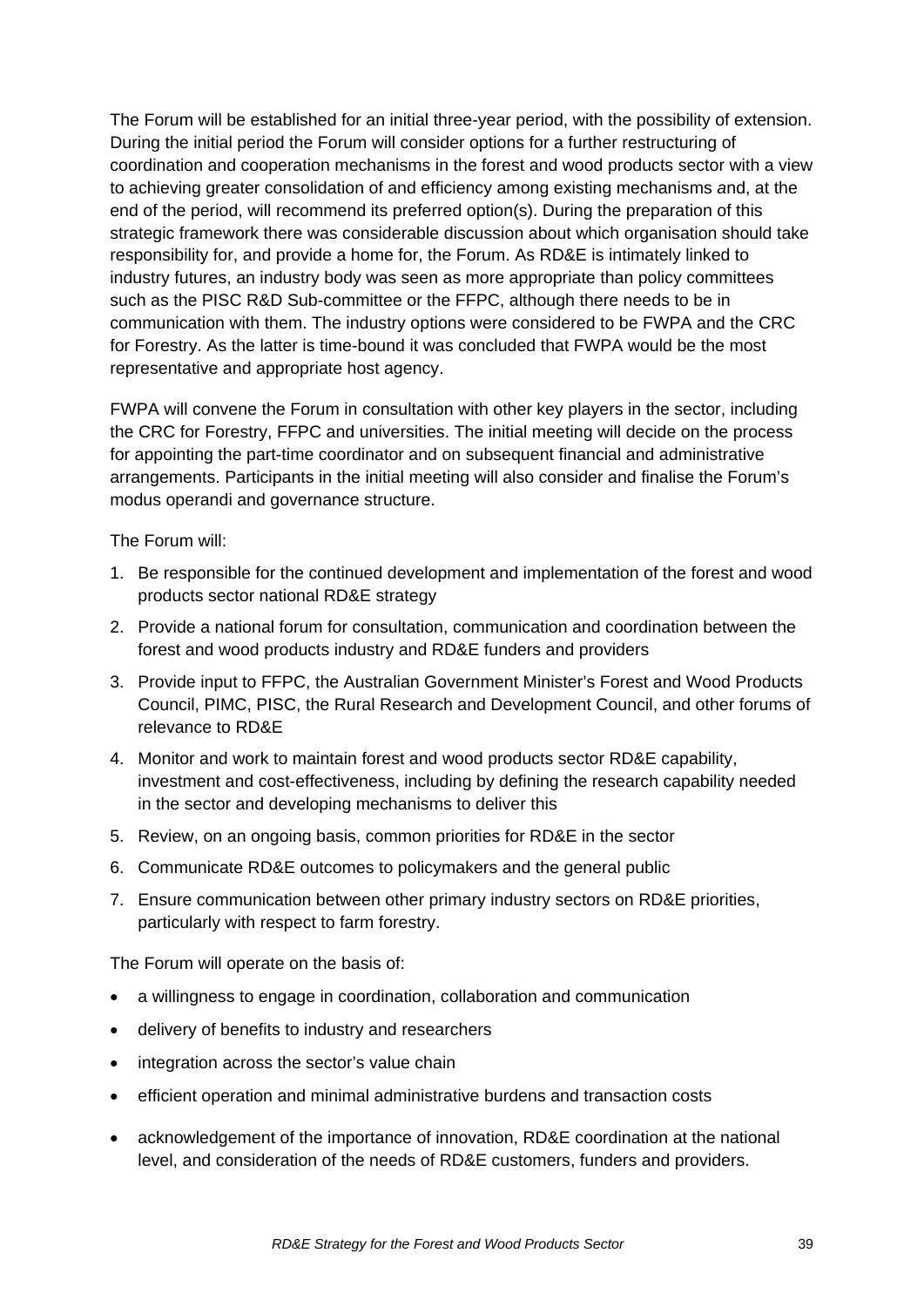The Forum will act to promote negotiation among its participants over opportunities in RD&E. It will be inclusive, participatory and voluntary, and will promote a diversity of approaches to and ideas about innovation.

# **Initial actions**

Key elements of the RD&E agenda for change will form the initial actions of this strategy to be promoted and overseen by the Forum. They are:

- Expand the sharing of strategic objectives and plans between relevant parties as a basis for developing new collaborative initiatives on a state, regional, or national level (or any other appropriate basis, such as species, discipline or commodity) and to minimise individual organisational changes that prejudice national capability and capacity in RD&E.
- Support the continuity of existing collaborative research bodies such as the CRC for Forestry and the Bushfire CRC and the development of potential new collaborative opportunities through state or federal government funding, such as Australian Research Council centres of excellence.
- Support greater engagement and coordination between the FWPA and the CRC for Forestry, as two organisations with national scope and responsibilities for RD&E with a focus on forests and wood products.
- Review the availability of and access to research infrastructure to support future knowledge development in the sector and consider initiatives to focus investment in key nodes.
- In areas identified for national collaboration, seek to maintain or build nationally coordinated (but not necessarily nationally managed or led) programs using internal and external resources.
- Encourage research providers and industry to regularly assess opportunities/broker coordinated participation in broader research funding initiatives that, while not necessarily sector-specific, can deliver benefits to the sector in terms of resources and knowledge.
- Consolidate and review material available across agencies (including but not restricted to cost–benefit analyses) that can demonstrate the benefit of investment in RD&E in the sector.
- Explore options for additional contributions to FWPA for special programs to receive matching funding from the federal government.
- Identify capability gaps and strategies for filling them, including by strengthening links with ForestWorks and other relevant skills-development agencies.
- Develop more strategic approaches to international science collaboration and the rapid introduction of new technology that can assist the competiveness of the sector by focusing on key areas of sector interest through cooperation between providers and funders.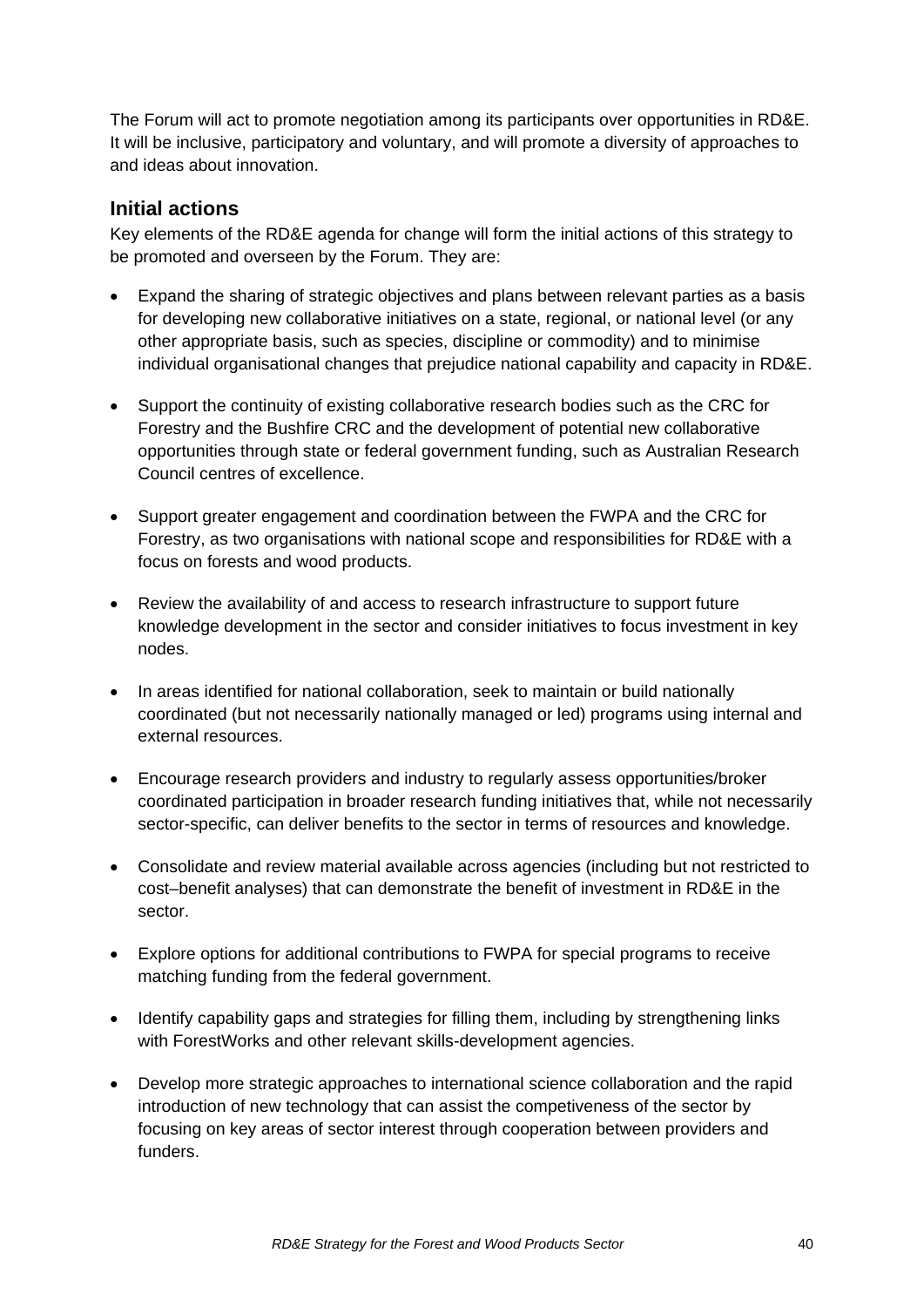• Assess options for, and the feasibility of, improving the storage, analysis and sharing of nationally relevant R&D data.

# **What will be different in three years?**

Assuming agreement to establish the Forum is reached in the first quarter of 2010, by 2013 the Forum will have facilitated the following changes in the national coordination of RD&E:

- improvement in national, state and regional collaboration in existing and emerging areas
- development of new initiatives to address capability gaps
- more coordinated capacity in the sector to respond to new directions in knowledge need and to derive benefit from new funding initiatives
- publication of a new, sector-wide research priorities analysis
- publication of a full analysis of national research capability, and regional development and extension capabilities, including gap analyses
- adoption or refinement of within-sector performance measures for RD&E.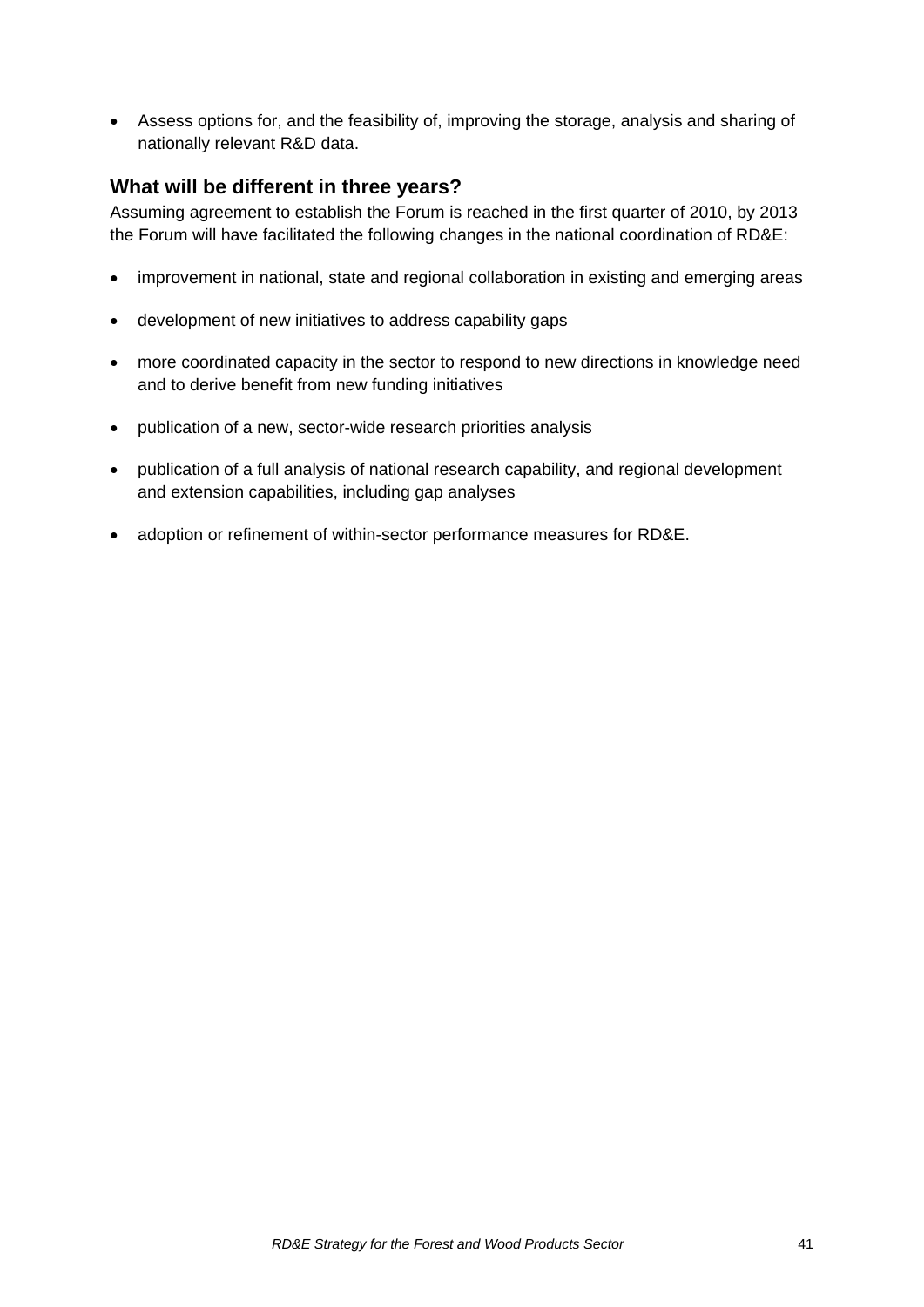# **REFERENCES**

ABARE (2009). ABARE forest and wood products statistical tables, March and June quarters 2009, Australian Bureau of Agricultural and Resource Economics, Canberra. Found at [http://abare.gov.au/publications\\_html/data/data/data.html,](http://abare.gov.au/publications_html/data/data/data.html) accessed January 2010.

ABS (2008). *Manufacturing industry Australia 2006–07*, Australian Bureau of Statistics, Canberra.

Agtrans Research (2007). *Evaluation of Benefits Delivered from FWPRDC Sponsored R&D Projects PR07.5058*, summary report to Forests & Wood Products R&D Corporation, Agtrans Research, Brisbane.

Battaglia M, Bruce J, Brack C and Baker T (2009). *Climate Change and Australia's Plantation Estate: Analysis of Vulnerability and Preliminary Investigation of Adaptation Options*, draft report, CSIRO Sustainable Ecosystems, Hobart.

Buchanan G, Tulloh C and Ford M (2008). *The Potential Impacts of Climate Change on the Forest and Wood Products Manufacturing Sector in Australia*, Garnaut Climate Change Review, Canberra.

Clean Energy Council (2008). *Australian Bioenergy Road Map*, Clean Energy Council, Melbourne.

Cutler T (2008). *Venturous Australia: Building Strength in Innovation*, Cutler & Company Pty Ltd, Melbourne.

FFPC (2008). *Forestry Sector Research Strategic Directions 2008–2011*, Prepared by the Research Priorities and Coordination Committee, Forestry and Forest Products Committee, Melbourne.

FITNET, TAFESA and the Green Triangle Regional Plantation Committee (2008). *Forestry Green Print Forest Industry Workforce Requirements Green Triangle Region: 2006–2011.* Forest Industry Training Network Inc, Mount Gambier.

Forest and Wood Products Research and Development Corporation (2004). *Annual Report 2003–04.*  Forest and Wood Products Research and Development Corporation, Melbourne.

FWPA and CRC for Greenhouse Accounting (2006). *Forests, Wood and Australia's Carbon Balance,* Forest and Wood Products Australia and Cooperative Research Centre for Greenhouse Accounting, Melbourne.

Gavran M and Parsons M (2009). *Australia's Plantations 2009 Inventory Update*, National Forest Inventory, Bureau of Rural Sciences, Canberra.

Jaakko Poyry and Four Scenes (2006). *Scenarios for Selected Timber Markets*, draft report, JP Management Consulting (Asia-Pacific) Pty Ltd & Four Scenes Pty Ltd.

MIG (2008). *Australia's State of the Forests Report 2008*, Bureau of Rural Sciences, Canberra.

Nambiar E K S (1996). Sustained productivity of forest is a continuing challenge to soil science. *Soil Science Society of America Journal* 60, 1629–1642.

Nolan G, Washusen R, Jennings S, Greaves B and Parsons M (2005). *Eucalypt Plantations for Solid Wood Products In Australia: a Review*, Forest and Wood Products Research and Development Corporation, Melbourne.

Parsons M, Frakes I and Gavran M (2007). *Australia's Plantation Log Supply 2005–2049*, Bureau of Rural Sciences, Canberra.

Pulp and Paper Industry Strategy Group (2009). *Issues Paper*, Commonwealth of Australia, Canberra.

Turner J and Lambert M (2005). Expenditure on forest and forest products research in Australia 1981– 1982 to 2001–2002. *Australian Forestry* 68:3, 202–210.

Turner J and Lambert M (2009). *Expenditure on Forestry Research and Forest Products Research in Australia 2007–2008*, report prepared for Forest and Wood Products Australia, Melbourne.

URS Australia (2007). *Australia's Forest Industry to 2020*, report prepared for the Department of Agriculture, Fisheries and Forestry, Canberra.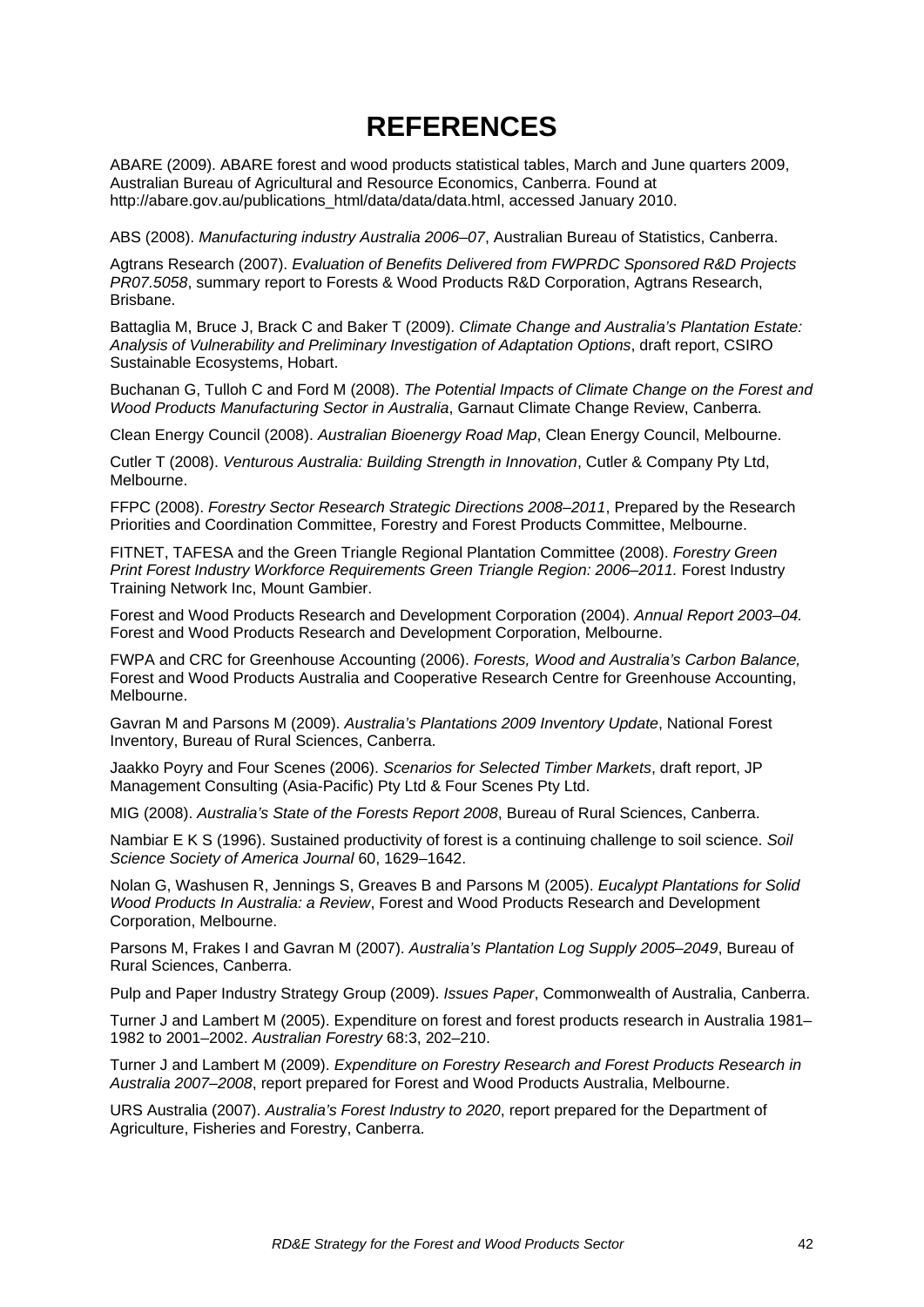# **CONTRIBUTORS**

A3P — Richard Stanton, Peter Juniper Australian Forest Growers — Warwick Ragg Australian National University — Lyndall Bull, Peter Kanowski, William Nikolakis Bureau of Rural Sciences — Tim Clancy, Stuart Davey Bushfire CRC— Gary Morgan CRC for Forestry — Gordon Duff, Mark Hunt CSIRO — Michael Battaglia, Jamie Haig, Stuart Matthews, Philip Polglase, Simon Potter Department of Agriculture, Fisheries and Forestry Department of Primary Industries (Vic.) — Bruce Kefford, Luke Wilson Department of Sustainability and Environment (Vic.) — Lee Miezis Department of Employment, Economic Development and Innovation (Qld) — Michael Kennedy, Simon Lawson Department of Primary Industries and Resources SA — Mike Powell, Stuart West Forest and Wood Products Australia — Chris Lafferty, Ric Sinclair Forest Enterprises Australia Ltd — Trevor Innes Forest Products Commission (WA) — Paul Biggs, John McGrath ForestrySA — Brian Farmer, Charlma Phillips Forestry Tasmania — Hans Drielsma, Steve Read Forests NSW — Ross Dickson Industry and Investment NSW, Science and Innovation — Robert Eldridge National Association of Forest Industries — Allan Hansard, Mick Stephens Southern Cross University — Jerry Vanclay Southern Tree Breeding Association — Tony McRae University of Melbourne — Gerd Bossinger, Ian Ferguson, Rod Keenan University of Tasmania — Greg Nolan University of Technology, Sydney — Keith Crews Wespine Industries Pty Ltd — Ron Adams Wood Products Victoria — Alastair Woodard Glen Kile, Andy McNaught, Sadanandan Nambiar, Roger Sands, Alastair Sarre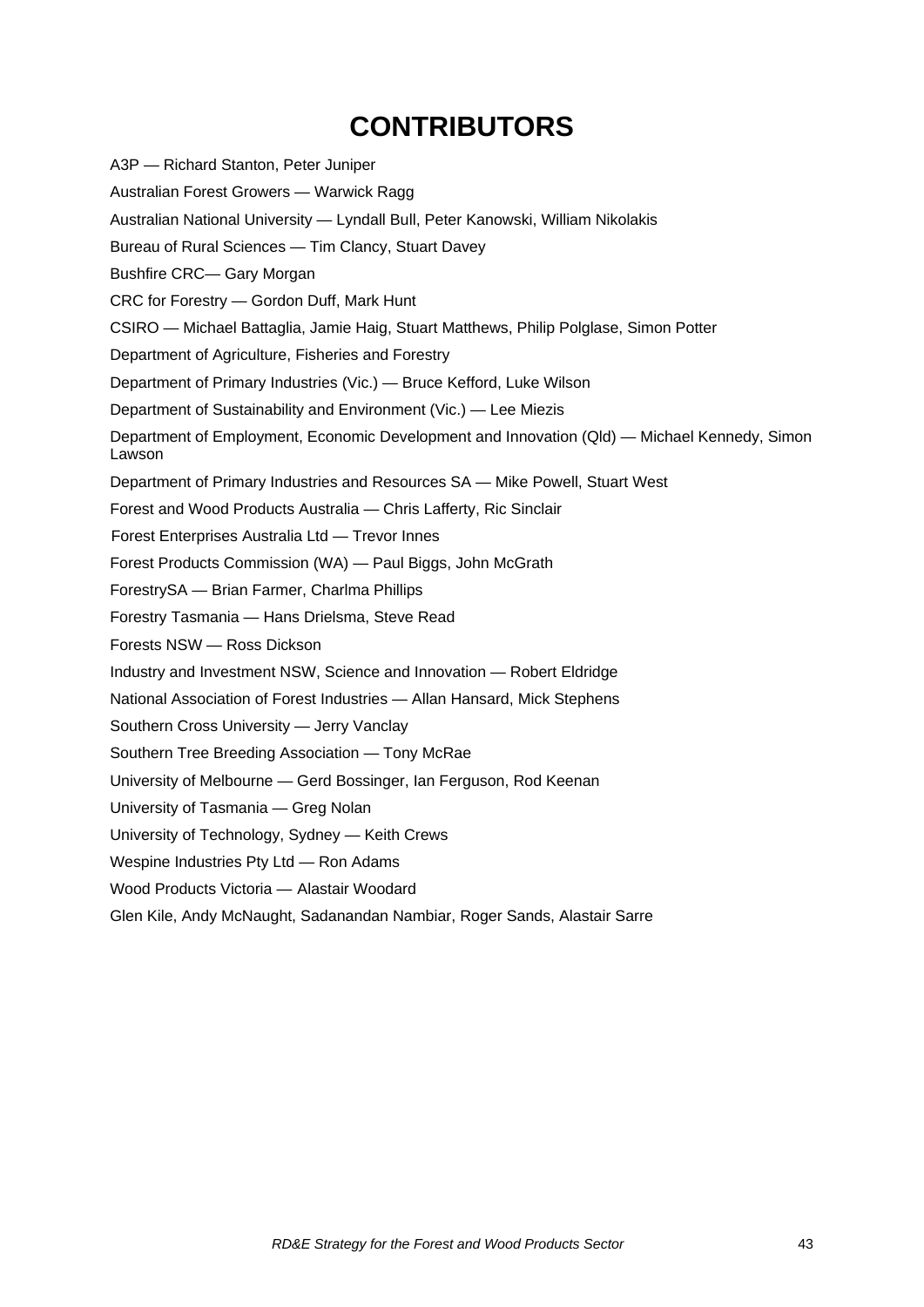# **ORGANISATION ENDORSEMENT**

| National Primary Industries Research, Development & Extension Framework                  |      |  |     |  |  |  |  |
|------------------------------------------------------------------------------------------|------|--|-----|--|--|--|--|
| RD&E STRATEGY FOR THE FOREST AND WOOD PRODUCTS SECTOR                                    |      |  |     |  |  |  |  |
| Organisation                                                                             |      |  |     |  |  |  |  |
| Does this organisation have an interest in the strategy? (Please circle)                 | Yes. |  |     |  |  |  |  |
|                                                                                          |      |  | No. |  |  |  |  |
| <b>Organisation position</b> (please circle, and, for options 2 and 3, provide comments) |      |  |     |  |  |  |  |
| 1. Endorsed                                                                              |      |  |     |  |  |  |  |
| 2. Endorsed with comments                                                                |      |  |     |  |  |  |  |
| 3. Not endorsed                                                                          |      |  |     |  |  |  |  |
| <b>Signature block</b>                                                                   |      |  |     |  |  |  |  |
| Name                                                                                     |      |  |     |  |  |  |  |
| Position                                                                                 |      |  |     |  |  |  |  |
| Signature                                                                                |      |  |     |  |  |  |  |
|                                                                                          |      |  |     |  |  |  |  |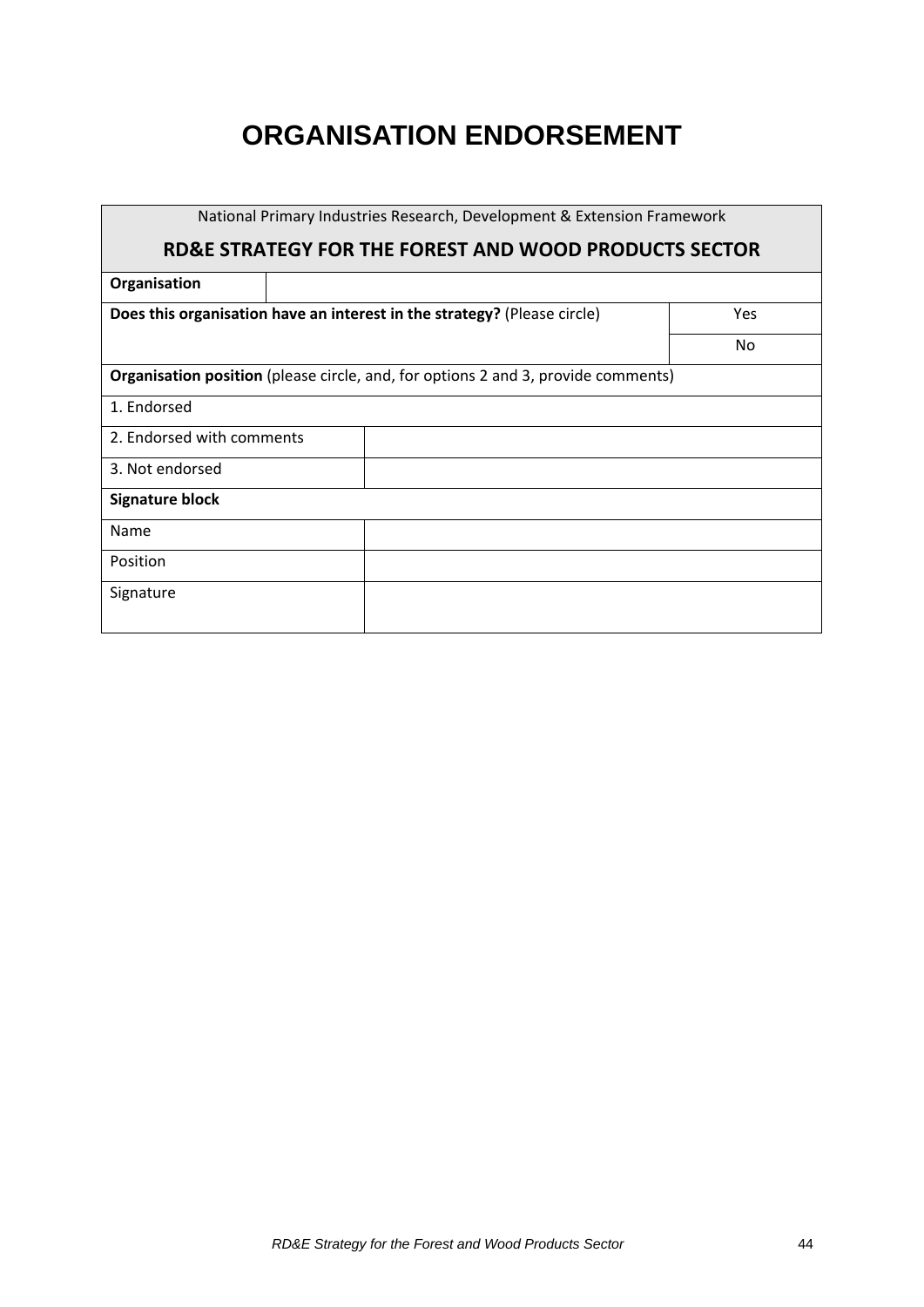# **APPENDIX 1:** *Research Priorities and Coordination Committee Forestry Sector Research Strategic Directions 2008–2011*

# **Mitigation of and adaptation to climate change in Australia**

# **Outcome 1.1**

Policy makers, communities and industry are aware of and understand the positive impacts of forest management on the carbon cycle, and the role of forests in ameliorating the impacts of climate change

### *Key strategies*

- 1.1.1 Produce research outputs that better inform policy makers, communities and industry of the significant potential contribution that forests and forest products make to the amelioration of climate change through carbon sequestration and through the production of renewable energy sources from sustainable managed plantations and forests.
- 1.1.2 Develop research to demonstrate that climate change provides an opportunity for better integration of forestry into Australian landscapes and society in a range of environments
- 1.1.3 Strengthen linkages between tree growers and the forest products sector in the context of the carbon cycle and emissions management.

### *Priority research*

• Continue to investigate the potential for climate change mitigation through reforestation and changes to forest management, considering limitations of productivity, competition for land and, especially, competition for water.

### **Outcome 1.2**

The forest industry is adequately prepared for a carbon trading environment at local and national levels

### *Key strategies*

- 1.2.1 Continue research and development into carbon accounting systems to provide industry with the knowledge and tools suitable for use at scales appropriate for effective and efficient carbon trading.
- 1.2.2 Build capacity in socio-economic analysis for assessment of the efficiency and effectiveness of policy, including market-based instruments, in mitigating the impacts of climate change.
- 1.2.3 Provide accurate scientific data and information to support efficient and effective implementation of market-based instruments such as carbon penalties or emissions trading, that increase the relative costs of using emission-intensive technologies and encourage uptake of alternative technologies such as biomass energy generation. Financial incentives, performance and emissions standards and information programs can also be used to encourage the use of energy-efficient and low-emission technologies.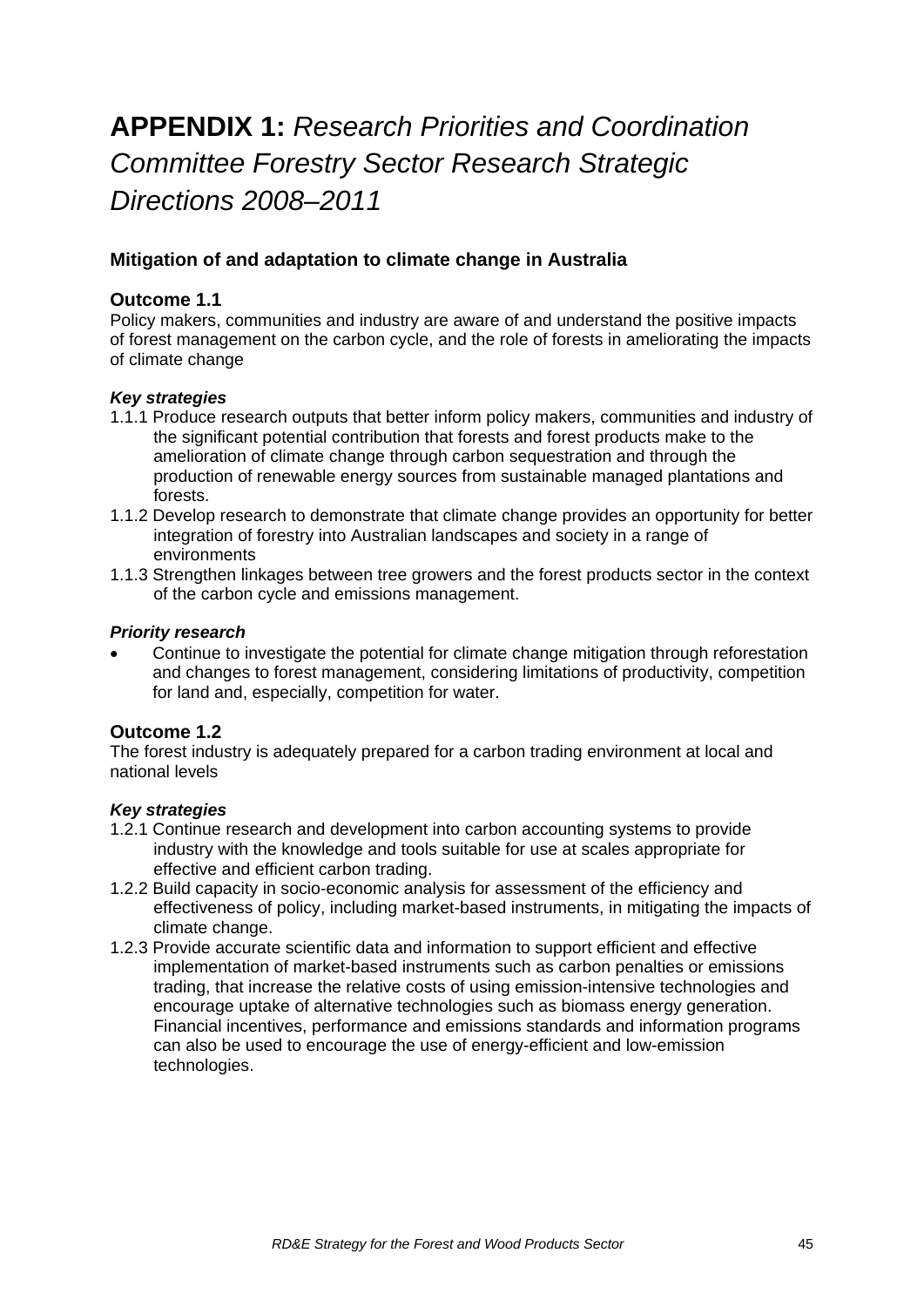### *Priority research*

- Further develop carbon accounting tools (models and systems) suitable for use at a regional scale that provide forest managers with the knowledge to engage in carbon trading, supported by refinements to models of forest growth that underpin these tools
- Understand the changing risks of pests and diseases, cyclone, drought and fire so that the appropriate level of risk can be factored into forest management and carbon accounting systems

### **Outcome 1.3**

Biomass energy production systems enhance energy security and reduce carbon emissions

#### *Key strategies*

- 1.3.1 Support development of biomass energy technologies in line with introduction of carbon emission trading in 2011-12.
- 1.3.2 Investigate social and biodiversity social impacts of biomass energy generation. These impacts may be different for communities near the source of production and from those at more distant locations. For example, issues such as local air quality and road traffic congestion need to be included among the costs and benefits of biomass energy, together with employment creation and reliable power supply.

#### *Priority research*

- Develop economically and socially feasible, and ecologically appropriate, biomass energy production systems and integrated timber and biomass production systems for different forest production conditions for a range of energy consumers.
- Research to mitigate potential impacts of increased biomass utilisation on biodiversity, forest productivity and other forest values.

### *Adapting forest management to climate change*

### **Outcome 1.4**

Forest and water resource managers can predict and manage the impact of climate change on water yields from forested catchments.

#### *Key strategies*

- 1.4.1 Focus research efforts in forested catchments that supply water to Australia's major population centres to assess the impacts of changed rainfall patterns and increased temperatures on future water supplies.
- 1.4.2 Develop tools to predict, monitor and measure climate change impacts on fire regimes in water supply catchments and their potential impacts on water yield and quality.
- 1.4.3 Assess the impact of predicted changes in climate on water resources for timber plantations and other land uses in selected regions.

#### *Priority research*

- Develop calibrated and tested process-based models and other landscape-level analytical tools to explore likely changes in water use by important forest types (including plantations) in key regions of Australia under different climate change scenarios, different types of management strategies and different fire regimes.
- Analyse the interaction of alternative forest management options, including timber harvesting and the use of prescribed fire, and impacts of climate change on water yield and quality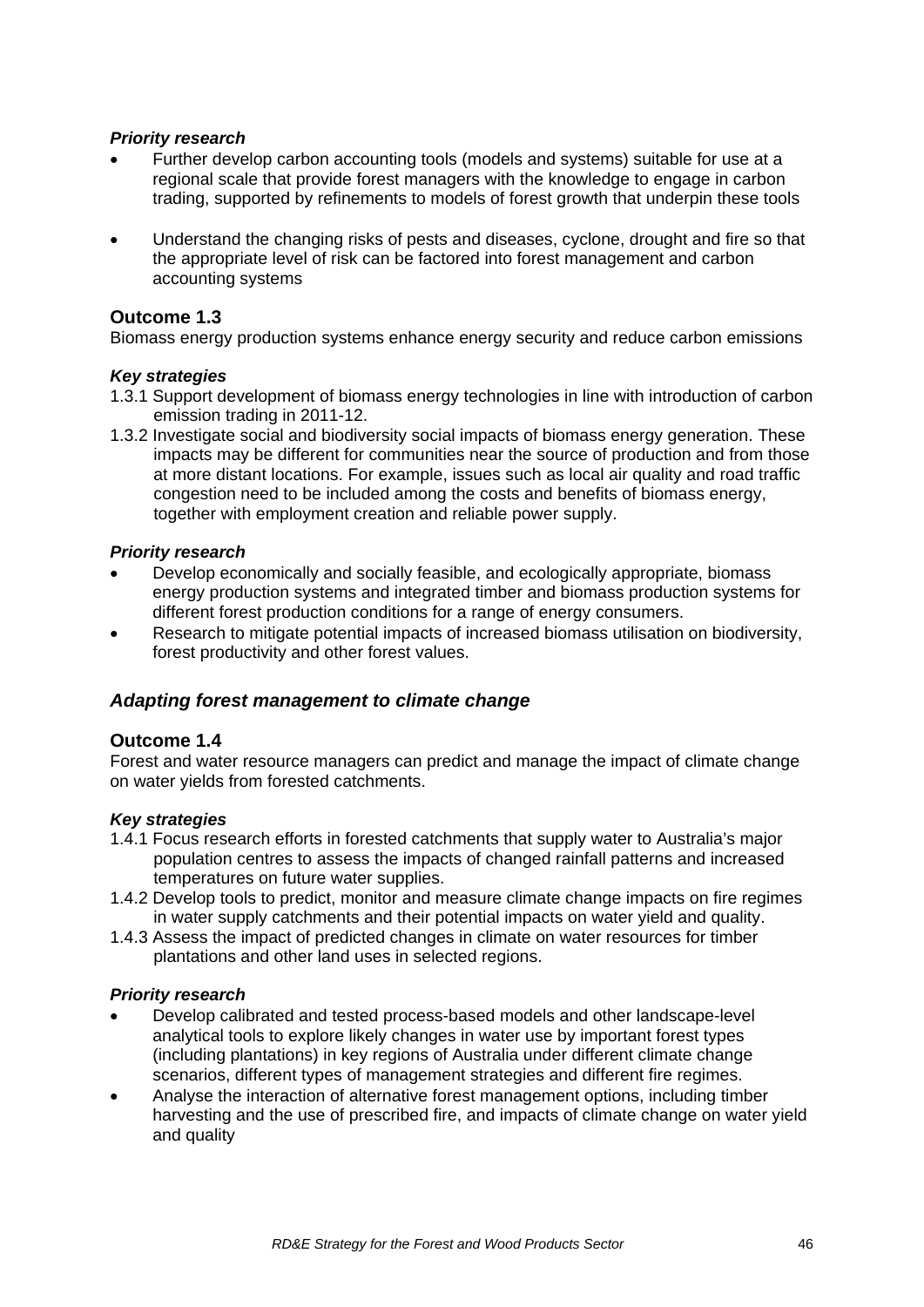# **Outcome 1.5**

Fire management systems are adapted to changed climate conditions

# *Key strategies*

1.5.1 Evaluate possible economic, environmental and social impacts of altered fire regimes associated with changed climatic conditions, rising temperatures and changing rainfall patterns.

# *Priority research*

- Conduct a detailed study of the elements that determine fire risk and how they are projected to change under future climate scenarios
- Analyse climate change scenarios to assess the extent to which climate change alters the risk of bushfires in different regions of Australia.
- Determine appropriate management options to reduce bushfire risks to forests, plantations, biodiversity and the community under changed climatic conditions.

# **Outcome 1.6**

Landscapes are designed and managed for resilience

### *Key strategies*

- 1.6.1 Understand the vulnerability of forest species and ecosystems to climate change, for example, those with relatively narrow spatial distributions within areas characterised by relatively uniform climatic conditions. Develop management strategies for vulnerable native and plantation species and ecosystems.
- 1.6.2 Assess the impact of more frequent or prolonged drought on establishment, survival and growth of trees planted for commercial or environmental purposes in both traditional and dryland regions.
- 1.6.3 Evaluate consequences of the effects on biodiversity of disturbances induced by climate change, such as changed fire regimes, prolonged drought and increased prevalence of pests and diseases.

### *Priority research*

- Studies of vulnerability of native and plantation forest ecosystems to climate change and factors limiting species distributions (such as extreme climatic events or other correlated factors such as the incidence of fire), to identify species or ecological communities at greatest risk.
- Identify possible management options to minimise the adverse effects of climatic changes including "assisted migration" of species to new habitats that may become suitable under changed climatic conditions
- Identify areas where plantations with currently marginal water supply have been established and with the aid of climate models analyse the impact of future climate scenarios on plantation productivity and water availability in these regions
- Determine the impact of management responses, such as thinning and fertility management, on stand survival
- Evaluate alternative species that may be suitable for plantations in areas now or soon to become available for planting, as climate change begins to take effect.

# **Quality and yield of Australia's water resources**

### **Outcome 2.1**

A balanced and equitable basis for allocating water that does not unfairly impede growth of the forestry sector and recognises the economic and environmental benefits that forests provide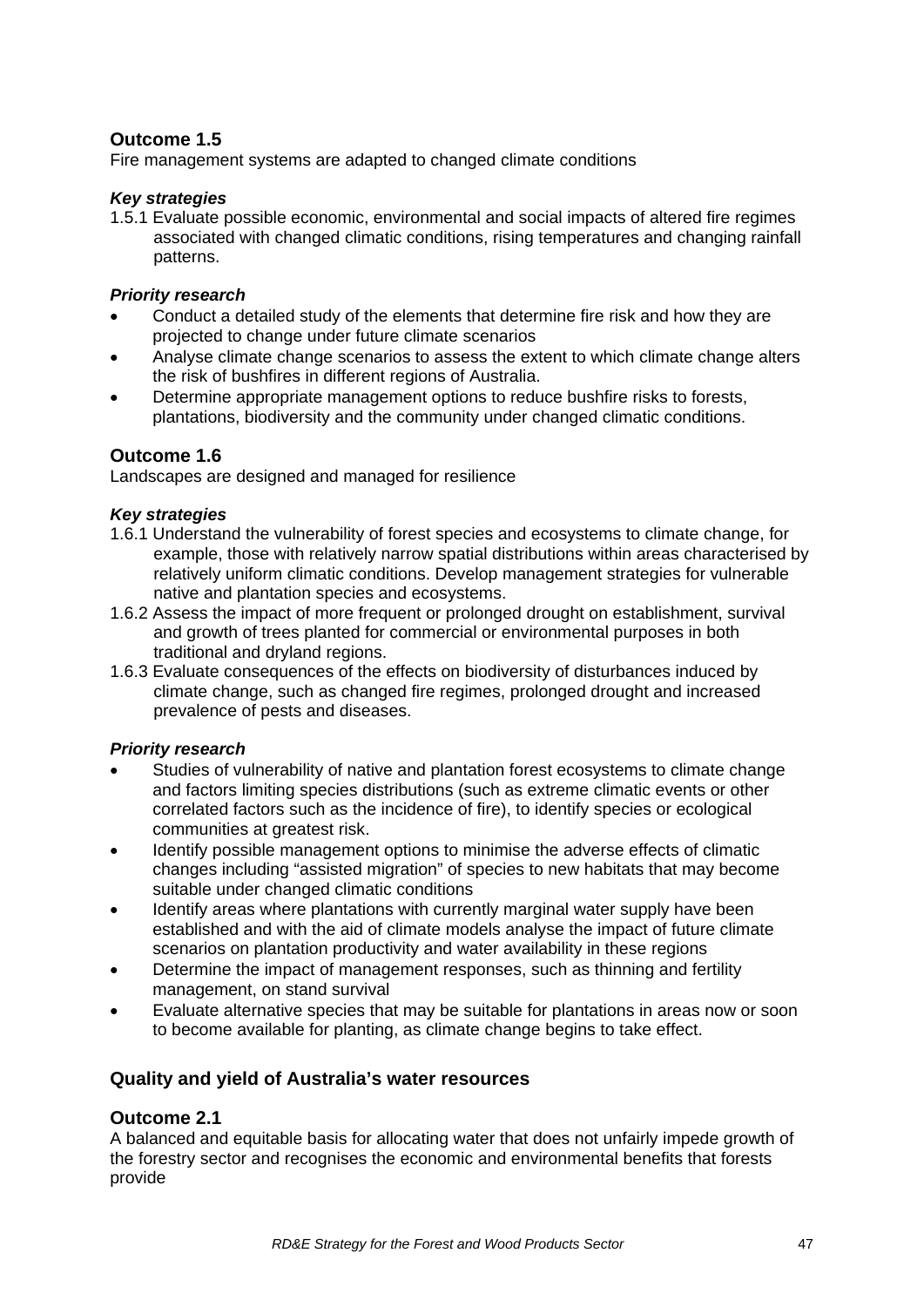# *Key strategies*

- 2.1.1 Provide the knowledge base for water allocation mechanisms that account for the total environmental and economic impacts of plantation forests within a catchment or region relative to the environmental and economic impacts of other land uses including those dependent on irrigation. This can be achieved through collaboration among all stakeholders supported by, multi-disciplinary research
- 2.1.2 Strengthen capacity in modelling and related areas, especially for scaling up plot-based data and information to catchment and regional scales to estimate water use by different land uses.

### *Priority research*

• Develop full water-balance accounts to evaluate the impact of forests and other land uses on the quantity and quality of water resources, in the context of other environmental factors including biodiversity, salinity and carbon sequestration as well as economic and social outcomes of changes, This requires accounting for interactions between climate change, hydro-geological processes, local and regional water interception and social and economic processes

# **Outcome 2.2**

Native and planted forests are managed in a sustainable manner using information based on knowledge of limitations within a changing climate.

### *Key strategies*

- 2.2.1 Develop improved knowledge of growth performance of plantation species' growth performance to optimise productivity per unit area and optimise water-use efficiency.
- 2.2.2 Develop improved understanding of native forest water use under current and future climate conditions and different types of management regimes.

### *Priority research*

- Species selection for environments with variable rainfall which have suitable wood properties for industrial use and which generate competitive returns
- Develop plantation design and management systems that maximise water availability and optimise water-use efficiency. Focus on water-use efficiency under a range of environments with particular emphasis on management systems for drier environments.
- Research on native forest water use at tree, site and catchment scales.

# **Policies and processes to strengthen the capacity of forests to deliver multiple objectives**

### **Outcome 3.1**

Better-informed policy decisions to-meet the multiple demands on forests

### *Key strategies*

- 3.1.1 Determine future demand for goods and services from Australia's native and planted forests, including where and how they can be effectively and efficiently provided and what supply risks are likely to occur.
- 3.1.2 Develop monitoring and reporting mechanisms for forests to demonstrate the outcomes of active forest management

#### *Priority research*

• Investigate opportunities for expansion of Australia's plantation estate based on analysis of economic, environmental and social research inputs.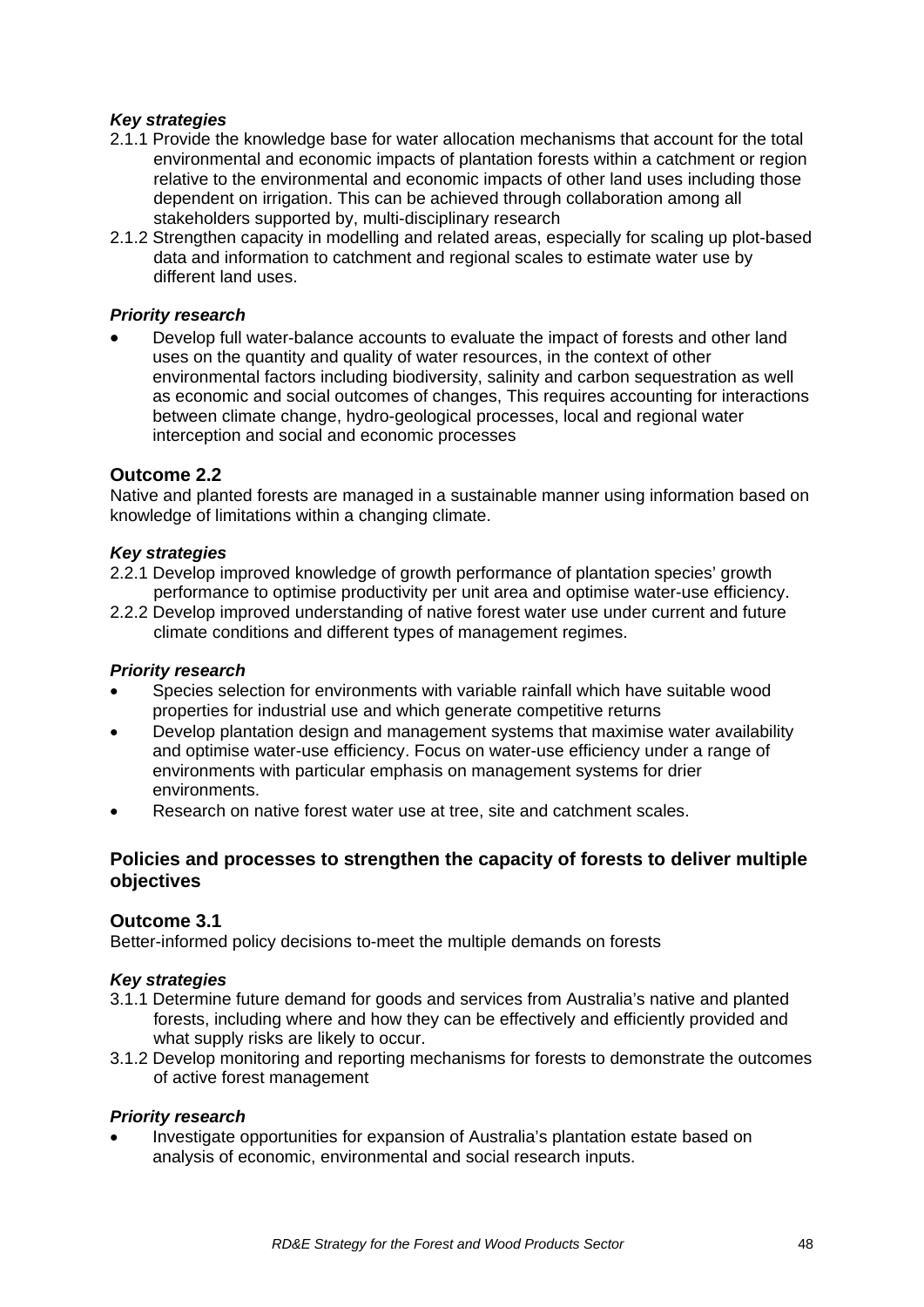- Research to support a more comprehensive approach to risk management for forests, identifying key risks to the different forest resources and development of suitable treatments to effectively manage those risks
- Efficient tools for monitoring the different values and uses of forests.
- Evaluate socio-economic impacts of alternative land management systems involving forest plantations.

### **Outcome 3.2**

The contribution of active forest management to biodiversity conservation at different scales is understood by communities, governments and industry

### *Key strategies*

- 3.2.1 Develop knowledge and information about landscape-scale effects of particular landuse options and management strategies to inform public debate about forest use. Values to be considered should include wood production, biodiversity, visual amenity, catchment management, water yield and quality and other values and services.
- 3.2.2 Develop and implement improved methods for monitoring and quantifying the impacts of timber production and other management practices on forest biodiversity.
- 3.2.3 Develop and demonstrate more effective management and mitigation of negative impacts of timber production.
- 3.2.4 Assess the response to disturbance and recovery by native plants and fauna

#### *Priority research*

- Conduct multi-disciplinary analyses of strategies, and develop decision support tools, to integrate or segregate production and conservation at different scales and in different forest types.
- Research into improved monitoring and reporting for forest biodiversity and habitat surrogates.
- Long-term, operational-scale, ecological and management experiments to determine the effects of repeated cycles of forest management activities, and time to recovery, for sensitive species of plants and animals.

### **Outcome 3.3**

Forest management is physically, economically and environmentally integrated into agricultural production systems

### *Key strategies*

3.1.1 Assess the economics of integrated farming systems where trees are grown in association with agricultural crops and grazing systems for short-term and long-term forest product options

3.1.2 Develop catchment-scale and farm-scale models of integrated agroforestry systems

#### *Priority research*

- Investigate systems to integrate short-rotation and long-rotation tree species grown in association with cropping and grazing production systems for increased economic, environmental and social benefits
- Research on plantation designs, configuration and placement in the landscape to maximise biodiversity outcomes in rural landscapes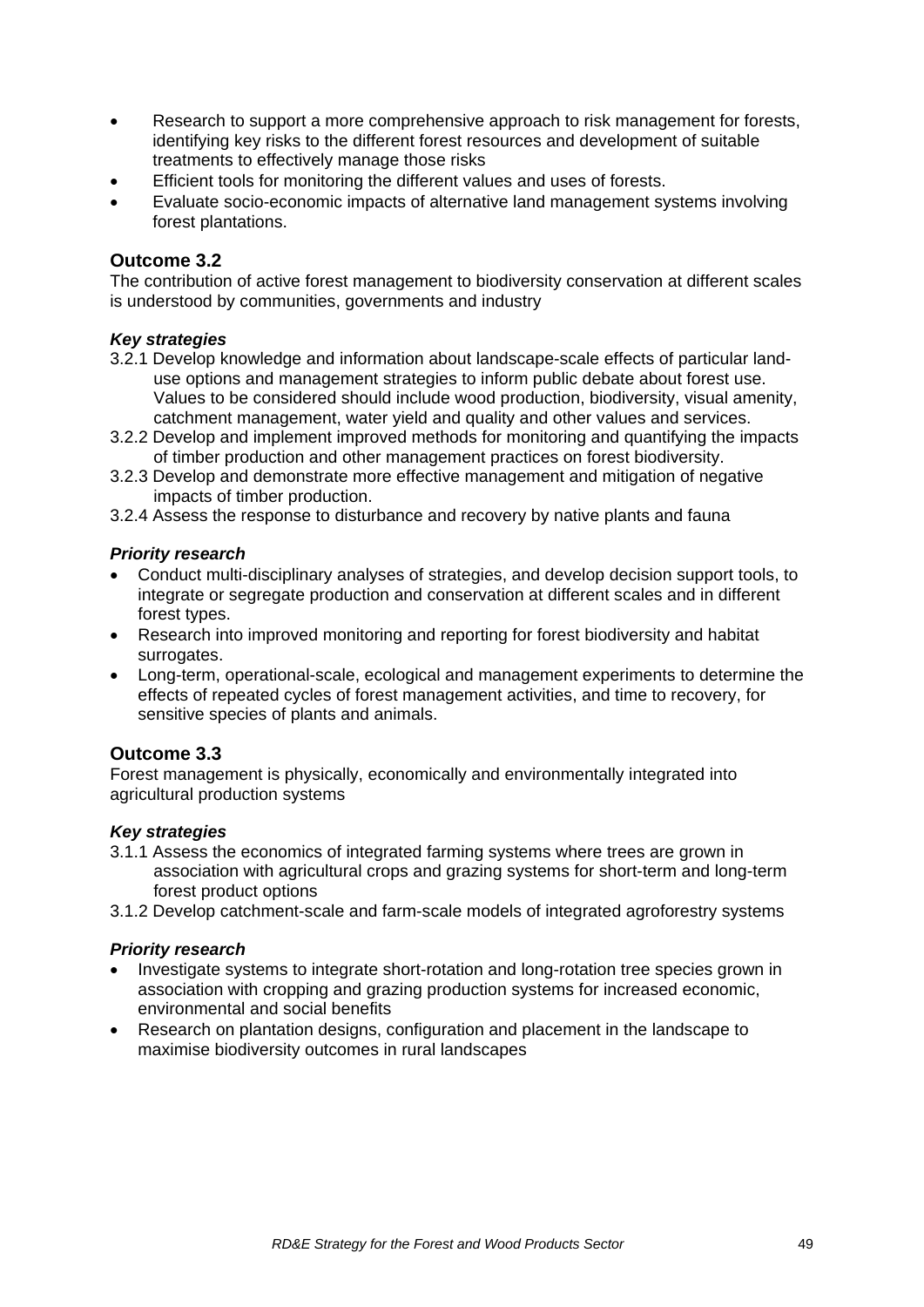# **Protecting the health and biosecurity of Australia's forests**

# **Outcome 4.1**

Australia's natural and planted forests are included in national and state biosecurity plans jointly supported and implemented in a proactive and integrated manner by governments and industry

# *Key strategies*

- 4.1.1 Develop a national biosecurity plan for native forests to complement the existing plantation industry plan. The transfer of management responsibility for native forest from production forestry to conservation and environment agencies, places an onus on those agencies to address forest biosecurity. These agencies must contribute to the national biosecurity framework and to development of a better understanding of threatening processes and their potential impacts and the development of contingency plans.
- 4.1.2 Forest biosecurity issues that can impact on non-traditional forest industries are identified and better understood.
- 4.1.3 Ensure that forestry is addressed in state biosecurity plans and all forest management agencies are engaged and investing in coordinated research and development and contingency planning to address biosecurity threats.
- 4.1.4 Evaluate models for national engagement of agencies to support forest health and biosecurity research such as the Industry Pest Management Group (IPMG) and Sub-Tropical Forest Health Alliance (SFHA)

# *Priority research areas*

- Analysis of the potential impacts of pests and disease threats on non-commercial values (biodiversity, recreation, water and other values) in forests.
- Investigation of appropriate policy and management arrangements across jurisdictions and forest ownerships to effectively respond to biosecurity risks.

# **Outcome 4.2**

Forest managers are equipped with biologically, economically and environmentally effective tools for managing pest and disease threats within Australia.

# *Key strategies*

- 4.2.1 Effective control strategies are developed for the large number of pests and pathogens that threaten forests. New control strategies may be needed to replace existing strategies made redundant by environmental or economic factors.
- 4.2.2 Use scientific research to assist in identification of threats and in risk assessment and management for plantation and natural forests . As genetic diversity in planted forests declines the risk profile changes. Climate change and international trade patterns also change the likelihood of pest and disease incursions.
- 4.2.3 Build capacity in critical areas of detection and diagnosis of pests and diseases in relation to biosecurity
- 4.2.4 Explore interactions between silviculture, disease management, wood production and wood quality

# *Priority research*

• Research into risk management and development of predictive models to help forest managers and owners improve preparation and mitigation strategies. This research should embrace assessment of costs and benefits of different strategies.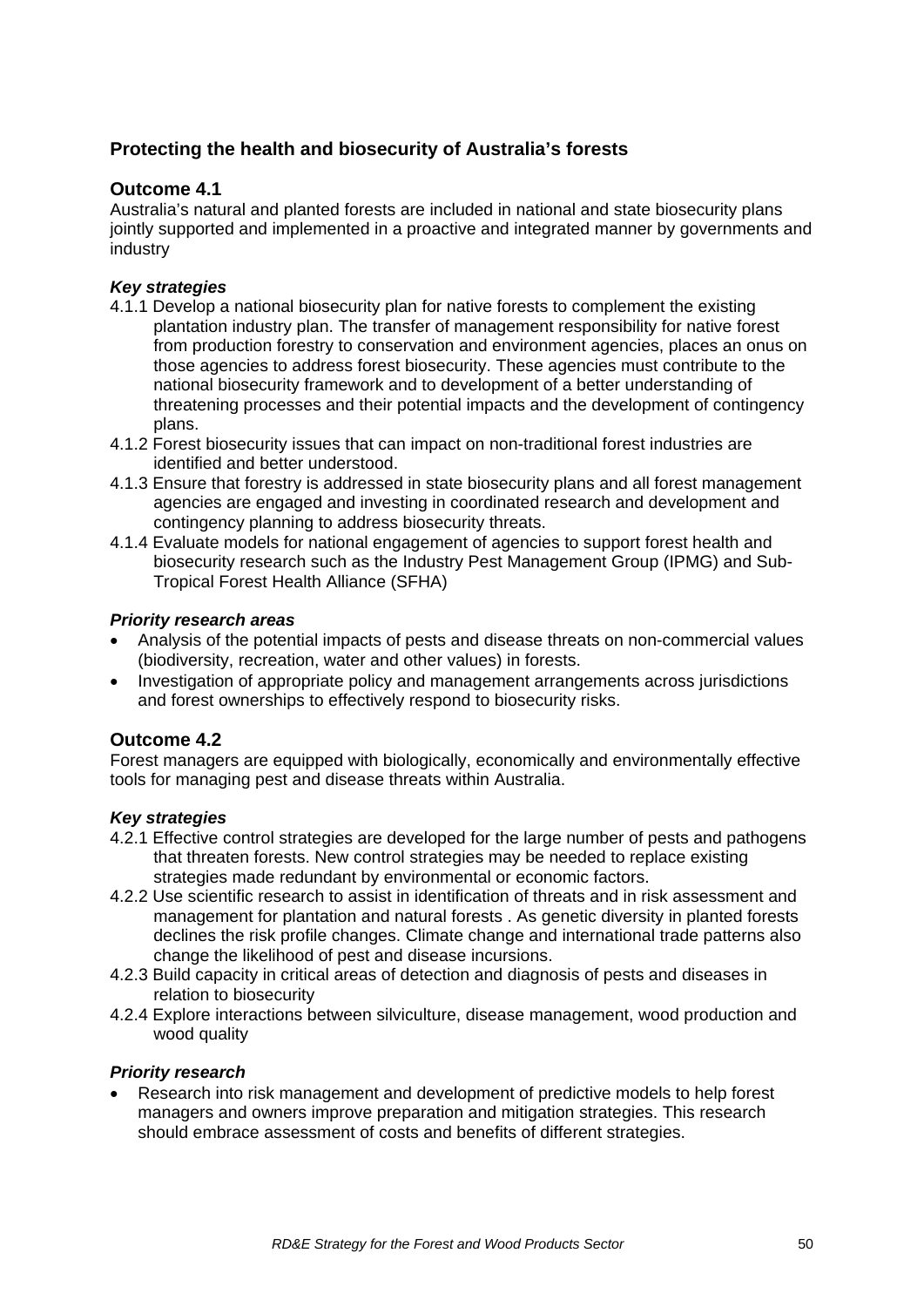- Improved methods for surveillance and early detection of exotic and established or indigenous forest pests and pathogens, including spatial analysis and environmental data to target resources, sentinel/hazard site surveillance and trapping technologies
- Continue development of remote sensing technology coupled with ground survey, to provide methods to support health surveillance programs across native forests and plantations
- Research on the life cycle, impacts and responses to priority pests and diseases in forest and wood products

# **Forest product development and use**

# **Outcome 5.1**

Timber resources are of sufficient quantity and quality for profitable value-adding within Australia.

# *Key strategies*

- 5.1.1 Declining availability of natural forest hardwood timber resources is increasing pressure to add value to available resources within Australia. The best available technology should be used to optimise production from these resources.
- 5.1.2 Improve recovery rates and utilisation of wood from waste streams to maximise the use of the available resource. Negative perceptions associated with re-use and recycling wood can be addressed through education programs.

### *Priority research*

- Quantify the wood utilisation characteristics of the younger plantation resource, which has very different properties to mature native-forest wood.
- Investigate the relationships between genetics, site conditions and silvicultural management, and wood production and quality with the objective of maximising the capacity to add value to the resource.

# **Outcome 5.2**

The opportunity to add value to Australia's wood fibre resource is enhanced by access to harvesting and processing techniques and technologies.

# *Key strategies*

5.2.1 Increase the proportion of forest products research investment going to projects with longer-term, higher-value and more widespread benefits for the Australian forest sector.

### *Priority research areas*

- Investigate opportunities to add value to timber from both plantations and natural forests, particularly for smaller regrowth logs
- Develop replacements for increasingly unacceptable preservative systems, adhesives and coatings (e.g., metal components, emissions of volatile organic compounds)
- Support development of modified or novel products and/or processes that are more suited to the known properties of the near-term and medium-term future resource, including development of non-pulp products capable of being produced from hardwood plantations, providing a financial incentive for longer rotations and higher plantation management costs (e.g. thinning, pruning)
- Develop new timber composite products with higher added value
- Develop improved, intelligent, efficient harvesting and processing technologies for the current resource, to reduce transport and processing costs and improve recovery and product value, including reduced energy consumption in harvesting, transport, sawing, drying, machining and protection systems.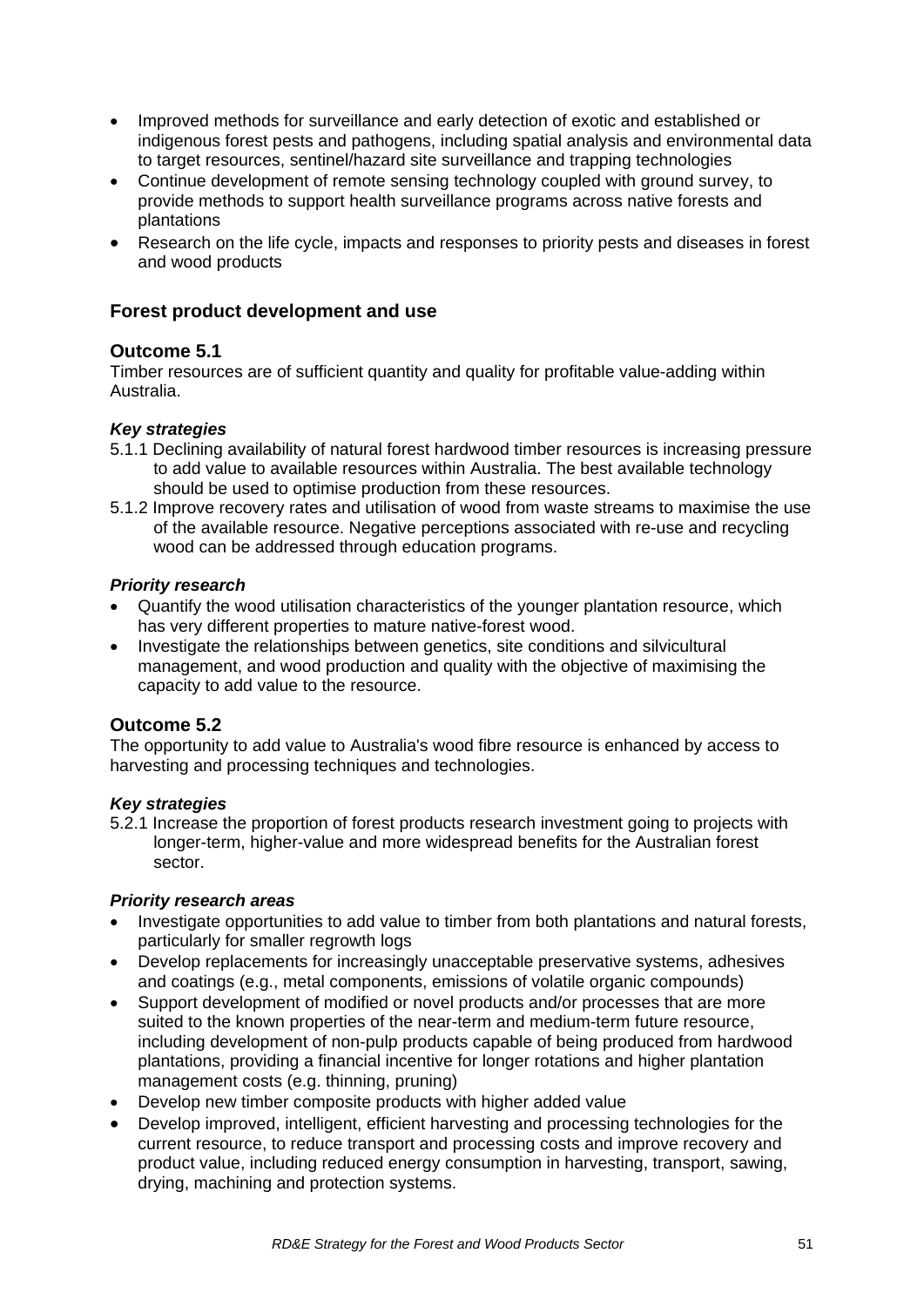# <span id="page-51-0"></span>**Outcome 5.3**

Value-adding to wood resources in Australia is optimised in social, economic and environmental terms

# *Key strategies*

5.3.1 To move the product focus further along the value chain and maximise opportunities for adding value in Australia. To achieve this, a number of constraints have to be overcome, by investment in efficient wood processing infrastructure; community acceptance of large-scale processing locally and nationally, compliance with strict environmental codes and standards in line with product demand, and overcoming competition from low-cost wood processing in developing countries. This will critically define where Australia's competitive advantage lies in wood processing.

# *Priority research*

- Development of integrated approaches to value-added processing, utilisation and enduse for Australian forest products.
- Whole-of-life comparisons between wood and substitute materials and systems, including durability models leading to the development of design-based solutions to minimise the environmental impacts of various construction systems
- Research to support market mechanisms that better connect growers and processors and provide for widespread participation in forest product markets, including for smallscale growers and for environmental services.

# **Outcome 5.4**

Australia's timber industry strengthens its position in the construction market by aligning itself with future opportunities determined by climate, economic, political and social change.

### *Key strategies*

5.4.1 Develop better information on the green credentials of timber construction in terms of greenhouse gas footprint of wood products relative to other construction materials

### *Priority research*

- Investigate the potential benefits of timber relative to non-wood building materials, in relation to embedded energy, greenhouse gas emissions and other aspects of environment, community health and sustainability
- Develop and adopt multi-disciplinary approaches to sustainable housing, embracing skills in the areas of architecture, energy consumption, renewable natural resources, resistance to natural disasters, and recycling capacity<sup>[47](#page-51-0)</sup>

 47 Source: RPCC (2008). *Forestry Sector Research Strategic Directions 2008–2011*, Forest Research and Coordination Committee, Melbourne.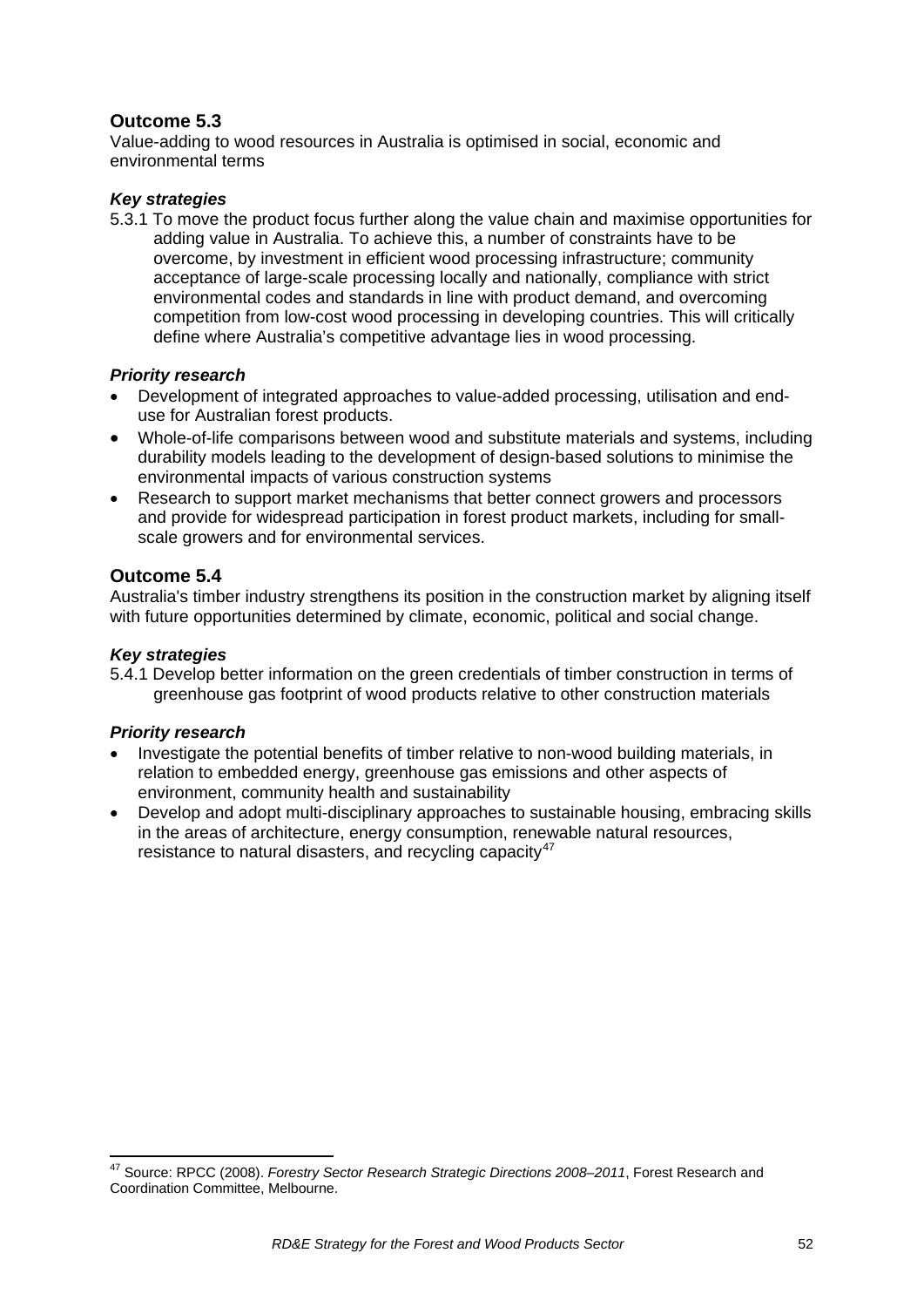# **APPENDIX 2:** *FWPA investment strategies*

<span id="page-52-0"></span>Thirteen investment priorities, reflecting the interests of the FWPA members across the value chain, have been developed to ensure R&D results will either increase productivity, improve the value chain or reduce risk.<sup>[48](#page-52-0)</sup> Other needs, outside the 13 priorities, may arise and will be considered on a case-by-case basis.

Defining the investment priorities ensures that the research community is aligned to the same issues and outcomes as industry. The priorities list illustrates the connection between the segments of the industry as they are categorised according to where they sit in the value chain, moving from the market through processing back to the resource.

### **1. Information, analysis and interpretation of domestic and export markets**

This knowledge allows industry to provide products that anticipate and satisfy market needs. Activities include detecting and monitoring trends and purchasing behaviour at specifier, trade and consumer levels.

#### **2. Timber construction in residential buildings**

Research is required to assess the residential design and construction market needs and ensures that the industry is aware of, and responds to, changes in building codes and regulations. This knowledge will also help building professionals to work more efficiently with timber, and industry and the supply chain to respond better to issues as they arise.

#### **3. Timber construction in commercial and industrial buildings**

Despite the strength of the Australian market and the quality of Australian timber products, and contrary to the emerging international trend, there has been limited use of wood as a construction material in buildings higher than three storeys. Investment in research in this area will lead to the knowledge, technology and products needed to develop this relatively untapped market.

### **4. Appearance timber products and markets**

Reliable information on the supply and demand for products such as furniture and flooring will ensure that future requirements can be anticipated and met. Research into maintenance and performance, the appearance of woods and methods of installation will help the industry to build on the increasing awareness of the environmental advantages of wood.

### **5. Wood products in sustainable buildings**

Carbon footprints, thermal values and environmental considerations are playing a greater role in building codes and policies — and creating opportunities for wood. This topic has been the subject of the initial FWPA investment plan. The four-year program is examining, for example, life cycle analysis for residential construction — completion of a comparison of the environmental impacts in embodied and operational energy for different types of construction. The investment plan aims to achieve voluntary or regulatory preferred specification of timber products over alternative materials.

<sup>&</sup>lt;u> Tanzania de la contrada de la contrada de la contrada de la contrada de la contrada de la contrada de la con</u> 48 Source: *Forest and Wood Products Australia Annual Report, 08/09*.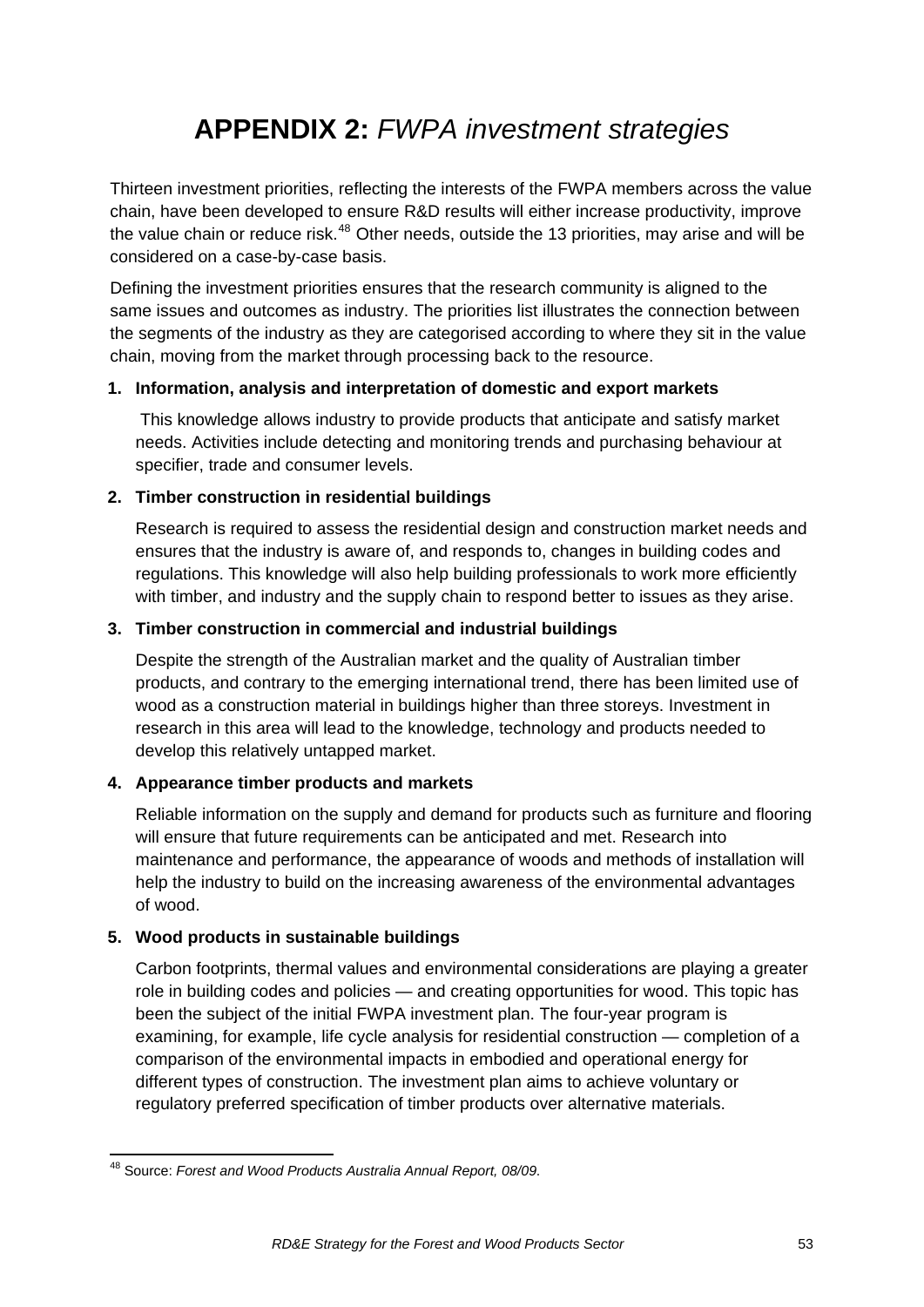### **6. Development of secondary products and markets for them**

Improving and increasing the use of the whole tree through developing value-added secondary products will minimise waste and maximise the return from each tree harvested. R&D investments in this area are identifying and analysing secondary products and their markets.

### **7. Solid wood, engineered wood and pulp and paper products: Performance and yield**

Recognising and responding to market needs enables the forest and wood products industry to design efficient systems and maximise production of appropriate products. This supports the wood industry's aim to create a better product by optimising production systems for energy use, drying, cutting, grading and sorting of wood. Developing quality control systems will give the end user a more consistent product, particularly for structural applications. For example, improved measuring and grading for strength and elasticity, and more accurate display of these qualities encourages broader use of wood and increased market acceptance.

# **8. Maximising product yields and values from current resources**

Increasing the yield of commercial products from each tree will increase profitability and reduce waste. Research into the characteristics, properties and variability of wood resources and identifying the most commercially viable applications and products realises maximum value and reduces unnecessary processing. Practices such as non-destructive testing to screen logs before processing, and segregation techniques at the mill gate can help maximise yields.

# **9. Improving wood quality and yield, and tools for forest management**

Forest managers need to optimise their forest management systems to make logs that processors value. Increasing the efficiency of inputs such as fertiliser and pesticides adds value to the industry. Improved management of forests — spacing, pruning and species choice — leads to better products and increased volume. Breeding and management can increase yield and thus the financial return to growers. Developing tools to measure or more accurately predict the quality and volume of standing forest reduces risk, and increases the usefulness and value of the product.

# **10. Genetic improvement and delivery for increased wood yield and quality and for managing risks**

Planting is the first opportunity to control the quality and volume of commercial timber. This investment priority focuses on genetic-based tree breeding which can significantly reduce the time it takes to improve a strain. Better selection techniques such as crossbreeding, screening, breeding programs for desirable traits and to improve fitness in the environment have lowered the time required to improve a planting. R&D will also investigate how new strains are deployed in plantations, as seedlings or seeds, faster generation of planting stock and a choice of clonal or progeny reproduction combine to produce the improved products sooner, reducing risk for growers.

### **11. Water-use efficiency, access to resources and balanced policy outcomes**

Increased awareness of climate trends and projections are resulting in industry requiring more information about water. Ensuring that water policy is informed by science maximises the volume of wood produced by a given volume of water. Data on how the